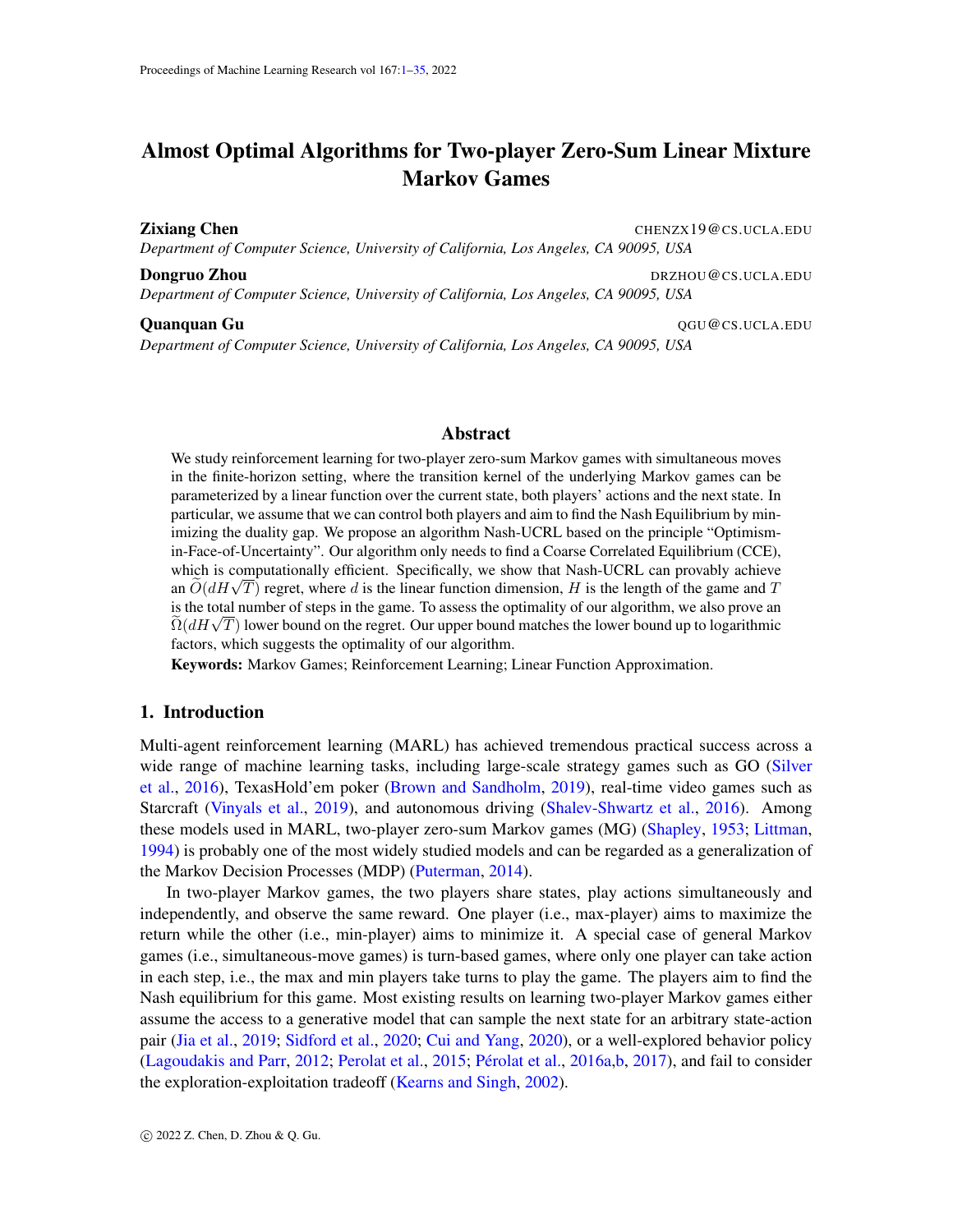In order to get rid of the generative model and well-explored behavior policy assumptions, [Wei](#page-15-2) [et al.](#page-15-2) [\(2017\)](#page-15-2) extended the UCRL2 algorithm [\(Jaksch et al.,](#page-13-5) [2010\)](#page-13-5) for MDP to zero-sum simultaneousmove Markov games in the average-reward setting, and proposed the UCSG algorithm that achieves a sublinear regret when competing with an arbitrary opponent. Recently, [Bai and Jin](#page-12-1) [\(2020\)](#page-12-1); [Bai](#page-12-2) [et al.](#page-12-2) [\(2020\)](#page-12-2); [Liu et al.](#page-14-8) [\(2020\)](#page-14-8) proposed a series of algorithms for learning tabular episodic twoplayer zero-sum Markov games (they call it self-play algorithm for competitive reinforcement learning), and proved the upper and lower regret bounds and/or sample complexity. For Markov games with large state and action spaces, it is natural to use linear function approximation. In particular, [Xie et al.](#page-15-3) [\(2020\)](#page-15-3) proposed the OMNI-VI algorithm for Markov games where the transition kernel and reward function possess a linear structure, and achieved an  $O(\sqrt{d^3H^3T})$  regret bound, with  $d$  being the dimension of the linear structure and  $H$  being the episode length. However, as we will show in this paper, the information theoretic lower bound for the zero-sum two-player Markov will show in this paper, the information theoretic lower bound for the zero-sum two-player Markov games with linear structures is  $\Omega(dH\sqrt{T})$ . Therefore, there is still a gap between the upper and lower bounds of existing algorithms for Markov games with linear structures. This raises the following question:

# *Can we design a minimax optimal algorithm for learning zero-sum Markov games with linear function approximation?*

In this paper, we give an affirmative answer to the above question for a class of episodic Markov games in the offline setting<sup>[1](#page-1-0)</sup>, where both players are controlled by a central learner. The goal of the central learner is to find an approximate Nash Equilibrium (NE) of the game, with the approximation error measured by a notion of duality gap. In particular, we consider Markov games with a linear mixture structure, where the transition probability kernel is a linear mixture model that is inspired by the linear mixture MDPs studied in [\(Modi et al.,](#page-14-9) [2020;](#page-14-9) [Jia et al.,](#page-13-6) [2020;](#page-13-6) [Ayoub et al.,](#page-12-3) [2020;](#page-12-3) [Zhou](#page-15-4) [et al.,](#page-15-4) [2021b\)](#page-15-4). We propose the first nearly minimax optimal algorithm based on the principle of "Optimism-in-Face-of-Uncertainty" without assuming the access to the generative model or wellexplored behavior policy. We summarize the contributions of our work as follows:

- We propose a Nash-UCRL algorithm for general Markov games (i.e., simultaneous-move we propose a Nash-OCKL algorithm for general Markov games (i.e., simultaneous-move<br>game) that can provably achieve an  $\tilde{O}(dH\sqrt{T})$  upper bound on the regret, where d is the dimension of linear mixture structure,  $H$  is the length of the game, and  $T$  the total number of steps in the Markov game. Our algorithm can be specialized to turn-based games and also or steps in the Markov game<br>achieves  $\widetilde{O}(dH\sqrt{T})$  regret.
- To access the optimality of our algorithm Nash-UCRL, we prove an  $\Omega(dH\sqrt{T})$  regret lower bound . Our upper bound matches the lower bound up to logarithmic factors, which suggests the optimality of our algorithm. While our lower bound is proved for Markov games with linear mixture structure, we argue that it is also a valid lower bound for Markov games with linear structure [\(Xie et al.,](#page-15-3) [2020\)](#page-15-3).

Notation We use lower case letters to denote scalars, lower and upper case bold letters to denote vectors and matrices. We use  $\|\cdot\|$  to indicate Euclidean norm, and for a semi-positive definite matrix  $\Sigma$  and any vector x,  $\|\mathbf{x}\|_{\Sigma} := \|\Sigma^{1/2}\mathbf{x}\| = \sqrt{\mathbf{x}^{\top}\Sigma\mathbf{x}}$ . For a real value x and an interval  $[a, b]$ , we

<span id="page-1-0"></span><sup>1.</sup> Here we follow the same terminology "offline setting" as in [Xie et al.](#page-15-3) [\(2020\)](#page-15-3), which is also called "self-play" in [Bai](#page-12-1) [and Jin](#page-12-1) [\(2020\)](#page-12-1); [Bai et al.](#page-12-2) [\(2020\)](#page-12-2)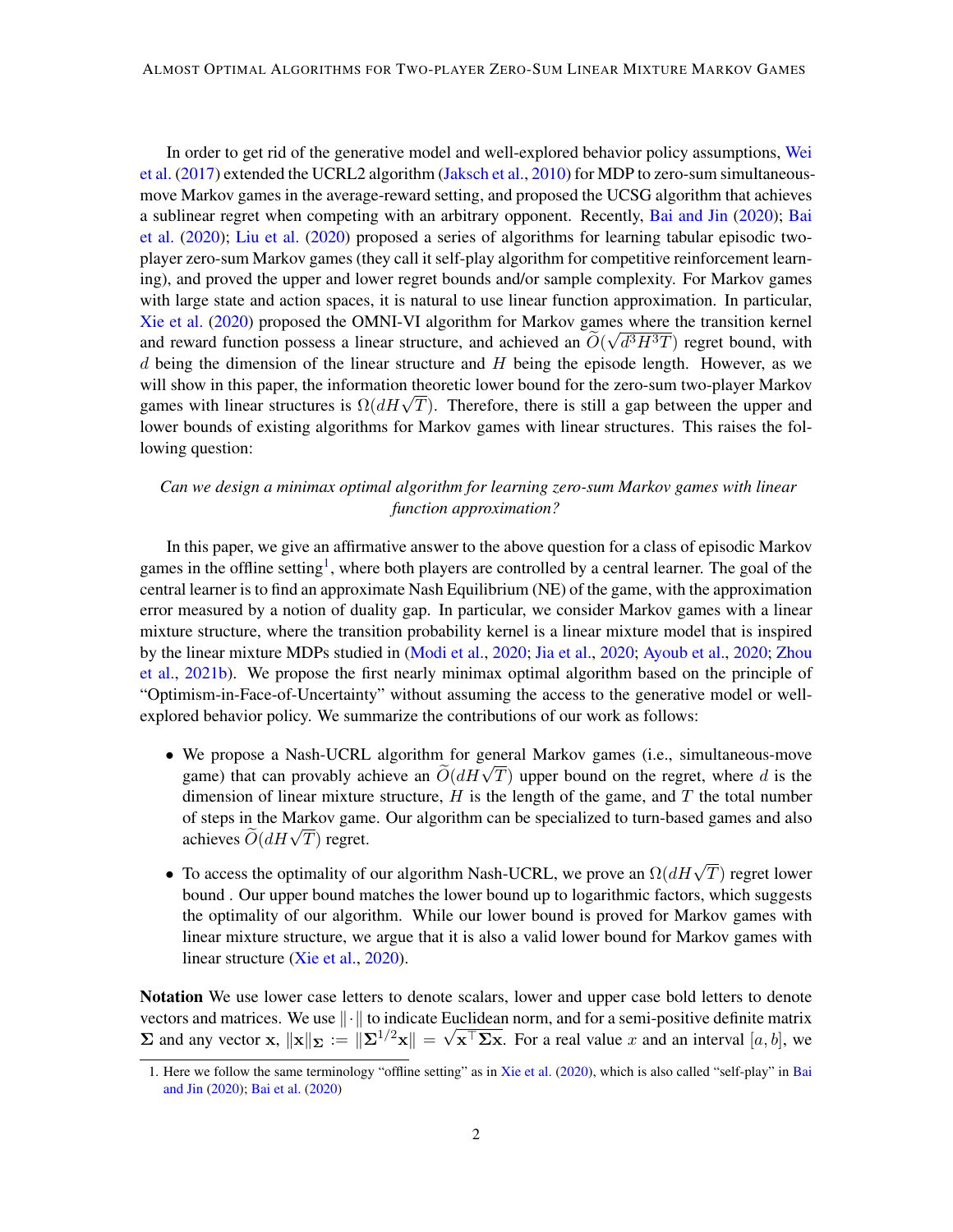use  $[x]_{[a,b]}$  to indicate the projection of x onto  $[a,b]$ . We also use the standard O and  $\Omega$  notations. We say  $a_n = O(b_n)$  if and only if  $\exists C > 0, N > 0, \forall n > N, a_n \leq Cb_n$ ;  $a_n = \Omega(b_n)$  if and only if  $\exists C > 0, N > 0, \forall n > N, a_n \ge Cb_n$ . The notation O is used to hide logarithmic factors.

# 2. Related Work

Tabular Markov game. Under the tabular setting, Littman and Szepesvári [\(1996\)](#page-14-10) extended the value iteration and Q-learning algorithms [\(Watkins,](#page-15-5) [1989\)](#page-15-5) to zero-sum Markov games. [Littman](#page-13-7) [\(2001\)](#page-13-7); [Greenwald et al.](#page-13-8) [\(2003\)](#page-13-8); [Hu and Wellman](#page-13-9) [\(2003\)](#page-13-9) further extended it to general-sum Markov games with *n*-player. [Hansen et al.](#page-13-10)  $(2013)$  provided the first strong polynomial algorithm for solving two-player turn-based Markov games. [Sidford et al.](#page-14-11) [\(2018\)](#page-14-11) proposed a variance-reduced variant of the minimax Q-learning algorithm with near-optimal sample complexity. [Lagoudakis and Parr](#page-13-3) [\(2012\)](#page-13-3); [Perolat et al.](#page-14-4) [\(2015\)](#page-14-4); [Fan et al.](#page-13-11) [\(2020\)](#page-13-11) considered value-iteration with function approximation and established finite-time convergence to the NEs of two-player zero-sum Markov games. Their results are based on the framework of fitted value-iteration (Munos and Szepesvári, [2008\)](#page-14-12). [Jia et al.](#page-13-1) [\(2019\)](#page-13-1) studied turn-based zero-sum Markov games, where the transition model is assumed to be embedded in some d-dimensional feature space. [Cui and Yang](#page-13-2) [\(2020\)](#page-13-2) proposed an algorithm for turn-based zero-sum Markov games based on plug-in estimator and achieved minimax sample complexity. For the simultaneous-move zero-sum Markov games, [Zhang et al.](#page-15-6) [\(2020\)](#page-15-6) proposed an algorithm which achieved minimax sample complexity if the algorithm is reward-agnostic. All the above works either assume a generative oracle or a well explored behavioral policy for drawing transitions, therefore bypassing the exploration issue. [Bai and Jin](#page-12-1)  $(2020)$  proposed a VI-ULCB algorithm for tabular episodic zero-sum Markov games, which achieves  $\ddot{O}(\sqrt{H^3S^2ABT})$  regret for simultaneous move (i.e., general Markov game) and  $O(\sqrt{H^3S^2(A+B)T})$  regret for turn-based game, where A and B are the number of actions for each player,  $H$  is the length of the game, and T is the total number of steps played in the game. They also proved an  $\Omega(\sqrt{H^2S(A+B)T})$  lower bound. For general Markov game, [Bai et al.](#page-12-2) [\(2020\)](#page-12-2) proposed an Optimistic Nash Q-learning algorithm with a regret of  $O(\sqrt{H^4SABT})$ , and an Optimistic Nash V-learning algorithm with a regret of  $\tilde{O}(\sqrt{H^5S(A+B)T})$ , both of which improve the regret in [Bai and Jin](#page-12-1) [\(2020\)](#page-12-1) in the dependence on  $S, A, B$ . The best known regret is achieved by Nash-VI proposed in [Liu et al.](#page-14-8) [\(2020\)](#page-14-8), which is  $O(\sqrt{H^2SABT})$ . As can be seen, without assuming the access to a generative model or a well explored behavioral policy, there is still a gap between the upper and lower regret bounds for existing algorithms, even for the simplest tabular Markov games.

**Online RL with linear function approximation.** There are several lines of work aiming at providing theoretical guarantees for online RL with function approximation. The first line of work focus on the linear function approximation setting, which assumes that the MDP (e.g., transition probability, reward, or value function) can be represented as a linear function of some given feature mapping. These works proposed algorithms which enjoy sample complexity/regret scaling with the dimension of the feature mapping, rather than the cardinality of state and action spaces. For example, [Yang and Wang](#page-15-7) [\(2019a\)](#page-15-7); [Jin et al.](#page-13-12) [\(2020\)](#page-13-12); [Wang et al.](#page-15-8) [\(2019\)](#page-15-8); [Zanette et al.](#page-15-9) [\(2020a\)](#page-15-9); [He](#page-13-13) [et al.](#page-13-13) [\(2021\)](#page-13-13) considered the linear MDP model, where the transition probability function and reward function are linear in some feature mapping over state-action pairs. [Zanette et al.](#page-15-10) [\(2020b\)](#page-15-10) studied MDPs with low inherent Bellman error, where the value functions are nearly linear w.r.t. the feature mapping. [Yang and Wang](#page-15-11) [\(2019b\)](#page-15-11); [Modi et al.](#page-14-9) [\(2020\)](#page-14-9); [Jia et al.](#page-13-6) [\(2020\)](#page-13-6); [Ayoub et al.](#page-12-3) [\(2020\)](#page-12-3); [Cai](#page-13-14) [et al.](#page-13-14) [\(2019\)](#page-13-14); [Zhou et al.](#page-15-4) [\(2021b\)](#page-15-4); [He et al.](#page-13-13) [\(2021\)](#page-13-13) studied the linear mixture MDPs, where the tran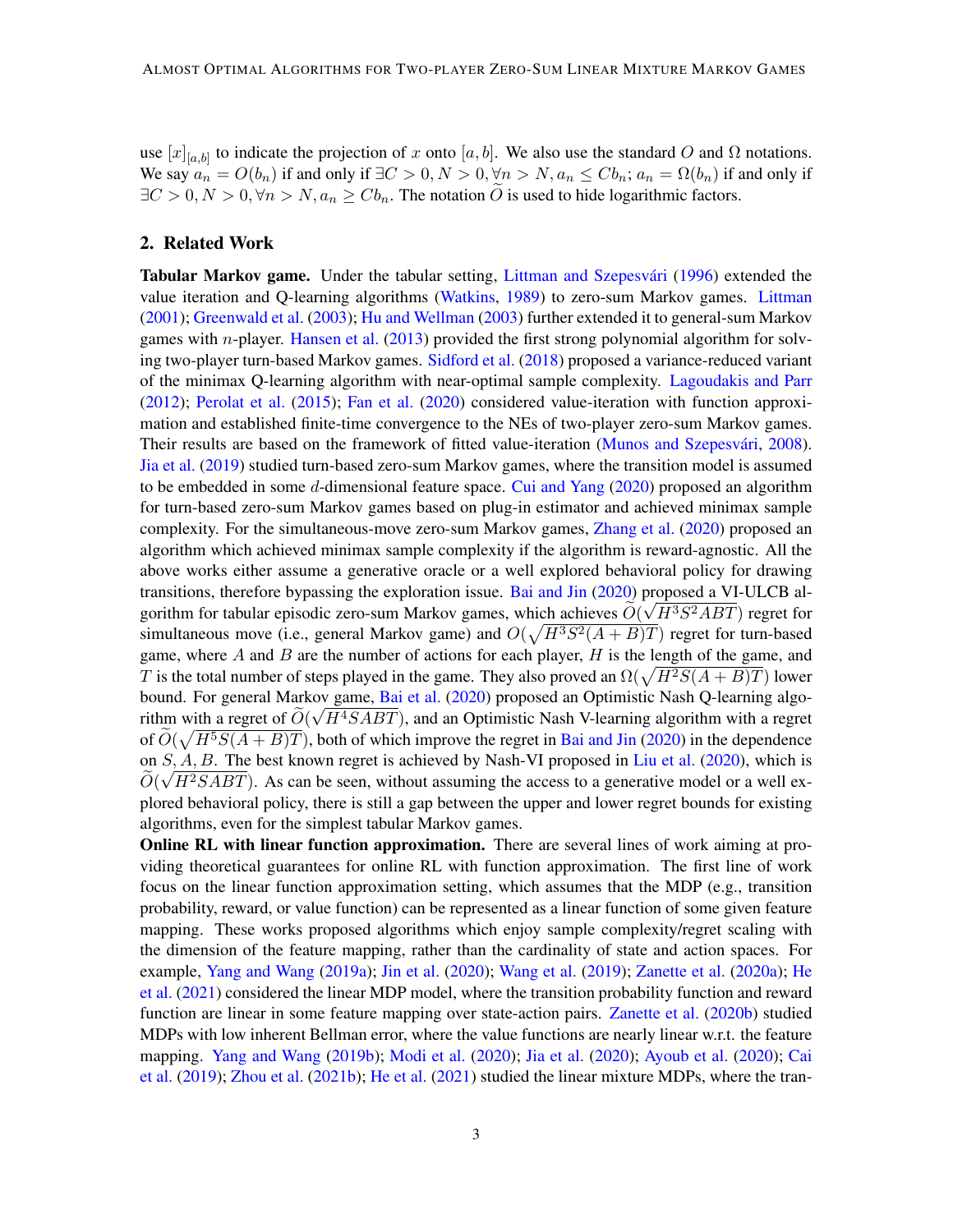sition probability kernel is a linear mixture of a number of basis kernels. Inspired by linear mixture MDPs, we introduce the linear mixture Markov game.

# 3. Preliminaries

In this section, we introduce the setup of the episodic two-player zero-sum Markov games with simultaneous moves and the linear mixture structure we use in this paper.

### 3.1. Two-Player Markov Games

The two-player zero-sum Markov game (MG) [\(Shapley,](#page-14-1) [1953;](#page-14-1) [Littman,](#page-13-0) [1994\)](#page-13-0) is a generalization of the standard Markov decision process (MDP) where the max-player seeks to maximize the total return, and the min-player seeks to minimize the total return.

Simultaneous-move MG. Formally, we denote a two-player zero-sum simultaneous-moves episodic Markov Game by a tuple  $M(S, A_{\max}, A_{\min}, H, \{r_h\}_{h=1}^H, {\{\mathbb{P}_h\}}_{h=1}^H)$ . S is a countable state space,  $\mathcal{A}_{\text{max}}$ ,  $\mathcal{A}_{\text{min}}$  are the finite action spaces of the max-player and the min-player respectively. H is the length of the game/episode. For simplicity, we assume the reward function for the max-player  ${r_h}_{h=1}^H$  is deterministic and known function  $r_h : S \times A_{\text{max}} \times A_{\text{min}} \rightarrow [-1, 1]$ .  $\mathbb{P}_h(s'|s, a, b)$  is the transition probability function which denotes the probability for state  $s$  to transit to state  $s'$  given players' action pair  $(a, b)$  at step h.

Markov Policy and Value Function. We first define the stochastic policies, which give distributions over the actions. A policy  $\pi = \{\pi_h : S \to \Delta_{\mathcal{A}_{\text{max}}}\}_{h=1}^H$  is a collection of functions which map a state  $s \in S$  to a distribution of actions. Here  $\Delta_{A_{\text{max}}}$  is the probability simplex over action set  $\mathcal{A}_{\max}$ . Similarly, we can define a policy  $\nu = \{\nu_h : \mathcal{S} \to \Delta_{\mathcal{A}_{\min}}\}_{h=1}^H$  for the min-player, where  $\Delta_{\mathcal{A}_{\rm min}}$  is the probability simplex over action set  $\mathcal{A}_{\rm min}$ . We use the notation  $\pi_h(a|s)$  and  $\nu_h(b|s)$  to present the probability of taking action a or b for state s at step h under Markov policy  $\pi$ ,  $\nu$  respectively. We define the action-value function (a.k.a., Q function)  $Q_h^{\pi,\nu}$  $\frac{\pi,\nu}{h} : \mathcal{S} \times \mathcal{A}_{\text{max}} \times \mathcal{A}_{\text{min}} \to \mathbb{R}$  as follows

$$
Q_h^{\pi,\nu}(s,a,b) = \mathbb{E}_{\pi,\nu,h,s,a,b} \bigg[ \sum_{h'=h}^H r(s_{h'},a_{h'},b_{h'}) \bigg| s_h = s, a_h = a, b_h = b \bigg],
$$

and the value function  $V_h^{\pi,\nu}$  $h^{\pi,\nu}_h : \mathcal{S} \to \mathbb{R}$  as follows

$$
V_h^{\pi,\nu}(s) = \mathbb{E}_{a \sim \pi_h(\cdot|s), b \sim \nu_h(\cdot|s)} Q_h^{\pi,\nu}(s, a, b), \qquad V_{H+1}^{\pi,\nu}(s) = 0.
$$

In the definition of  $Q_h^{\pi,\nu}$  $h_h^{\pi,\nu}$ ,  $\mathbb{E}_{\pi,\nu,h,s,a,b}$  is an expectation over state-action pairs of length  $H - h + 1$ induced by the policy  $(\pi, \nu)$  and the transition probability of the MG M, when initializing the process with the triplet  $(s, a, b)$  at step h. Because  $r_h(\cdot, \cdot, \cdot) \in [-1, 1]$ , it is easy see that both Q functions and value functions are bounded

$$
|Q_{h}^{\pi,\nu}(\cdot,\cdot,\cdot)|\leq H,\qquad |V_{h}^{\pi,\nu}(\cdot)|\leq H.
$$

Furthermore, for any joint distribution  $\sigma \in \Delta(\mathcal{A}_{max} \times \mathcal{A}_{min})$ , we denote by  $\mathcal{P}_{max}\sigma$  the marginal distribution for the max-player and by  $\mathcal{P}_{\text{min}}\sigma$  the marginal distribution for the min-player.

Best Response and Bellman Equation. The goal of the max-player is to maximize the total rewards. The goal of the min-player is to minimize the total rewards that the max-player will get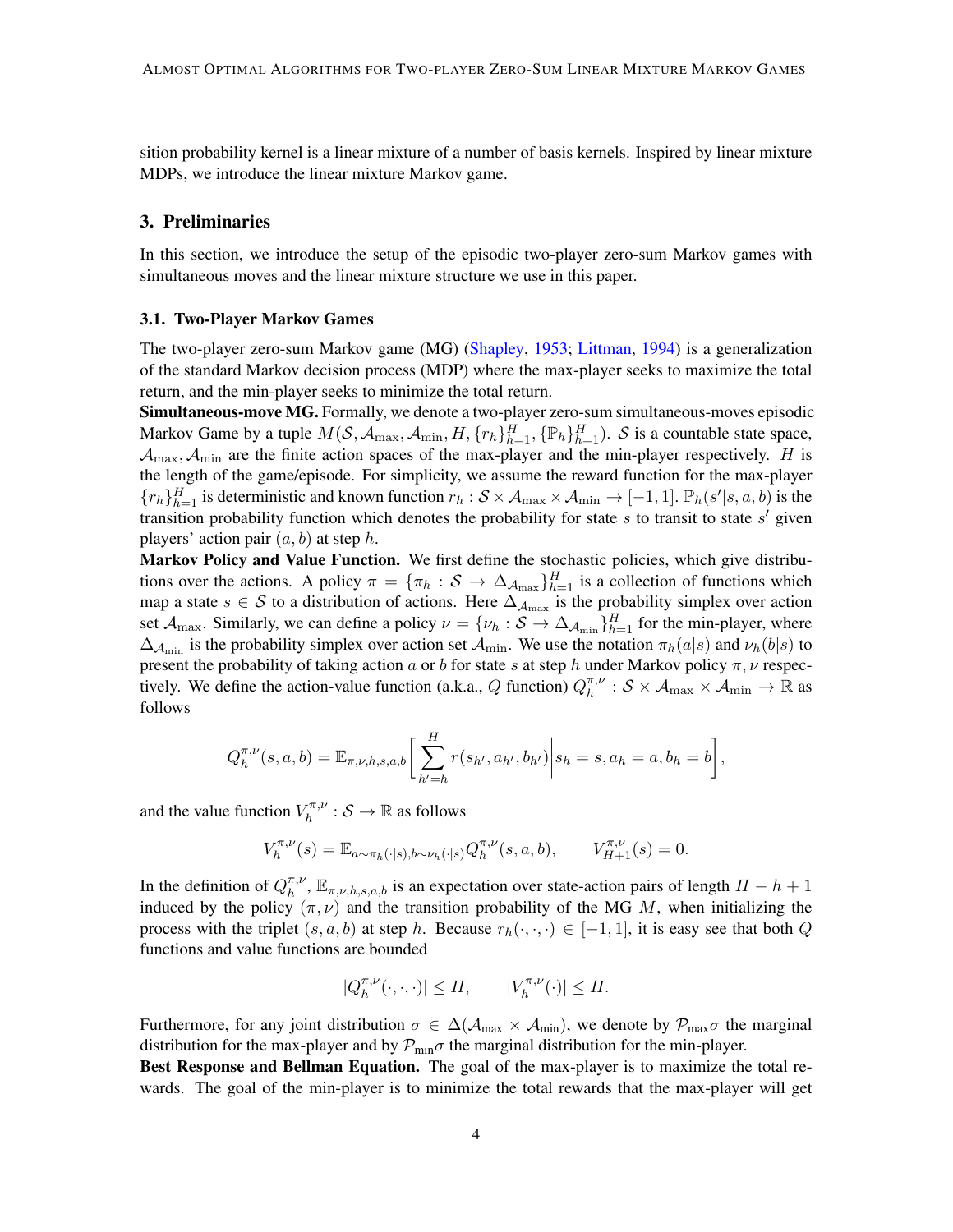because this is a zero-sum game. In other words, the max-player wants to maximize  $V_h^{\pi,\nu}$  $h^{\pi,\nu}(\cdot)$  by choosing a good policy  $\pi$ , while the min-player wants to minimize  $V_h^{\pi,\nu}$  $h_h^{\pi,\nu}(\cdot)$  by choose a good policy  $\nu$ . Accordingly, we can define the action-value function and the value function when the max-player gives the best response to a fixed policy  $\nu$  of the min-player:

$$
Q_h^{*,\nu}(s,a,b) = \max_{\pi} Q_h^{\pi,\nu}(s,a,b), \qquad V_h^{*,\nu}(s) = \max_{\pi} V_h^{\pi,\nu}(s).
$$

By symmetry, we can also define

$$
Q^{\pi,*}_{h}(s,a,b) = \min_{\nu} Q^{\pi,\nu}_{h}(s,a,b), \qquad V^{\pi,*}_{h}(s) = \min_{\nu} V^{\pi,\nu}_{h}(s).
$$

For any function  $V : \mathcal{S} \to \mathbb{R}$ , we introduce the shorthands:

$$
[\mathbb{P}_h V](s, a, b) = \mathbb{E}_{s' \sim \mathbb{P}_h(\cdot | s, a, b)} V(s'), \qquad [\mathbb{V}_h V](s, a, b) = [\mathbb{P}_h V^2](s, a, b) - ([\mathbb{P}_h V](s, a, b))^{2},
$$

where  $V^2$  stands for the function whose value at s is  $V^2(s)$ . Using these notation, we have following Bellman equations:

$$
Q_{h}^{\pi,\nu}(s,a,b) = r(s,a,b) + [\mathbb{P}_{h}V_{h+1}^{\pi,\nu}](s,a,b),
$$

and the Bellman optimality equation [\(Shapley,](#page-14-1) [1953\)](#page-14-1):

$$
Q_h^{\pi,*}(s, a, b) = r(s, a, b) + [\mathbb{P}_h V_{h+1}^{\pi,*}](s, a, b), \qquad V_h^{\pi,*}(s) = \inf_{\sigma \in \Delta_{\min}} \mathbb{E}_{a \sim \pi_h(\cdot | s), b \sim \sigma} Q_h^{\pi,\nu}(s, a, b).
$$

**Nash Equilibrium.** A Nash Equilibrium (NE) of the game is a pair of policies  $\pi^*$ ,  $\nu^*$  such that

<span id="page-4-0"></span>
$$
V_1^{\pi^*,\nu^*}(s) = V_1^{\pi^*,*}(s) = V_1^{*,\nu^*}(s), \text{ for all } s \in \mathcal{S}.
$$
 (3.1)

[\(3.1\)](#page-4-0) means that  $(\pi^*, \nu^*)$  are the best response to each other, so no player can do better by only changing her own policy. Nash equilibrium can also be viewed as "the best response to the best response". For most applications, they are the ultimate solutions we want to pursue. We further abbreviate the value of the Nash equilibrium  $V_1^{\pi^*, \nu^*}$  $V_1^{\pi^*,\nu^*}(s)$  as  $V_1^*(s)$ . This is because the value of the Nash equilibrium is irrelevant to the choice of  $(\pi^*, \nu^*)$  which is a direct corollary of the following weak duality property:

**Proposition 3.1 (Weak Duality, [Xie et al.](#page-15-3) [2020\)](#page-15-3)** *Given the NE*  $(\pi^*, \nu^*)$  *of a game, for any policy pair*  $(\pi, \nu)$  *we have that* 

<span id="page-4-1"></span>
$$
V_1^{*,\nu}(s) \ge V_1^{\pi^*,\nu^*}(s) \ge V_1^{\pi,*}(s), \text{ for all } s \in \mathcal{S}.
$$
 (3.2)

**Learning Objective.** The weak duality in Proposition [3.1](#page-4-1) suggests that the NE value  $V_1^*(s)$  is sandwiched between  $V_1^{*,\nu}$  $U_1^{*,\nu}(s)$  and  $V_1^{\pi,*}$  $\int_1^{\pi,*}(s)$ . So it is natural to measure the suboptimality of learned policies  $(\pi^k, \nu^k)$  at the k-th episode by the gap between their performance and the performance of the optimal strategy (i.e., Nash equilibrium) when playing against the best responses respectively:

$$
V_1^{*,\nu^k}(s) - V_1^{\pi^k,*}(s) = \left[V_1^{*,\nu^k}(s) - V_1^*(s)\right] + \left[V_1^*(s) - V_1^{\pi^k,*}(s)\right].
$$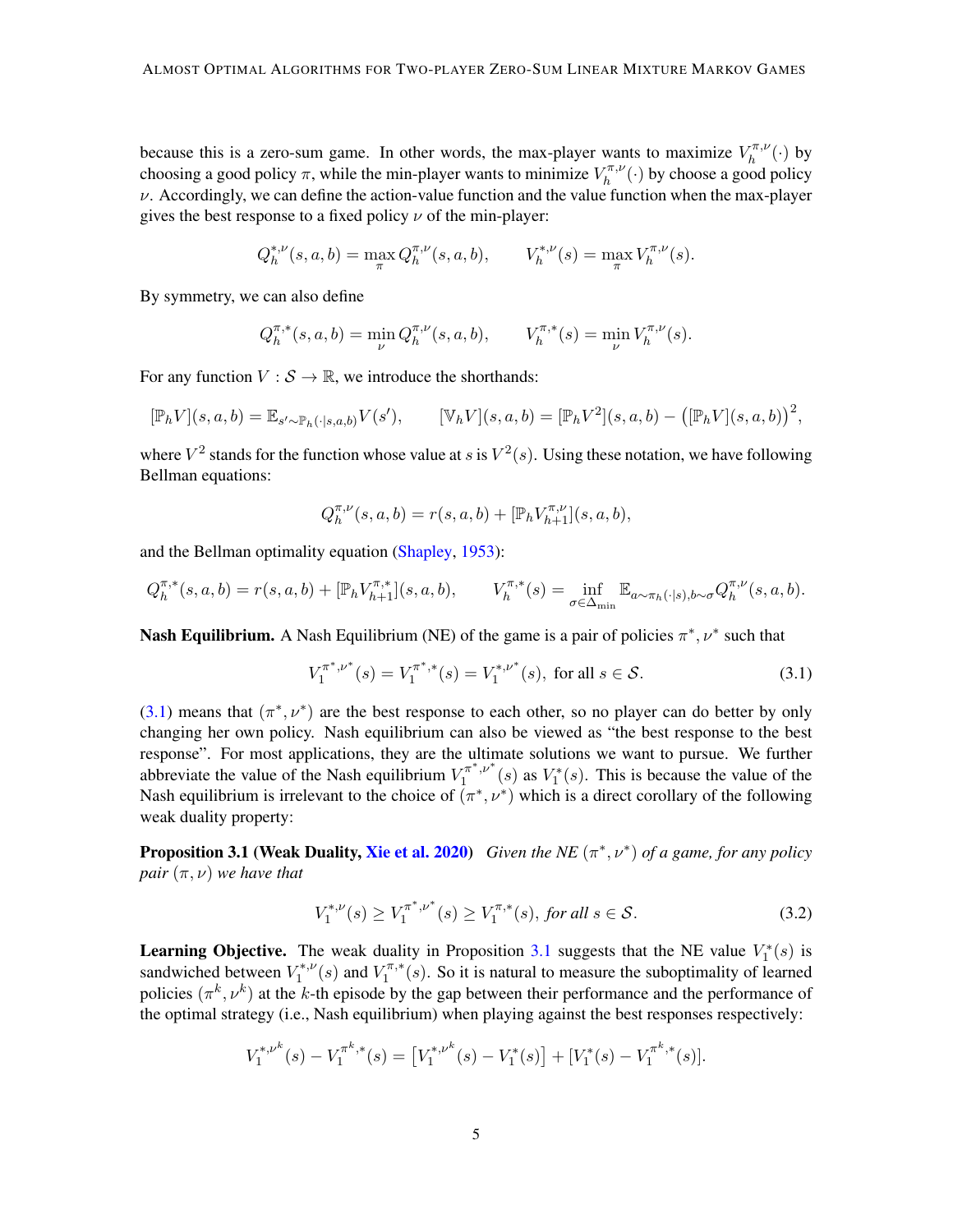Accordingly, we aim to design a learning algorithm that outputs a sequence  $\{\pi^k, \nu^k\}_k$  based on past information, and minimize the regret over first  $K$  episodes defined as follows:

Regret
$$
(M, K) = \sum_{k=1}^{K} \left[ V_1^{*, \nu^k}(s_1^k) - V_1^{\pi^k, *}(s_1^k) \right].
$$

This measure has been widely used in previous work that studies the offline learning of two-player game [\(Bai et al.,](#page-12-2) [2020;](#page-12-2) [Xie et al.,](#page-15-3) [2020;](#page-15-3) [Liu et al.,](#page-14-8) [2020\)](#page-14-8). Following [Bai et al.](#page-12-2) [\(2020\)](#page-12-2); [Xie et al.](#page-15-3) [\(2020\)](#page-14-8); [Liu et al.](#page-14-8) (2020), we assume the central controller can choose a joint distribution  $\mu^k$  for both the max-player and min-player in each episode as their policies, and we set  $\pi^k = \mathcal{P}_{\max} \mu^k$ and  $\nu^k = \mathcal{P}_{\text{min}} \mu^k$  automatically. In this paper, we focus on proving high probability bounds on the regret Regret $(M, K)$ , as well as lower bounds in expectation.

Episodic Linear Mixture Markov Games. In this work, we consider a class of MGs called *linear mixture MGs*, inspired by the linear mixture/kernel MDPs studied in [Modi et al.](#page-14-9) [\(2020\)](#page-14-9); [Jia et al.](#page-13-6) [\(2020\)](#page-13-6); [Ayoub et al.](#page-12-3) [\(2020\)](#page-12-3) for the single-agent RL. Linear mixture MGs assume that at each step h, the transition probability function  $\mathbb{P}_h(s'|s, a, b)$  is a linear combination of d feature mappings  $\phi_i(s'|s,a,b)$ , i.e.,

$$
\mathbb{P}_h(s'|s,a,b) = \sum_{i=1}^d \theta_{i,h} \phi_i(s'|s,a,b),
$$

where each feature mapping  $\phi_i(s'|s, a, b)$  is a function defined on the state-action-action-state pair  $(s, a, b, s') \in S \times A_{\text{max}} \times A_{\text{max}} \times S$ . For the sake of simplicity, we use a vector function  $\phi =$  $[\phi_1,\dots,\phi_d]\in\mathbb{R}^d$  to denote the collection of  $\phi_i$ . After proper normalization, we assume  $\phi$  satisfy that for any bounded function  $V : \mathcal{S} \to [-1,1]$  and any tuple  $(s, a, b) \in \mathcal{S} \times \mathcal{A}_{\text{max}} \times \mathcal{A}_{\text{min}}$ , we have

<span id="page-5-0"></span>
$$
\|\phi_V(s, a, b)\|_2 \le 1,\tag{3.3}
$$

where  $\phi_V(s, a, b) = \sum_{s' \in \mathcal{S}} \phi(s'|s, a, b) V(s')$ . Formally, we define linear mixture MGs as follows:

**Definition 3.2**  $M(\mathcal{S},\mathcal{A}_{\max},\mathcal{A}_{\min},H,\{r_h\}_{h=1}^H,\{\mathbb{P}_h\}_{h=1}^H)$  is called a time inhomogeneous, episodic B-bounded linear mixture MG if there exist H unknown vectors  $\theta_h$   $\in$   $\mathbb{R}^d$  satisfying for any  $h \in [H]$ ,  $\|\theta_h\|_2 \leq B$ , and a known feature mapping  $\phi$  satisfying [\(3.3\)](#page-5-0), such that  $\mathbb{P}_h(s'|s, a, b) =$  $\langle \phi(s'|s, a, b), \theta_h \rangle$  *for any state-action-action-state triplet*  $(s, a, b, s')$  *and any step* h. We denote the *linear mixture MG by*  $M_{\theta}$  *for simplicity.* 

In this paper, we assume the underlying linear mixture MG is parameterized by  $\{\theta_h^*\}_{h=1}^H$ , denoted by  $M_{\theta^*}$ .

**Difference between linear and linear mixture MGs.** Linear mixture MGs assume that at each step h, the transition probability function  $\mathbb{P}_h(s'|s, a, b)$  is a linear combination of d feature mappings  $\phi_i(s'|s, a, b)$  for  $i = 1, \ldots, d$ , i.e.,  $\mathbb{P}_h(s'|s, a, b) = \langle \phi(s'|s, a, b), \theta_h \rangle$ . The linear MG setting considered by [Xie et al.](#page-15-3) [\(2020\)](#page-15-3), however, assumes  $\mathbb{P}_h(s'|s,a,b) = \langle \bm{\phi}(s,a,b), \bm{\mu}_h(s')\rangle$ , where  $\bm{\mu}_h(\cdot)$ is an unknown vector-valued measure function on S. These two models are different and do not include each other in general. For instance, consider the following MG which is inspired by [Zhou](#page-15-4) [et al.](#page-15-4) [\(2021b\)](#page-15-4):  $\mathcal{S} = \mathbb{Z}$ ,  $\mathcal{A}_{\max} = \mathcal{A}_{\min} = \mathbb{N}$  and  $\mathbb{P}_h(s'|s, a, b) = \sum_{i=1}^d \theta_i^h p_i(s'|s, a, b), p_i(s'|s, a, b) =$  $\frac{1}{s}(s') = s(1-s)(a+b)^{s'-s} \exp(-(a+b))/(s'-s)!$ . This MG is a linear mixture MG but not a linear MG.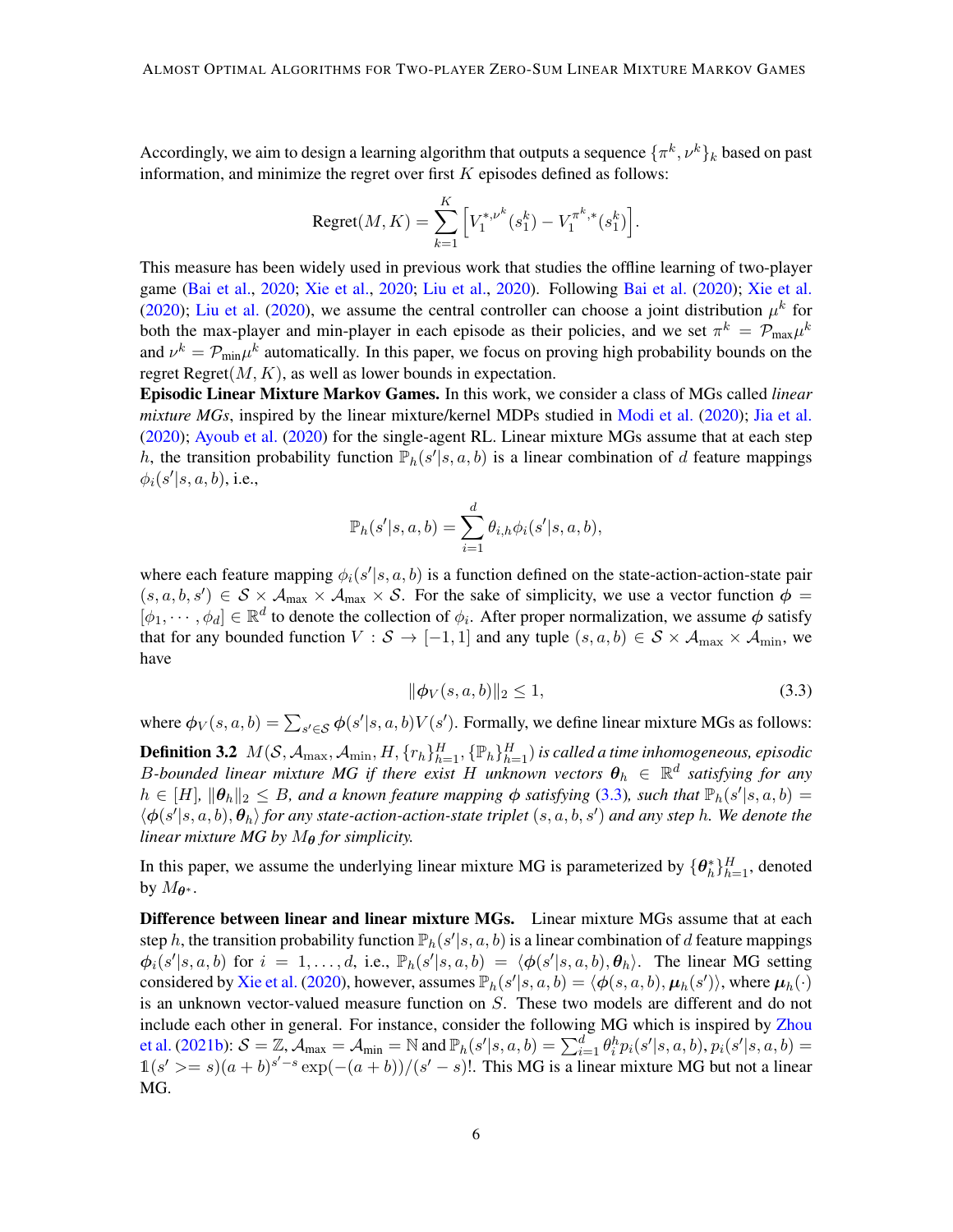# 4. Algorithm

In this section, we propose our algorithm Nash-UCRL in Algorithm [1.](#page-6-0) Due to the space limit, we only show the detailed update rules for the max-player in Algorithm [1,](#page-6-0) and the full algorithm is presented in Algorithm [2](#page-31-0) in Appendix [D.](#page-30-0) All the parameters corresponding to the max-player are marked by an overline, while the parameters for the min-player are marked by an underline.

# Algorithm 1 Nash-UCRL

<span id="page-6-2"></span><span id="page-6-1"></span><span id="page-6-0"></span>1: **Input:** Regularization parameter  $\lambda$ , number of episode K, number of horizon H, approximation error  $\epsilon$ . 2: For any  $h$ ,  $\overline{\Sigma}_{1,h}^{(i)} \leftarrow \underline{\Sigma}_{1,h}^{(i)} \leftarrow \lambda \mathbf{I}; \overline{\mathbf{b}}_{1,h}^{(i)} \leftarrow \underline{\mathbf{b}}_{1,h}^{(i)} \leftarrow \mathbf{0}; \overline{\theta}_{1,h}^{(i)} \leftarrow \underline{\theta}_{1,h}^{(i)} \leftarrow \mathbf{0}$ , for  $i \in \{0,1\}$ . 3: for  $k = 1, ..., K$  do 4:  $V_{k,H+1}(\cdot) \leftarrow 0, \underline{V}_{k,H+1}(\cdot) \leftarrow 0.$ 5: **for**  $h = H, \ldots, 1$  **do** 6: Set  $\overline{Q}_{k,h}(\cdot,\cdot,\cdot)$  as in [\(4.4\)](#page-7-0), and  $Q_{k,h}(\cdot,\cdot,\cdot)$  in a similar way (See Algorithm [2\)](#page-31-0). 7: for  $s \in S$  do 8: Let  $\mu_h^k(\cdot, \cdot | s) = \epsilon\text{-CCE}(\overline{Q}_{k,h}(s,\cdot, \cdot), \underline{Q}_{k,h}(s,\cdot, \cdot)).$  $\overline{V}_{k,h}(s) = \mathbb{E}_{(a,b)\sim \mu_h^k(\cdot,\cdot|s)}\overline{Q}_{k,h}(s,a,b), \underline{V}_{k,h}(s) = \mathbb{E}_{(a,b)\sim \mu_h^k(\cdot,\cdot|s)}\underline{Q}_{k,h}(s,a,b).$  $10:$  $k_h^k(\cdot|s) = \mathcal{P}_{\max} \mu_h^k(\cdot, \cdot|s), \nu_h^k(\cdot|s) = \mathcal{P}_{\min} \mu_h^k(\cdot, \cdot|s).$ 11: end for 12: end for 13: Receives  $s_1^k$ 14: **for**  $h = 1, ..., H$  **do** 15: Take action  $(a_h^k, b_h^k) \sim \mu_h^k(\cdot, \cdot | s_h^k)$  and central controller receives  $s_{h+1}^k \sim \mathbb{P}(\cdot | s_h^k, a_h^k, b_h^k)$ . 16: Set  $\overline{\nabla}_{k,h+1}(s_h^k, a_h^k, b_h^k)$  as in [\(4.10\)](#page-9-0) and  $\overline{E}_{k,h}$  as in [\(4.13\)](#page-9-1),  $\overline{\sigma}_{k,h}$  as in [\(4.6\)](#page-8-0). 17: Set  $\overline{\Sigma}_{k+1,h}^{(0)}$ ,  $\overline{\mathbf{b}}_{k+1,h}^{(0)}$  as in [\(4.7\)](#page-8-1) and [\(4.8\)](#page-8-2),  $\overline{\Sigma}_{k+1,h}^{(1)}$ ,  $\overline{\mathbf{b}}_{k+1,h}^{(1)}$  as in [\(4.11\)](#page-9-2) and [\(4.12\)](#page-9-3). 18: Set  $\sum_{k=1}^{(0)}$ ,  $\mathbf{b}_{k+1,h}^{(0)}$ ,  $\sum_{k=1}^{(1)}$ ,  $\mathbf{b}_{k+1,h}^{(1)}$ ,  $\nabla^{\text{est}}$  $\underline{V}_{k,h+1}(s_h^k, a_h^k, b_h^k)$ ,  $\underline{E}_{k,h}$ ,  $\underline{\sigma}_{k,h}$  in similar ways (See Algorithm [2\)](#page-31-0).  $\det \overline{\theta}_{k+1,h}^{(i)} \leftarrow \big[ \overline{\mathbf{\Sigma}}_{k+1,h}^{(i)} \big]^{-1} \overline{\mathbf{b}}_{k+1,h}^{(i)}, \boldsymbol{\theta}_{k+1,h}^{(i)} \leftarrow \big[ \underline{\mathbf{\Sigma}}_{k+1,h}^{(i)} \big]^{-1} \underline{\mathbf{b}}_{k+1,h}^{(i)}, i=0,1$ 20: end for 21: end for

To achieve the near-minimax optimality of solving a linear mixture MG, Nash-UCRL adopts the following three techniques, which we will introduce in sequence.

Value-targeted regression To find the NE of an MG, it suffices to find good estimates of the optimal value functions  $V_h^{*,\nu^k}$  $\bar{h}_h^{*,\nu^k}$  and  $V_h^{\pi^k,*}$  $h^{m^*}$ . By the Bellman optimality equations and the definition of linear mixture MGs, it is sufficient to estimate the underlying unknown parameter  $\theta_h^*$  up to good accuracy. Inspired by the UCRL with "value-targeted regression" (VTR) proposed by [Jia et al.](#page-13-6) [\(2020\)](#page-13-6); [Ayoub et al.](#page-12-3) [\(2020\)](#page-12-3), Nash-UCRL uses a supervised learning framework to learn  $\theta_h^*$ . In the sequel, we introduce how the VTR framework works at episode  $k$  and step  $h$ . At the beginning of episode k, Nash-UCRL maintains two estimated value functions: optimistic value function  $\overline{V}_{k,h+1}$  for the max-player, which overestimates the optimal value function  $V_h^{*,\nu^k}$  $h^{*,p^*}$ , and optimistic value function  $\underline{V}_{k,h+1}$  for the min-player, which underestimates the value function  $V_h^{\pi^k,*}$  $h^{\pi^{\cdots,*}}$ . We focus on the overestimate  $\overline{V}_{k,h+1}$  first. Note that the following equation holds due to the definition of linear mixture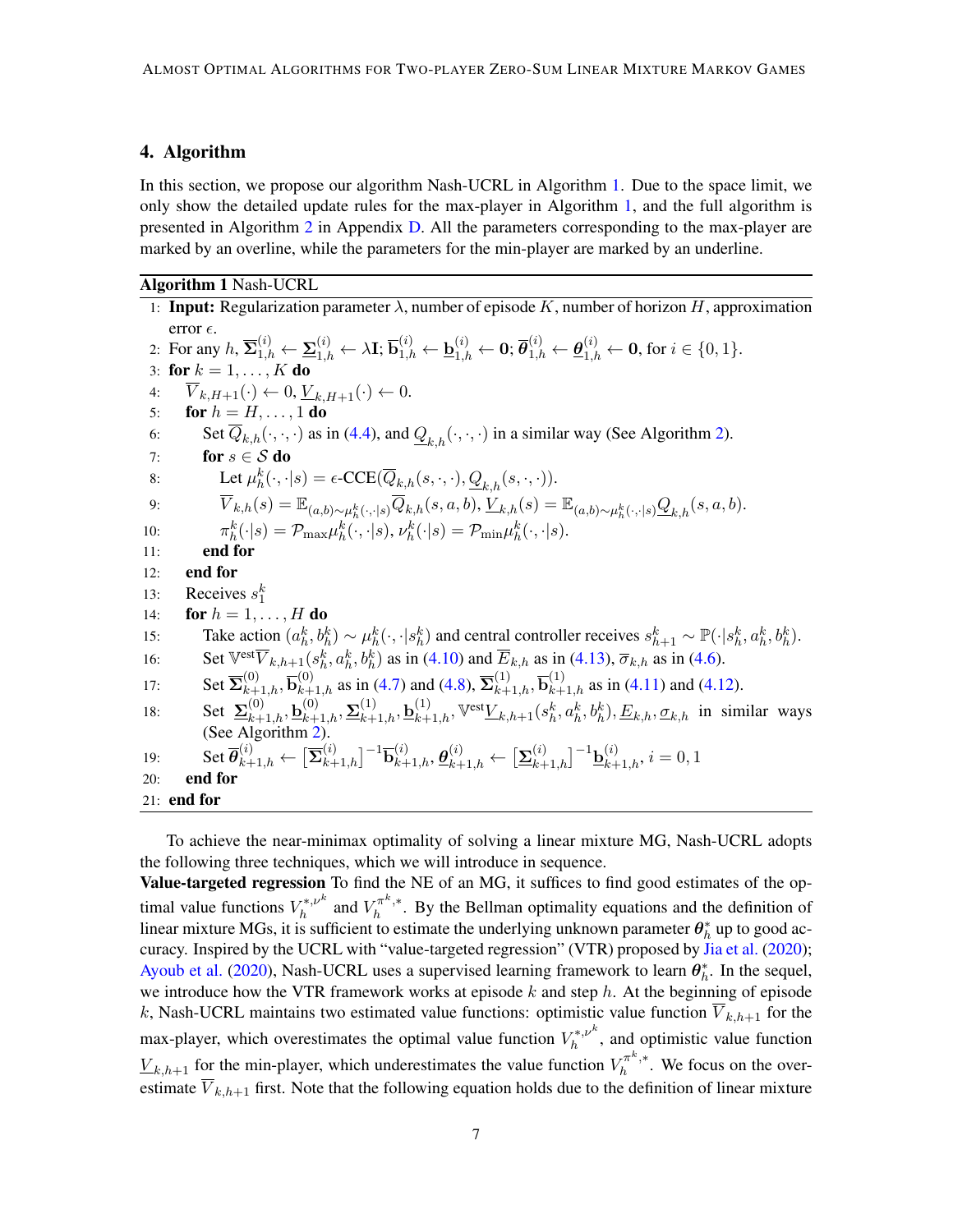MGs:

<span id="page-7-2"></span>
$$
[\mathbb{P}_h \overline{V}_{k,h+1}](s_h^k, a_h^k, b_h^k) = \langle \boldsymbol{\phi}_{\overline{V}_{k,h+1}}(s_h^k, a_h^k, b_h^k), \boldsymbol{\theta}_h^* \rangle, \tag{4.1}
$$

which suggests that  $(\phi_{\overline{V}_{k,h+1}}(s_h^k, a_h^k, b_h^k), \overline{V}_{k,h+1}(s_{h+1}^k))$  can be regarded as a context and the corresponding targeted value of a linear regression problem with the unknown parameter  $\theta_h^*$ .

Therefore, Nash-UCRL constructs  $\bar{\theta}_{k,h}^{(0)}$  as the estimator of  $\theta_h^*$  based on linear regression on  $(\phi_{\overline{V}_{k,h+1}}(s_h^k, a_h^k, b_h^k), \overline{V}_{k,h+1}(s_{h+1}^k))$  (the detailed construction of  $\overline{\theta}_{k,h}^{(0)}$  will be specified later). Due to the randomness of  $s_{h+1}^k, \overline{\theta}_{k,h}^{(0)}$  can not estimate  $\bm{\theta}_h^*$  exactly. Therefore Nash-UCRL also constructs an ellipsoid  $\overline{C}_{k,h}^{(0)}$  centered at  $\overline{\theta}_{k,h}^{(0)}$  as the confidence set, which contains  $\theta_h^*$  with high probability:

<span id="page-7-3"></span>
$$
\overline{\mathcal{C}}_{k,h}^{(0)} := \left\{ \boldsymbol{\theta} : \left\| \left[ \overline{\mathbf{\Sigma}}_{k,h}^{(0)} \right]^{1/2} (\boldsymbol{\theta} - \overline{\boldsymbol{\theta}}_{k,h}^{(0)}) \right\|_2 \leq \beta_k^{(0)} \right\}.
$$
 (4.2)

Here  $\overline{\Sigma}_{k,h}^{(0)}$  is the "covariance matrix" of the context  $\phi_{\overline{V}_{k,h+1}}(s_h^k, a_h^k, b_h^k)$ , and  $\beta_k^{(0)}$  $\kappa^{(0)}$  is the radius of the confidence set. Both of them will be specified later. Then, to encourage the agent to explore, Nash-UCRL constructs an optimistic action-value function  $\overline{Q}_{k,h}$  as follows, following the "optimism-in-the-face-of-uncertainty" principle [\(Abbasi-Yadkori et al.,](#page-12-4) [2011\)](#page-12-4):

<span id="page-7-1"></span><span id="page-7-0"></span>
$$
\overline{Q}_{k,h} := \left[ r_h + \max_{\boldsymbol{\theta} \in \overline{\mathcal{C}}_{k,h}^{(0)}} \langle \boldsymbol{\theta}_{k,h}, \boldsymbol{\phi}_{\overline{V}_{k,h+1}} \rangle \right]_{[-H,H]},
$$
\n(4.3)

where the projection onto  $[-H, H]$  is because the action-value function of the Markov game lies in  $[-H, H]$ . The closed-form solution of  $(4.3)$  is as follows

$$
\overline{Q}_{k,h}(\cdot,\cdot,\cdot) = \left[r_h(\cdot,\cdot,\cdot) + \langle \overline{\theta}_{k,h}^{(0)}, \phi_{\overline{V}_{k,h+1}}(\cdot,\cdot,\cdot) \rangle + \beta_k^{(0)} \right] \left[ \overline{\Sigma}_{k,h}^{(0)} \right]^{-1/2} \phi_{\overline{V}_{k,h+1}}(\cdot,\cdot,\cdot) \Big\|_2 \Big]_{[-H,H]},\tag{4.4}
$$

Similar procedures can be applied to construct the confidence set  $\underline{\mathcal{C}}_{k,h}^{(0)}$  and the optimistic actionvalue function  $Q_{k,h}$  for the min-player with parameters  $\underline{\theta}_{k,h}^{(0)}, \Sigma_{k,h}^{(0)}$ . Finally, Nash-UCRL constructs the optimistic value functions  $\overline{V}_{k,h}$ ,  $\underline{V}_{k,h}$  and the policy  $\mu_h^k$  based on  $\overline{Q}_{k,h}$ ,  $\underline{Q}_{k,h}$  for the current episode and step (which will be specified later).

**Coarse Correlated Equilibrium (CCE).** Now we introduce how to compute the  $(\pi_h^k, \nu_h^k)$  based on the optimistic action-value functions  $\overline{Q}_{k,h}, Q_{k,h}$ . Unlike the single-agent RL, we cannot certify the policy by independently solving max-min problem on  $\overline{Q}$  or Q. This is because  $\overline{Q}$  and Q are not the estimators of action-value function for the NE but the estimators of action-value function for the best response. Thus we must coordinate both players for their choices of actions. After we get  $\overline{Q}_{k,h}(s,\cdot,\cdot)$  for the max-player and  $Q_{k,h}(s,\cdot,\cdot)$  for the min-player, we solve a general-sum matrix game to find the Coarse Correlated Equilibrium (CCE), following [Xie et al.](#page-15-3) [\(2020\)](#page-15-3). Here we give the formal definition of CCE as follows:

**Definition 4.1 [\(Moulin and Vial](#page-14-13) [1978;](#page-14-13) [Aumann](#page-12-5) [1987\)](#page-12-5)** *Given two payoff matrices*  $Q_{max}$ ,  $Q_{min}$  ∈ R |A*max*|·|A*min*| *, we denote the -Coarse Correlated Equilibrium (-CCE) as a joint distribution* σ *over* A*max and* A*min satisfying that*

$$
\mathbb{E}_{(a,b)\sim\sigma}Q_{max}(a,b)\geq \max_{a'\in\mathcal{A}_{max}}\mathbb{E}_{b\sim\mathcal{P}_{min}\sigma}Q_{max}(a',b)-\epsilon,
$$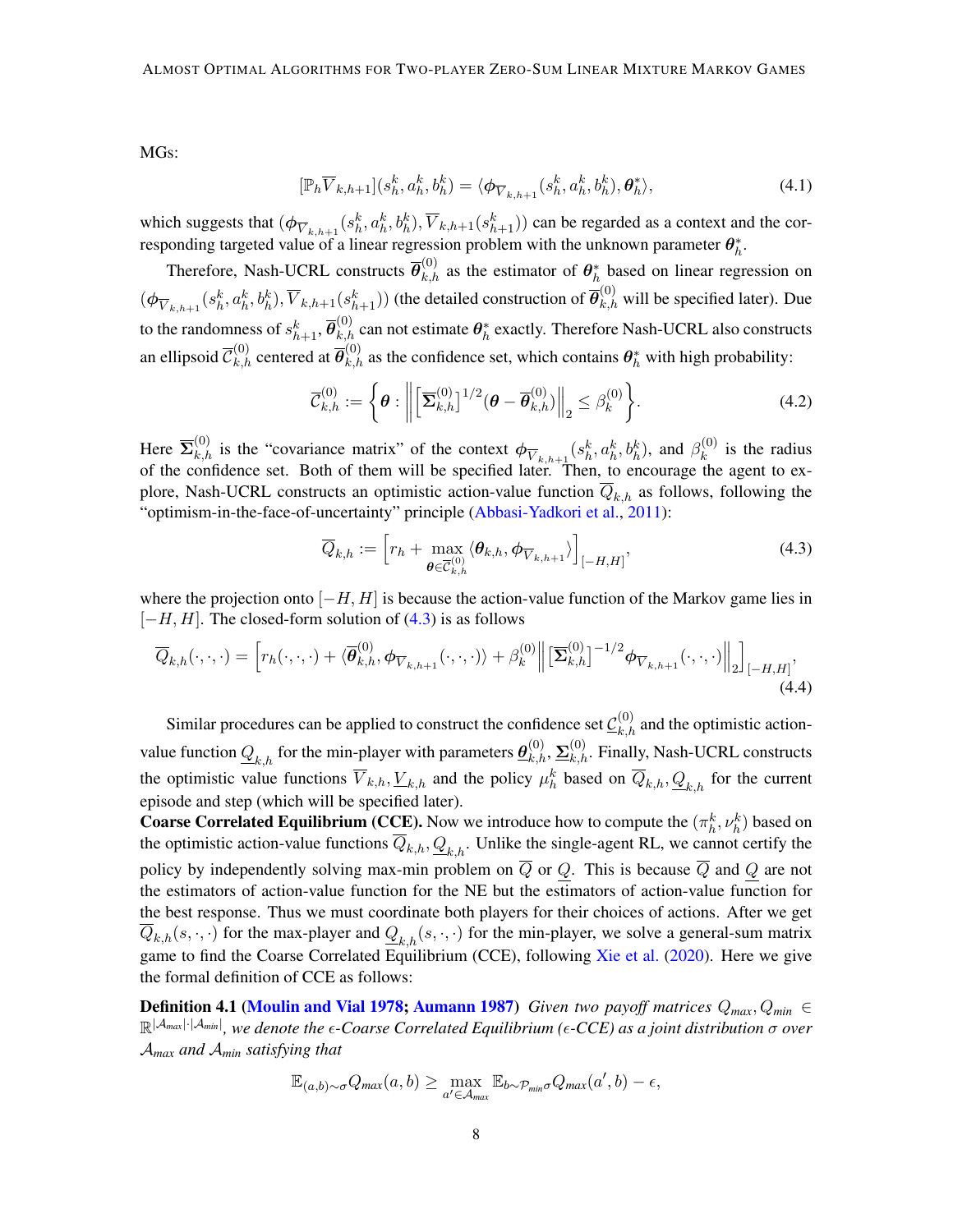$$
\mathbb{E}_{(a,b)\sim\sigma}Q_{min}(a,b)\leq \min_{b'\in\mathcal{A}_{min}}\mathbb{E}_{a\sim\mathcal{P}_{max}\sigma}Q_{min}(a,b')+\epsilon.
$$

Nash-UCRL computes the distribution  $\mu_h^k(\cdot, \cdot | s)$ , a  $\epsilon$ -CCE of  $\overline{Q}_{k,h}, \underline{Q}_{k,h}$  for each state s in Line [8.](#page-6-1) Then Nash-UCRL selects the value functions  $\overline{V}_{k,h}$ ,  $\underline{V}_{k,h}$  as the expectation of  $\overline{Q}_{k,h}$ ,  $Q_{k,h}$  over the policies  $\mu_h^k$  as in Line [9](#page-6-2) of Algorithm [1.](#page-6-0) The difference between CCE and NE is whether the policy of each player is independent of each other. The policy  $\mu_h^k$  given by  $\epsilon$ -CCE is correlated for each player because it is found in the class  $\Delta_{A_{\rm max}} \times A_{\rm min}$  rather than  $\Delta_{A_{\rm max}} \times \Delta_{A_{\rm min}}$ . After obtaining  $\mu^k$ , Nash-UCRL sets  $\pi^k_h(\cdot|s) = \mathcal{P}_{\max}\mu^k_h(\cdot,\cdot|s)$  and  $\nu^k_h(\cdot|s) = \mathcal{P}_{\min}\mu^k_h(\cdot,\cdot|s)$ , i.e., the marginal distributions of  $\mu_h^k$ . Notice that a Nash equilibrium always exists and a Nash equilibrium for a general-sum game is also a CCE. Thus a CCE always exists, so does  $\epsilon$ -CCE.

Remark 4.2 *Since we assume the action spaces are finite, the constraints for -CCE can be rewritten as* |Amax| + |Amin| *linear constraints, which can be efficiently solved by linear programming (See e.g., [Bai et al.](#page-12-2) [\(2020\)](#page-12-2); [Liu et al.](#page-14-8) [\(2020\)](#page-14-8)).*

Weighted linear regression for value function estimation. Now we specify how to construct the estimators  $\bar{\theta}_{k,h}^{(0)}$ ,  $\theta_{k,h}^{(0)}$ . For the simplicity, we only show the construction for the max-player and the construction for the min-player is presented in Appendix [D.](#page-30-0) With the linear structure of  $\overline{V}_{k,h+1}(s_{h+1}^k)$  in [\(4.1\)](#page-7-2), it is natural to set the estimator  $\overline{\theta}_{k,h}$  as the minimizer to the linear regression problem with square loss over context-target pairs  $(\phi_{\overline{V}_{k,h+1}}(s_h^k, a_h^k, b_h^k), \overline{V}_{k,h+1}(s_{h+1}^k))$ , similar to UCRL [\(Jia et al.,](#page-13-6) [2020;](#page-13-6) [Ayoub et al.,](#page-12-3) [2020\)](#page-12-3). However, such an estimator is somehow limited since it treats each context-target pair equally and ignore the difference between these pairs. In principle, one should pay *more* attention to the pairs with *less* target variance since they carry more information about the unknown parameter  $\theta_h^*$ . This observation inspires us to adapt the recently proposed *weighted ridge regression* scheme by [Zhou et al.](#page-15-12) [\(2021a\)](#page-15-12) to estimate  $\theta_h^*$ :

$$
\overline{\boldsymbol{\theta}}_{k,h}^{(0)} = \underset{\boldsymbol{\theta} \in \mathbb{R}^d}{\operatorname{argmin}} \lambda \|\boldsymbol{\theta}\|_2^2 + \sum_{j=1}^{k-1} \left[ \langle \boldsymbol{\phi}_{\overline{V}_{j,h+1}}(s_h^j, a_h^j, b_h^j), \boldsymbol{\theta} \rangle - \overline{V}_{j,h+1}(s_{h+1}^j) \right]^2 / \overline{\sigma}_{j,h}^2, \tag{4.5}
$$

where  $\overline{\sigma}_{j,h}^2$  is an appropriate upper bound on the variance of the value function  $[\mathbb{V}_h\overline{V}_{j,h+1}](s_h^j)$  $_{h}^{j},a_{h}^{j}$  $\frac{j}{h}, b_h^j$ ). In particular, we construct  $\overline{\sigma}_{k,h}^2$  as follows

<span id="page-8-3"></span><span id="page-8-0"></span>
$$
\overline{\sigma}_{k,h} = \sqrt{\max\{H^2/d, \mathbb{V}^{\text{est}}\overline{V}_{k,h+1}(s_h^k, a_h^k, b_h^k) + \overline{E}_{k,h}\}},\tag{4.6}
$$

where  $[\mathbb{V}_{k,h}^{\text{est}}\overline{V}_{k,h+1}](s_h^k, a_h^k, b_h^k)$  is a scalar-valued empirical estimate for the variance of the value function  $\overline{V}_{k,h+1}$  under the transition probability  $\mathbb{P}_h(\cdot|s_k^h, a_k^h, b_k^h)$ , and  $\overline{E}_{k,h}$  is an offset term that is used to guarantee that  $\overline{\sigma}_{k,h}^2$  upper bounds  $[\mathbb{V}_h \overline{V}_{k,h+1}](s_h^k, a_h^k, b_h^k)$  with high probability.

Weighted ridge regression [\(4.5\)](#page-8-3) has a closed-form solution  $\overline{\theta}_{k,h}^{(0)} = [\overline{\Sigma}_{k,h}^{(0)}]^{-1} \overline{\mathbf{b}}_{k,h}^{(0)}$ , where the covariance matrix  $\overline{\Sigma}_{k,h}^{(0)}$  can be computed by recursion starting at  $\overline{\Sigma}_{1,h}^{(0)} = \lambda \mathbf{I}$ :

$$
\overline{\Sigma}_{j+1,h}^{(0)} = \overline{\sigma}_{j,h}^{-2} \phi_{\overline{V}_{j,h+1}}(s_h^j, a_h^j, b_h^j) \phi_{\overline{V}_{j,h+1}}(s_h^j, a_h^j, b_h^j)^\top + \overline{\Sigma}_{j,h}^{(0)},
$$
(4.7)

and the correlation vector  $\overline{\mathbf{b}}_{k,h}^{(0)}$  can be computed by recursion starting at  $\overline{\mathbf{b}}_{1,h}^{(0)} = \mathbf{0}$ :

<span id="page-8-2"></span><span id="page-8-1"></span>
$$
\overline{\mathbf{b}}_{j+1,h}^{(0)} = \overline{\mathbf{b}}_{j,h}^{(0)} + \overline{\sigma}_{j,h}^{-2} \phi_{\overline{V}_{j,h+1}}(s_h^j, a_h^j, b_h^j) \overline{V}_{j,h+1}(s_{h+1}^j). \tag{4.8}
$$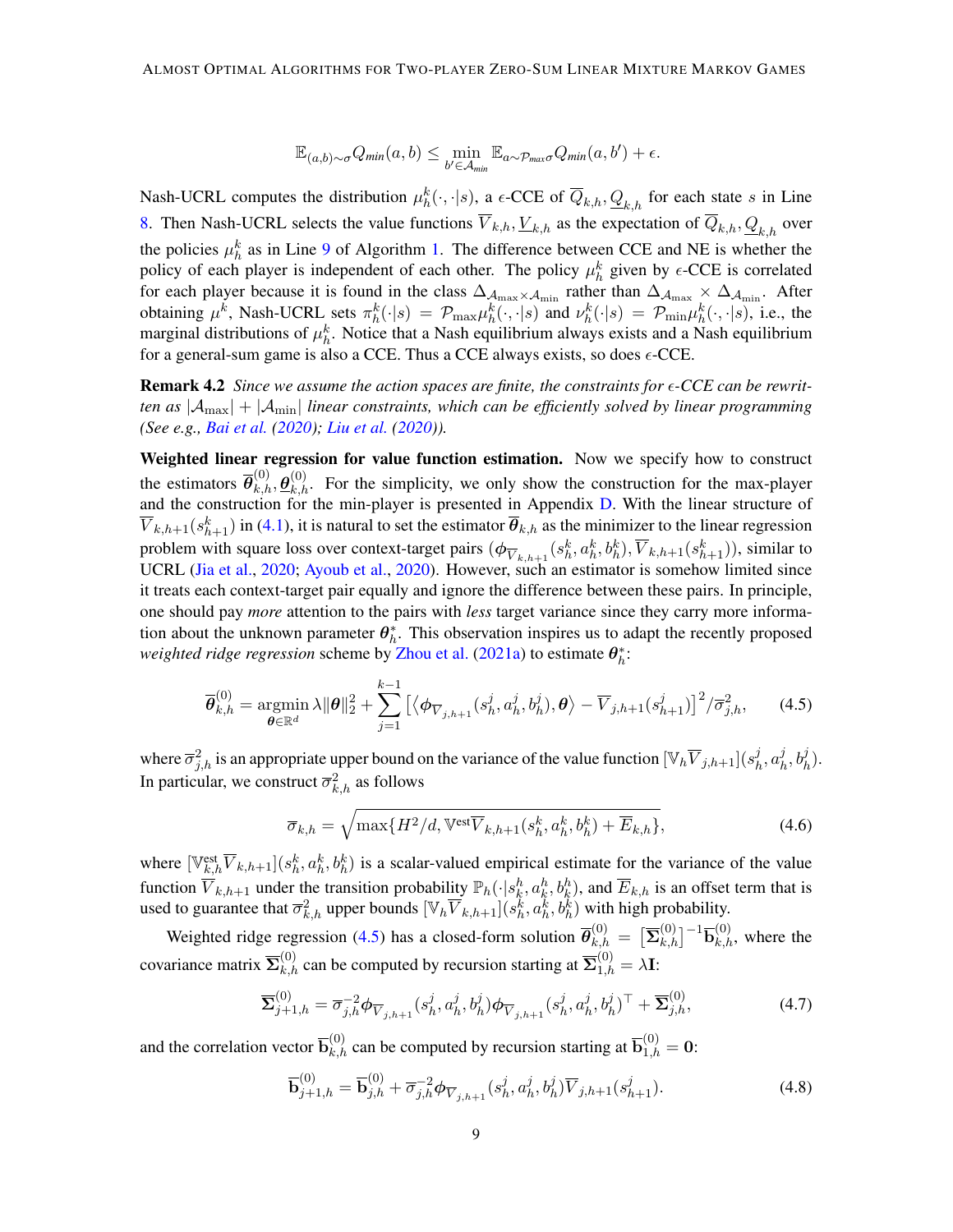By using a Bernstein-type self-normalized concentration inequality for vector-valued martingales proposed in [Zhou et al.](#page-15-12) [\(2021a\)](#page-15-12), one can show then that, with high probability,  $\theta_h^*$  lies in the ellipsoid  $\overline{\mathcal{C}}_{k,h}^{(0)}$  defined in [\(4.2\)](#page-7-3), where  $\beta_k^{(0)}$  $\kappa_k^{(0)}$  is the confidence radius chosen later in Lemma [5.1.](#page-10-0)

**Variance Estimator.** It remains to set  $\overline{\sigma}_{j,h}^2$ . We need to specify how to calculate the empirical variance  $[\mathbb{V}_{k,h}^{\text{est}}\overline{V}_{k,h+1}](s_h^k, a_h^k, b_h^k)$  and select  $\overline{E}_{k,h}$  to guarantee  $\overline{\sigma}_{j,h}^2$  upper bounds  $[\mathbb{V}_h\overline{V}_{k,h+1}](s_h^k, a_h^k, b_h^k)$ with high probability. Recall the definition of  $[\mathbb{V}_h V](\cdot,\cdot,\cdot)$  as follows:

$$
\begin{split} [\mathbb{V}_{h}\overline{V}_{k,h+1}](s_{h}^{k}, a_{h}^{k}, b_{h}^{k}) &= [\mathbb{P}_{h}\overline{V}_{k,h+1}^{2}](s_{h}^{k}, a_{h}^{k}, b_{h}^{k}) - \left([\mathbb{P}_{h}\overline{V}_{k,h+1}](s_{h}^{k}, a_{h}^{k}, b_{h}^{k})\right)^{2} \\ &= \underbrace{\langle \boldsymbol{\phi}_{\overline{V}_{k,h+1}^{2}}(s_{h}^{k}, a_{h}^{k}, b_{h}^{k}), \boldsymbol{\theta}_{h}^{*} \rangle - \underbrace{\left[\langle \boldsymbol{\phi}_{\overline{V}_{k,h+1}}(s_{h}^{k}, a_{h}^{k}, b_{h}^{k}), \boldsymbol{\theta}_{h}^{*} \rangle\right]^{2}}_{I_{2}} \end{split}
$$

where the second equality holds due to the definition of linear mixture MGs. Notice that the expectation of  $\overline{V}_{k,h+1}^2(s_{h+1}^k)$  over the next state,  $s_{h+1}^k$ , is a linear function of  $\phi_{\overline{V}_{k,h+1}^2}(s_h^k, a_h^k, b_h^k)$ . Therefore, we use  $\langle \phi_{\overline{V}_{k,h+1}^2}(s_h^k, a_h^k, b_h^k), \theta_{k,h}^{(1)}\rangle$  to estimate the term  $I_1$  where  $\theta_{k,h}^{(1)}$  is the solution to the following ridge regression problem:

$$
\boldsymbol{\theta}_{k,h}^{(1)} = \underset{\boldsymbol{\theta} \in \mathbb{R}^d}{\text{argmin}} \ \lambda \|\boldsymbol{\theta}\|_2^2 + \sum_{j=1}^{k-1} \left[ \langle \boldsymbol{\phi}_{\overline{V}_{j,h+1}^2}(s_h^j, a_h^j, b_h^j), \boldsymbol{\theta} \rangle - \overline{V}_{j,h+1}^2(s_{h+1}^j) \right]^2. \tag{4.9}
$$

<span id="page-9-4"></span><span id="page-9-2"></span><span id="page-9-0"></span>.

For term  $I_2$ , we can use  $\langle \phi_{\overline{V}_{k,h+1}}(s_h^k, a_h^k, b_h^k), \overline{\theta}_{k,h}^{(0)} \rangle$  to estimate it. Thus we have the following variance estimator,

$$
\mathbb{V}^{\text{est}}\overline{V}_{k,h+1}(s_h^k, a_h^k, b_h^k) \leftarrow \left[ \langle \phi_{\overline{V}_{k,h+1}^2}(s_h^k, a_h^k, b_h^k), \overline{\theta}_{k,h}^{(1)} \rangle \right]_{[0,H^2]} - \left[ \langle \phi_{\overline{V}_{k,h+1}}(s_h^k, a_h^k, b_h^k), \overline{\theta}_{k,h}^{(0)} \rangle \right]_{[-H,H]}^2, \tag{4.10}
$$

where the projection is used to control the range of our variance estimator. Lastly, we can compute  $\bm{\theta}_{k,h}^{(1)}$  in a closed form  $\overline{\bm{\theta}}_{k,h}^{(1)} = [\overline{\bm{\Sigma}}_{k,h}^{(1)}]^{-1}\overline{\bm{\mathsf{b}}}_{k,h}^{(1)}$ , where the covariance matrix  $\overline{\bm{\Sigma}}_{k,h}^{(1)}$  is updated recursively in the following way:

$$
\overline{\Sigma}_{j+1,h}^{(1)} = \overline{\Sigma}_{j,h}^{(1)} + \phi_{\overline{V}_{j,h+1}^2}(s_h^j, a_h^j, b_h^j) \phi_{\overline{V}_{j,h+1}^2}(s_h^j, a_h^j, b_h^j)^\top,
$$
\n(4.11)

and the correlation vector  $\overline{b}_{k,h}^{(1)}$  is updated in the following recursive form:

<span id="page-9-3"></span><span id="page-9-1"></span>
$$
\overline{\mathbf{b}}_{j+1,h}^{(1)} = \overline{\mathbf{b}}_{j,h}^{(1)} + \phi_{\overline{V}_{j,h+1}^2}(s_h^j, a_h^j, b_h^j) \overline{V}_{j,h+1}^2(s_{h+1}^j). \tag{4.12}
$$

By the standard self-normalized concentration inequality for vector-valued martingales in [Abbasi-](#page-12-4)[Yadkori et al.](#page-12-4) [\(2011\)](#page-12-4), we can show that, with high probability,  $\overline{\sigma}_{j,h}^2$  upper bounds  $[\mathbb{V}_h \overline{V}_{k,h+1}](s_h^k, a_h^k, b_h^k)$ if we select  $\overline{E}_{k,h}$  as follows

$$
\overline{E}_{k,h} = \min \left\{ H^2, \beta_k^{(1)} \|\left[\overline{\mathbf{\Sigma}}_{k,h}^{(1)}\right]^{-1/2} \phi_{\overline{V}_{k,h+1}^2}(s_h^k, a_h^k, b_h^k) \|_{2} \right\} + \min \left\{ H^2, 2H \beta_k^{(2)} \|\left[\overline{\mathbf{\Sigma}}_{k,h}^{(0)}\right]^{-1/2} \phi_{\overline{V}_{k,h+1}}(s_h^k, a_h^k, b_h^k) \|_{2} \right\},\tag{4.13}
$$

where  $\beta_k^{(1)}$  $k_k^{(1)}, \beta_k^{(2)}$  are constants chosen later in Lemma [5.1.](#page-10-0)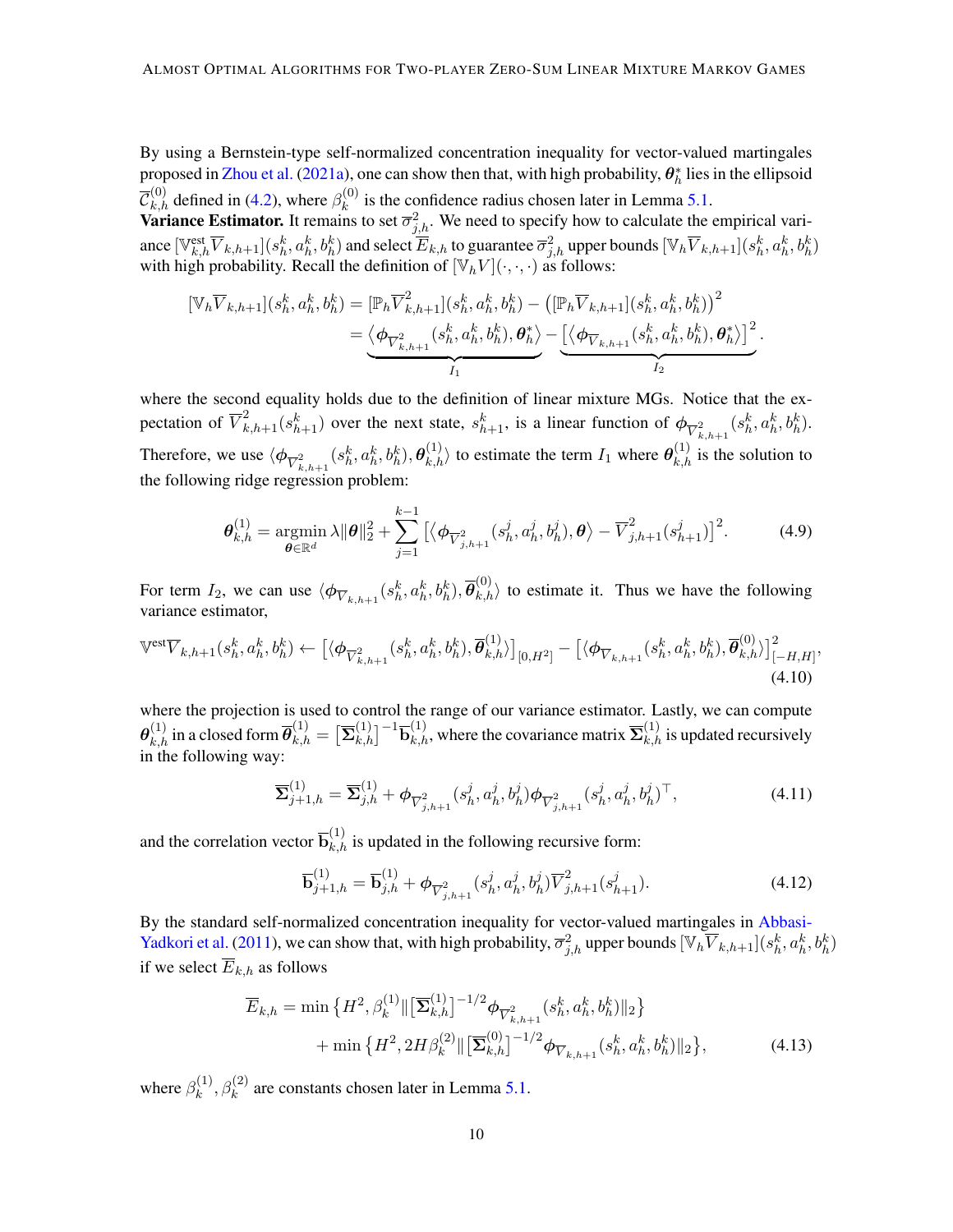Remark 4.3 *Our Nash-UCRL is computational efficient for specific feature mapping* φ*, as [Ayoub](#page-12-3) [et al.](#page-12-3) [\(2020\)](#page-12-3); [Zhou et al.](#page-15-12) [\(2021a\)](#page-15-12) suggested. For a special class of* φ*, where*

 $\bm{\phi}(s'|s,a,b) = \bm{\psi}(s') \odot \bm{\mu}(s,a,b), \ \bm{\psi}(\cdot) : \mathcal{S} \rightarrow \mathbb{R}^d, \ \bm{\mu}(\cdot,\cdot,\cdot) : \mathcal{S} \times \mathcal{A}_{max} \times \mathcal{A}_{min} \rightarrow \mathbb{R}^d,$ 

 $\odot$  *is the componentwise product, Nash-UCRL can be implemented within poly*(*d,*  $|\mathcal{A}_{max}|$ ,  $|\mathcal{A}_{min}|$ ) · KH *time complexity with the access to some integration oracle* O*. The details are deferred to Appendix [A.](#page-15-13)*

Difference between Nash-UCRL and previous algorithms Here we compare our Nash-UCRL with the OMNI-V proposed by [Xie et al.](#page-15-3) [\(2020\)](#page-15-3). First, [Xie et al.](#page-15-3) [\(2020\)](#page-15-3) studied the linear MGs while we study the linear mixture MGs. Second, due to the difference between the studied models, OMNI-V needs to maintain a covering set of the estimated Q functions (Eq. (5), [Xie et al.](#page-15-3) [2020\)](#page-15-3), which makes its space complexity exponential in  $d$ . In sharp contrast, our Nash-UCRL relies on the value targeted regression [\(Jia et al.,](#page-13-6) [2020;](#page-13-6) [Ayoub et al.,](#page-12-3) [2020\)](#page-12-3) and does not need to maintain such a cover set.

### <span id="page-10-2"></span>5. Main Results

In this section, we present the main theoretical results. We first show that under a specific parameter choice, our constructed confidence sets  $\overline{C}_{k,h}^{(0)}$  and  $\underline{C}_{k,h}^{(0)}$  include  $\theta_h^*$  with high probability, and the estimated variances  $\mathbb{V}^{\text{est}}\overline{V}_{k,h+1}(s_h^k, a_h^k, b_h^k)$  and  $\mathbb{V}^{\text{est}}\underline{V}_{k,h+1}(s_h^k, a_h^k, b_h^k)$  deviate from the true variances by at most the offset terms  $\overline{E}_{k,h}$ ,  $\underline{E}_{k,h}$ .

**Lemma 5.1** *Setting* 
$$
\beta_k^{(0)}
$$
 *in* (4.2) *and*  $\beta_k^{(1)}$ ,  $\beta_k^{(2)}$  *in* (4.13) *to*  
\n
$$
\beta_k^{(0)} = 16\sqrt{d \log(1 + k/\lambda) \log(4k^2H/\delta)} + 8\sqrt{d} \log(4k^2H/\delta) + \sqrt{\lambda}B
$$
\n
$$
\beta_k^{(1)} = 16\sqrt{dH^4 \log(1 + KH^4/(d\lambda)) \log(4k^2H/d\delta)} + 8H^2 \log(4k^2H/\delta) + \sqrt{\lambda}B
$$
\n
$$
\beta_k^{(2)} = 16d\sqrt{\log(1 + k/\lambda) \log(4k^2H/\delta)} + 8\sqrt{d} \log(4k^2H/\delta) + \sqrt{\lambda}B,
$$

then with probability at least  $1-3\delta$ , we have  $\bm{\theta}_h^*\in \overline{\mathcal{C}}_{k,h}^{(0)}\cap \underline{\mathcal{C}}_{k,h}^{(0)}$ . In addition, we have

<span id="page-10-0"></span>
$$
\begin{aligned} |\mathbb{V}^{est}\overline{V}_{k,h+1}(s_h^k,a_h^k,b_h^k) - \mathbb{V}\overline{V}_{k,h+1}(s_h^k,a_h^k,b_h^k)| &\leq \overline{E}_{k,h} \\ |\mathbb{V}^{est}\underline{V}_{k,h+1}(s_h^k,a_h^k,b_h^k) - \mathbb{V}\underline{V}_{k,h+1}(s_h^k,a_h^k,b_h^k)| &\leq \underline{E}_{k,h} \end{aligned}
$$

Next, we present the regret of Nash-UCRL.

**Theorem 5.2** *Setting*  $\lambda = 1/B^2$ ,  $\epsilon = O(HT^{-1/2})$ , then with probability at least  $1-5\delta$ , the regret *of Algorithm [1](#page-6-0) Regret*( $M_{\theta^*}$ , K) *is bounded by* 

<span id="page-10-1"></span>
$$
\widetilde{\mathcal{O}}\left(\sqrt{d^2H^2+dH^3}\sqrt{T}+d^2H^3+d^3H^2\right),
$$

*where*  $T = KH$ .

Theorem [5.2](#page-10-1) suggest that when  $d \geq H$  and  $T \geq d^4 H^2$ , the regret of Nash-UCRL is bounded  $\overline{O}(dH\sqrt{T}).$ <br>by  $\overline{O}(dH\sqrt{T}).$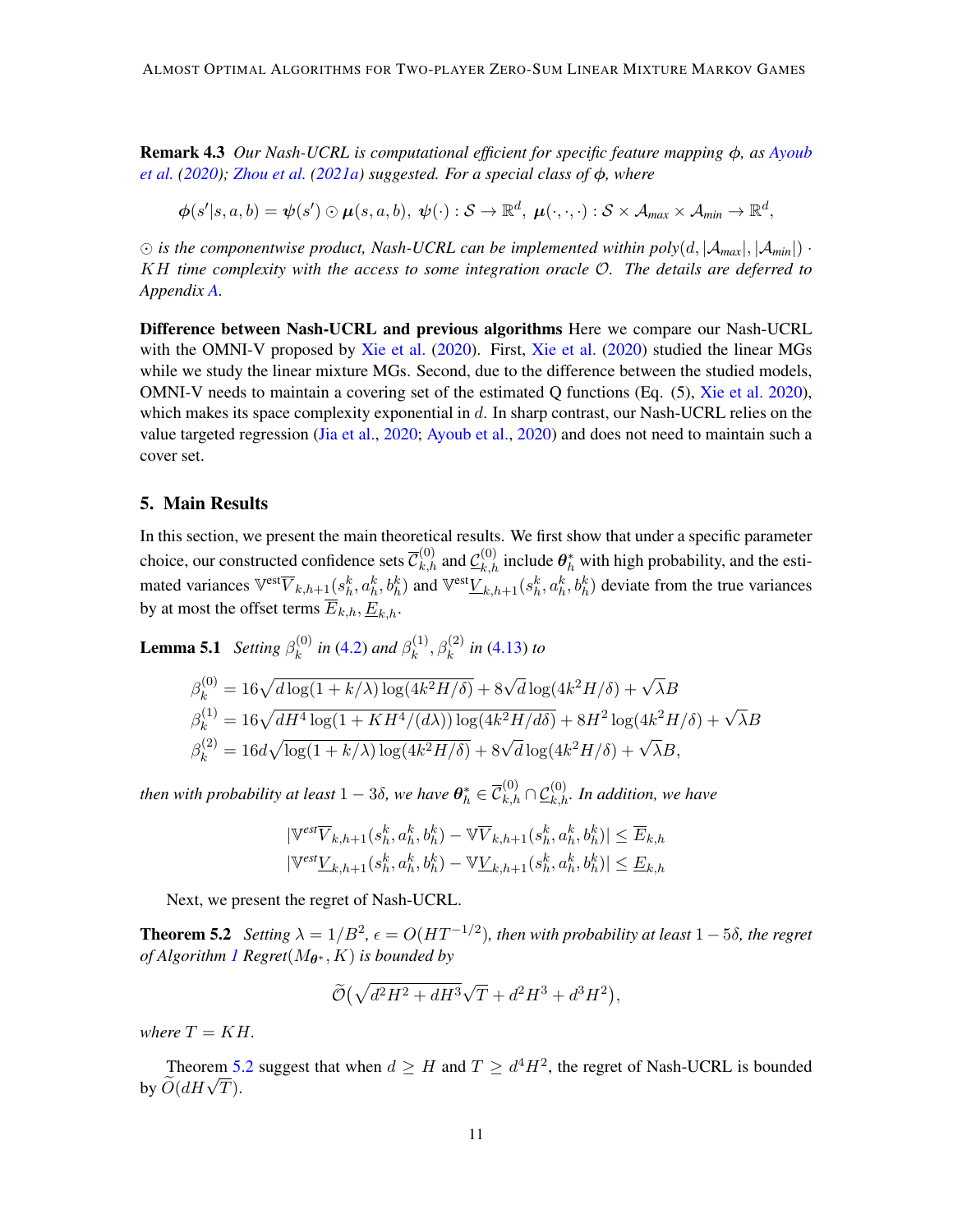Remark 5.3 *Our Nash-UCRL also enjoys a finite sample complexity. By the standard online-tobatch conversion, we can show that Nash-UCRL is guaranteed to find an -approximate NE, i.e.,*  $(\pi, \nu)$  *satisfying*  $V_1^{*, \nu} - V_1^{\pi,*} \leq \epsilon$ , *within*  $\widetilde{O}((d^2H^3 + dH^4)/\epsilon^2)$  *episodes.* 

Remark 5.4 *We can apply our algorithm to tabular MGs and our results can be reduced to the* setting with  $|S| = S$ ,  $|\mathcal{A}_{\text{max}}| = A$ ,  $|\mathcal{A}_{\text{min}}| = B$  by choosing  $\phi(s'|s, a, b)$  as the one-hot representation of  $\mathbb{P}(s'|s, a, b)$ . It is easy to verify that [\(3.3\)](#page-5-0) holds and  $d = S^2AB$ . Thus the regret bound given *in Theorem [5.2](#page-10-1) reduces to*  $\dot{O}(\sqrt{S^4H^2A^2B^2T})$ *, which does not match the lower bound of tabular MGs in [Bai and Jin](#page-12-1) [\(2020\)](#page-12-1). We would like to point out that by using some techniques specialized to the tabular setting, the regret bound of our algorithm for tabular MGs can be improved, which is beyond the scope of this work.*

Here, we present a lower bound for linear mixture MGs. It has been shown in [Zhou et al.](#page-15-12) Here, we present a lower bound for linear mixture MOs. It has been shown in Zhou et al.<br>[\(2021a\)](#page-15-12) that the regret lower bound for learning linear mixture MDPs is  $\Omega(dH\sqrt{T})$ , from which we can prove a lower bound for learning linear mixture MGs, since MDPs can be regarded as a special case of MGs with one dummy player, i.e.,  $\mathbb{P}_h(s'|s, a, b) = \mathbb{P}_h(s'|s, a)$  and  $r_h(s, a, b) = r_h(s, a)$ . Formally, we have the following lower bound:

**Theorem 5.5 (Regret lower bound)** Let  $B > 1$  and  $K \ge \max\{(d-1)^2H/2, (d-1)/(32H(B -$ 1)) $\}$ ,  $d \geq 4$ ,  $H \geq 3$ . Then for any algorithm there exists an episodic, B-bounded linear mixture *MG*  $M_{\theta^*}$  *such that the expected regret of first* T *rounds is lower bounded as follows:* 

<span id="page-11-0"></span>
$$
\mathbb{E}[\textit{Regret}(M_{\theta^*}, K)] \geq \Omega\big(dH\sqrt{T}\big),
$$

*where*  $T = KH$ .

**Remark 5.6** When  $d \geq H$  and  $T \geq d^4H^2$ , the regret of Nash-UCRL matches the lower bound up *to logarithmic factors. Therefore, Nash-UCRL is nearly minimax optimal.*

Remark 5.7 *Based on a similar argument made in [Zhou et al.](#page-15-12) [\(2021a\)](#page-15-12), we can show that the same lower bound holds for the Markov games with linear structures. Recall that the best-known algorithm for learning MGs with linear structures is OMNI-VI [\(Xie et al.,](#page-15-3) [2020\)](#page-15-3), which has an* √  $\tilde O(\sqrt{d^3}H^3T)$  regret. This suggests that there is still a gap that needs to be closed for learning MGs *with linear structure. Please see the appendix for more details.*

Turn-based linear mixture MG can be regarded as a special case of linear mixture simultaneousmove MG. Therefore, we can still use Algorithm [1](#page-6-0) to find the Nash equilibrium and then by Theorem move MG. I herefore, we can suff use Algorithm 1 to find the Nash equilibrium and then by Theorem [5.2,](#page-10-1) we can further show that the regret of our turn-based algorithm is also bounded by  $\widetilde{O}(dH\sqrt{T})$ . Notice that for the turn-based game, at each step only one player can take action. Thus, the  $\epsilon$ -CCE routine in Line [8](#page-6-1) of Algorithm [1](#page-6-0) needs be replaced by two separate subroutines: taking  $\pi_h^k$  and  $\nu_h^k$ as greedy policies w.r.t.  $\overline{Q}_{k,h}$  and  $Q_{k,h}$ . For completeness, we present the turn-based version of Algorithm [1](#page-6-0) as Algorithm [3](#page-33-0) in Appendix [E.](#page-32-0)

# 6. Conclusions and Future Work

In this paper, we proposed the first provably optimal algorithm for learning two-player zero-sum Markov games with linear function approximation and without assuming access to the generative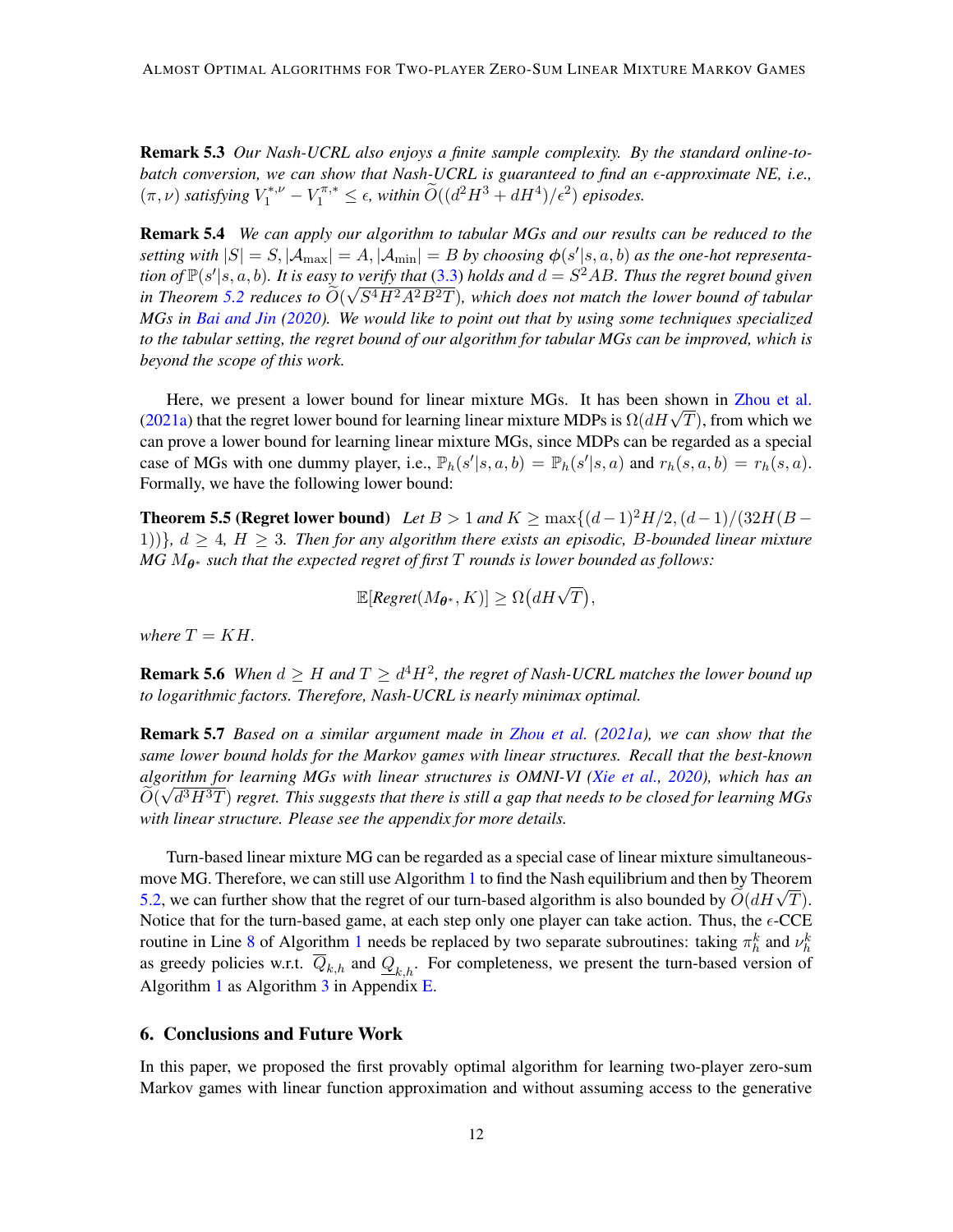model. Specifically, we show that Nash-UCRL can provably achieve an  $\widetilde{O}(dH\sqrt{T})$  regret, where d is the linear function dimension,  $H$  is the length of the game/episode, and  $T$  is the total number a is the inear function dimension, *H* is the length of the game/episode, and *I* is the total number<br>of steps in the Markov game. We also prove an  $\Omega(dH\sqrt{T})$  lower bound on the regret. Our upper bound matches the lower bound up to logarithmic factors, which suggests the optimality of our algorithm.

There are several important future directions. First, in the current linear mixture MG, the feature mapping encodes the information of both players. To reproduce the difference between  $(A + B)$ and  $AB$  in the tabular setting, we may need to construct a separate feature mapping for each player [\(Bai et al.,](#page-12-2) [2020\)](#page-12-2). Second, while our algorithms can be extended to the decentralized setting, it is not clear if the minimax-optimal regret can still be obtained because of the adversarial policy. How to achieve a near-optimal decentralized algorithm is another important future work.

### Acknowledgments

We thank the anonymous reviewers for their helpful comments. Part of this work was done when ZC, DZ and QG participated the Theory of Reinforcement Learning program at the Simons Institute for the Theory of Computing in Fall 2020. ZC, DZ and QG are partially supported by the National Science Foundation IIS-2008981, CAREER Award 1906169, and AWS Machine Learning Research Award. The views and conclusions contained in this paper are those of the authors and should not be interpreted as representing any funding agencies.

### References

- <span id="page-12-4"></span>Yasin Abbasi-Yadkori, Dávid Pál, and Csaba Szepesvári. Improved algorithms for linear stochastic bandits. In *Advances in Neural Information Processing Systems*, pages 2312–2320, 2011.
- <span id="page-12-5"></span>Robert J Aumann. Correlated equilibrium as an expression of bayesian rationality. *Econometrica: Journal of the Econometric Society*, pages 1–18, 1987.
- <span id="page-12-3"></span>Alex Ayoub, Zeyu Jia, Csaba Szepesvari, Mengdi Wang, and Lin F Yang. Model-based reinforcement learning with value-targeted regression. *arXiv preprint arXiv:2006.01107*, 2020.
- <span id="page-12-7"></span>Mohammad Gheshlaghi Azar, Ian Osband, and Remi Munos. Minimax regret bounds for reinforce- ´ ment learning. In *Proceedings of the 34th International Conference on Machine Learning-Volume 70*, pages 263–272. JMLR. org, 2017.
- <span id="page-12-6"></span>Kazuoki Azuma. Weighted sums of certain dependent random variables. *Tohoku Mathematical Journal, Second Series*, 19(3):357–367, 1967.
- <span id="page-12-1"></span>Yu Bai and Chi Jin. Provable self-play algorithms for competitive reinforcement learning. In *International Conference on Machine Learning*, pages 551–560. PMLR, 2020.
- <span id="page-12-2"></span>Yu Bai, Chi Jin, and Tiancheng Yu. Near-optimal reinforcement learning with self-play. *Advances in Neural Information Processing Systems*, 33, 2020.
- <span id="page-12-0"></span>Noam Brown and Tuomas Sandholm. Superhuman ai for multiplayer poker. *Science*, 365(6456): 885–890, 2019.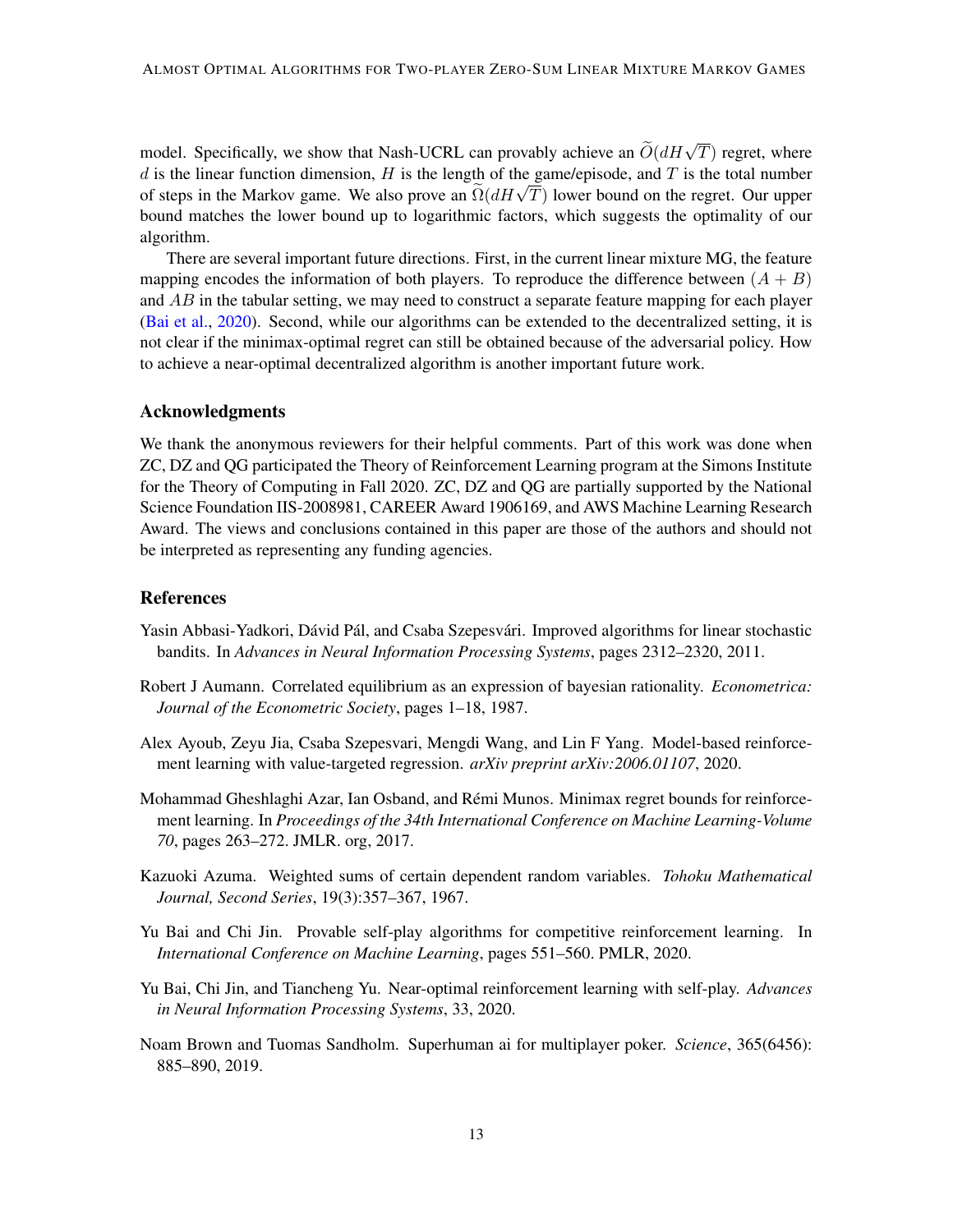- <span id="page-13-14"></span>Qi Cai, Zhuoran Yang, Chi Jin, and Zhaoran Wang. Provably efficient exploration in policy optimization. *arXiv preprint arXiv:1912.05830*, 2019.
- <span id="page-13-2"></span>Qiwen Cui and Lin F Yang. Minimax sample complexity for turn-based stochastic game. *arXiv preprint arXiv:2011.14267*, 2020.
- <span id="page-13-11"></span>Jianqing Fan, Zhaoran Wang, Yuchen Xie, and Zhuoran Yang. A theoretical analysis of deep qlearning. In *Learning for Dynamics and Control*, pages 486–489. PMLR, 2020.
- <span id="page-13-8"></span>Amy Greenwald, Keith Hall, and Roberto Serrano. Correlated q-learning. In *ICML*, volume 3, pages 242–249, 2003.
- <span id="page-13-10"></span>Thomas Dueholm Hansen, Peter Bro Miltersen, and Uri Zwick. Strategy iteration is strongly polynomial for 2-player turn-based stochastic games with a constant discount factor. *Journal of the ACM (JACM)*, 60(1):1–16, 2013.
- <span id="page-13-13"></span>Jiafan He, Dongruo Zhou, and Quanquan Gu. Logarithmic regret for reinforcement learning with linear function approximation. In *International Conference on Machine Learning*, pages 4171– 4180. PMLR, 2021.
- <span id="page-13-9"></span>Junling Hu and Michael P Wellman. Nash q-learning for general-sum stochastic games. *Journal of machine learning research*, 4(Nov):1039–1069, 2003.
- <span id="page-13-5"></span>Thomas Jaksch, Ronald Ortner, and Peter Auer. Near-optimal regret bounds for reinforcement learning. *Journal of Machine Learning Research*, 11(4), 2010.
- <span id="page-13-1"></span>Zeyu Jia, Lin F Yang, and Mengdi Wang. Feature-based q-learning for two-player stochastic games. *arXiv preprint arXiv:1906.00423*, 2019.
- <span id="page-13-6"></span>Zeyu Jia, Lin Yang, Csaba Szepesvari, and Mengdi Wang. Model-based reinforcement learning with value-targeted regression. In *L4DC*, 2020.
- <span id="page-13-15"></span>Chi Jin, Zeyuan Allen-Zhu, Sebastien Bubeck, and Michael I Jordan. Is Q-learning provably efficient? In *Advances in Neural Information Processing Systems*, pages 4868–4878, 2018.
- <span id="page-13-12"></span>Chi Jin, Zhuoran Yang, Zhaoran Wang, and Michael I Jordan. Provably efficient reinforcement learning with linear function approximation. In *Conference on Learning Theory*, pages 2137– 2143, 2020.
- <span id="page-13-4"></span>Michael Kearns and Satinder Singh. Near-optimal reinforcement learning in polynomial time. *Machine learning*, 49(2-3):209–232, 2002.
- <span id="page-13-3"></span>Michail Lagoudakis and Ron Parr. Value function approximation in zero-sum markov games. *arXiv preprint arXiv:1301.0580*, 2012.
- <span id="page-13-0"></span>Michael L Littman. Markov games as a framework for multi-agent reinforcement learning. In *Machine learning proceedings 1994*, pages 157–163. Elsevier, 1994.
- <span id="page-13-7"></span>Michael L Littman. Friend-or-foe q-learning in general-sum games. In *ICML*, volume 1, pages 322–328, 2001.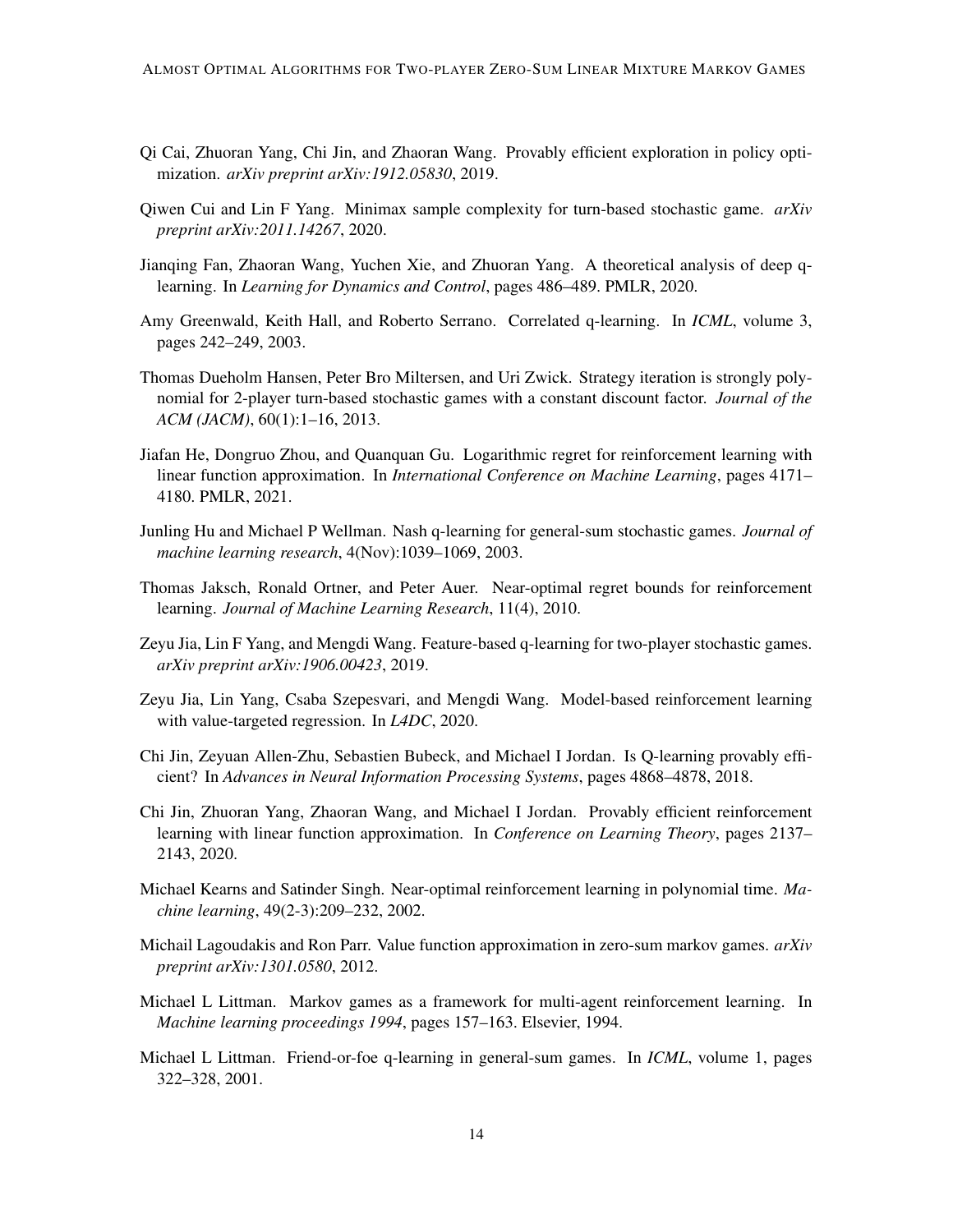- <span id="page-14-10"></span>Michael L Littman and Csaba Szepesvári. A generalized reinforcement-learning model: Convergence and applications. In *ICML*, volume 96, pages 310–318. Citeseer, 1996.
- <span id="page-14-8"></span>Qinghua Liu, Tiancheng Yu, Yu Bai, and Chi Jin. A sharp analysis of model-based reinforcement learning with self-play. *arXiv preprint arXiv:2010.01604*, 2020.
- <span id="page-14-9"></span>Aditya Modi, Nan Jiang, Ambuj Tewari, and Satinder Singh. Sample complexity of reinforcement learning using linearly combined model ensembles. In *International Conference on Artificial Intelligence and Statistics*, pages 2010–2020. PMLR, 2020.
- <span id="page-14-13"></span>Hervé Moulin and J-P Vial. Strategically zero-sum games: the class of games whose completely mixed equilibria cannot be improved upon. *International Journal of Game Theory*, 7(3-4):201– 221, 1978.
- <span id="page-14-12"></span>Rémi Munos and Csaba Szepesvári. Finite-time bounds for fitted value iteration. *Journal of Machine Learning Research*, 9(5), 2008.
- <span id="page-14-4"></span>Julien Perolat, Bruno Scherrer, Bilal Piot, and Olivier Pietquin. Approximate dynamic programming for two-player zero-sum markov games. In *International Conference on Machine Learning*, pages 1321–1329. PMLR, 2015.
- <span id="page-14-5"></span>Julien Perolat, Bilal Piot, Matthieu Geist, Bruno Scherrer, and Olivier Pietquin. Softened approxi- ´ mate policy iteration for markov games. In *International Conference on Machine Learning*, pages 1860–1868. PMLR, 2016a.
- <span id="page-14-6"></span>Julien Perolat, Bilal Piot, Bruno Scherrer, and Olivier Pietquin. On the use of non-stationary strate- ´ gies for solving two-player zero-sum markov games. In *Artificial Intelligence and Statistics*, pages 893–901. PMLR, 2016b.
- <span id="page-14-7"></span>Julien Perolat, Florian Strub, Bilal Piot, and Olivier Pietquin. Learning nash equilibrium for general- ´ sum markov games from batch data. In *Artificial Intelligence and Statistics*, pages 232–241. PMLR, 2017.
- <span id="page-14-2"></span>Martin L Puterman. *Markov decision processes: discrete stochastic dynamic programming*. John Wiley & Sons, 2014.
- <span id="page-14-0"></span>Shai Shalev-Shwartz, Shaked Shammah, and Amnon Shashua. Safe, multi-agent, reinforcement learning for autonomous driving. *arXiv preprint arXiv:1610.03295*, 2016.
- <span id="page-14-1"></span>Lloyd S Shapley. Stochastic games. *Proceedings of the national academy of sciences*, 39(10): 1095–1100, 1953.
- <span id="page-14-11"></span>Aaron Sidford, Mengdi Wang, Xian Wu, Lin F Yang, and Yinyu Ye. Near-optimal time and sample complexities for for solving discounted Markov decision process with a generative model. *arXiv preprint arXiv:1806.01492*, 2018.
- <span id="page-14-3"></span>Aaron Sidford, Mengdi Wang, Lin Yang, and Yinyu Ye. Solving discounted stochastic two-player games with near-optimal time and sample complexity. In *International Conference on Artificial Intelligence and Statistics*, pages 2992–3002. PMLR, 2020.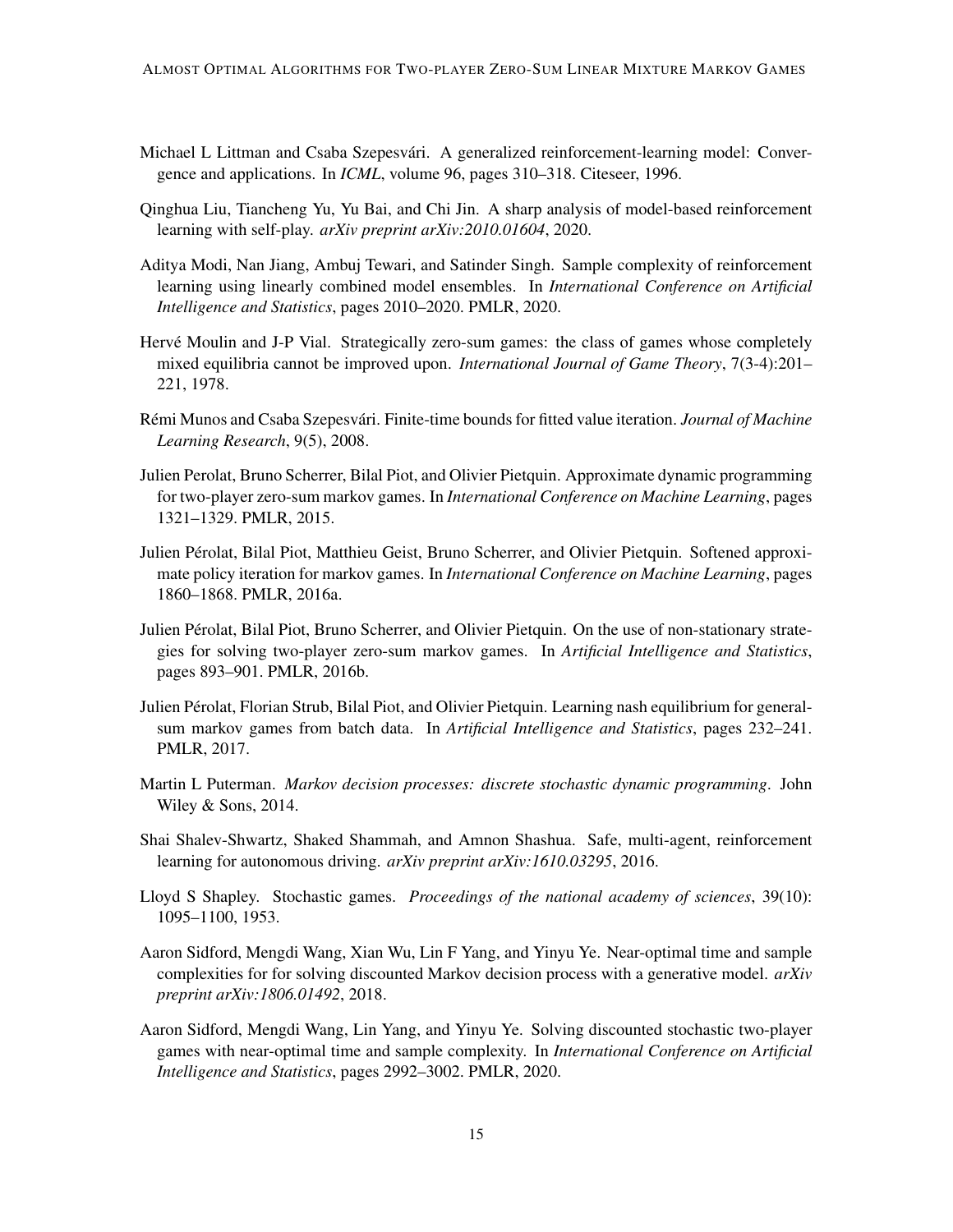- <span id="page-15-0"></span>David Silver, Aja Huang, Chris J Maddison, Arthur Guez, Laurent Sifre, George Van Den Driessche, Julian Schrittwieser, Ioannis Antonoglou, Veda Panneershelvam, Marc Lanctot, et al. Mastering the game of Go with deep neural networks and tree search. *nature*, 529(7587):484, 2016.
- <span id="page-15-1"></span>Oriol Vinyals, Igor Babuschkin, Wojciech M Czarnecki, Michael Mathieu, Andrew Dudzik, Juny- ¨ oung Chung, David H Choi, Richard Powell, Timo Ewalds, Petko Georgiev, et al. Grandmaster level in starcraft ii using multi-agent reinforcement learning. *Nature*, 575(7782):350–354, 2019.
- <span id="page-15-8"></span>Yining Wang, Ruosong Wang, Simon S Du, and Akshay Krishnamurthy. Optimism in reinforcement learning with generalized linear function approximation. *arXiv preprint arXiv:1912.04136*, 2019.
- <span id="page-15-5"></span>Christopher John Cornish Hellaby Watkins. Learning from delayed rewards. 1989.
- <span id="page-15-2"></span>Chen-Yu Wei, Yi-Te Hong, and Chi-Jen Lu. Online reinforcement learning in stochastic games. *arXiv preprint arXiv:1712.00579*, 2017.
- <span id="page-15-3"></span>Qiaomin Xie, Yudong Chen, Zhaoran Wang, and Zhuoran Yang. Learning zero-sum simultaneousmove markov games using function approximation and correlated equilibrium. *arXiv preprint arXiv:2002.07066*, 2020.
- <span id="page-15-7"></span>Lin Yang and Mengdi Wang. Sample-optimal parametric Q-learning using linearly additive features. In *International Conference on Machine Learning*, pages 6995–7004, 2019a.
- <span id="page-15-11"></span>Lin F Yang and Mengdi Wang. Reinforcement leaning in feature space: Matrix bandit, kernels, and regret bound. *arXiv preprint arXiv:1905.10389*, 2019b.
- <span id="page-15-9"></span>Andrea Zanette, David Brandfonbrener, Emma Brunskill, Matteo Pirotta, and Alessandro Lazaric. Frequentist regret bounds for randomized least-squares value iteration. In *International Conference on Artificial Intelligence and Statistics*, pages 1954–1964, 2020a.
- <span id="page-15-10"></span>Andrea Zanette, Alessandro Lazaric, Mykel Kochenderfer, and Emma Brunskill. Learning near optimal policies with low inherent Bellman error. *arXiv preprint arXiv:2003.00153*, 2020b.
- <span id="page-15-6"></span>Zihan Zhang, Yuan Zhou, and Xiangyang Ji. Model-free reinforcement learning: from clipped pseudo-regret to sample complexity. *arXiv preprint arXiv:2006.03864*, 2020.
- <span id="page-15-12"></span>Dongruo Zhou, Quanquan Gu, and Csaba Szepesvari. Nearly minimax optimal reinforcement learning for linear mixture markov decision processes. In *Conference on Learning Theory*, pages 4532–4576. PMLR, 2021a.
- <span id="page-15-4"></span>Dongruo Zhou, Jiafan He, and Quanquan Gu. Provably efficient reinforcement learning for discounted mdps with feature mapping. In *International Conference on Machine Learning*, pages 12793–12802. PMLR, 2021b.

# <span id="page-15-13"></span>Appendix A. Computational Efficiency of Nash-UCRL

As [Ayoub et al.](#page-12-3) [\(2020\)](#page-12-3); [Zhou et al.](#page-15-12) [\(2021a\)](#page-15-12) suggested, the computational efficiency of Nash-UCRL will depend on the feature mapping  $\phi(s'|s, a, b)$ . In this section we show that for a specific family of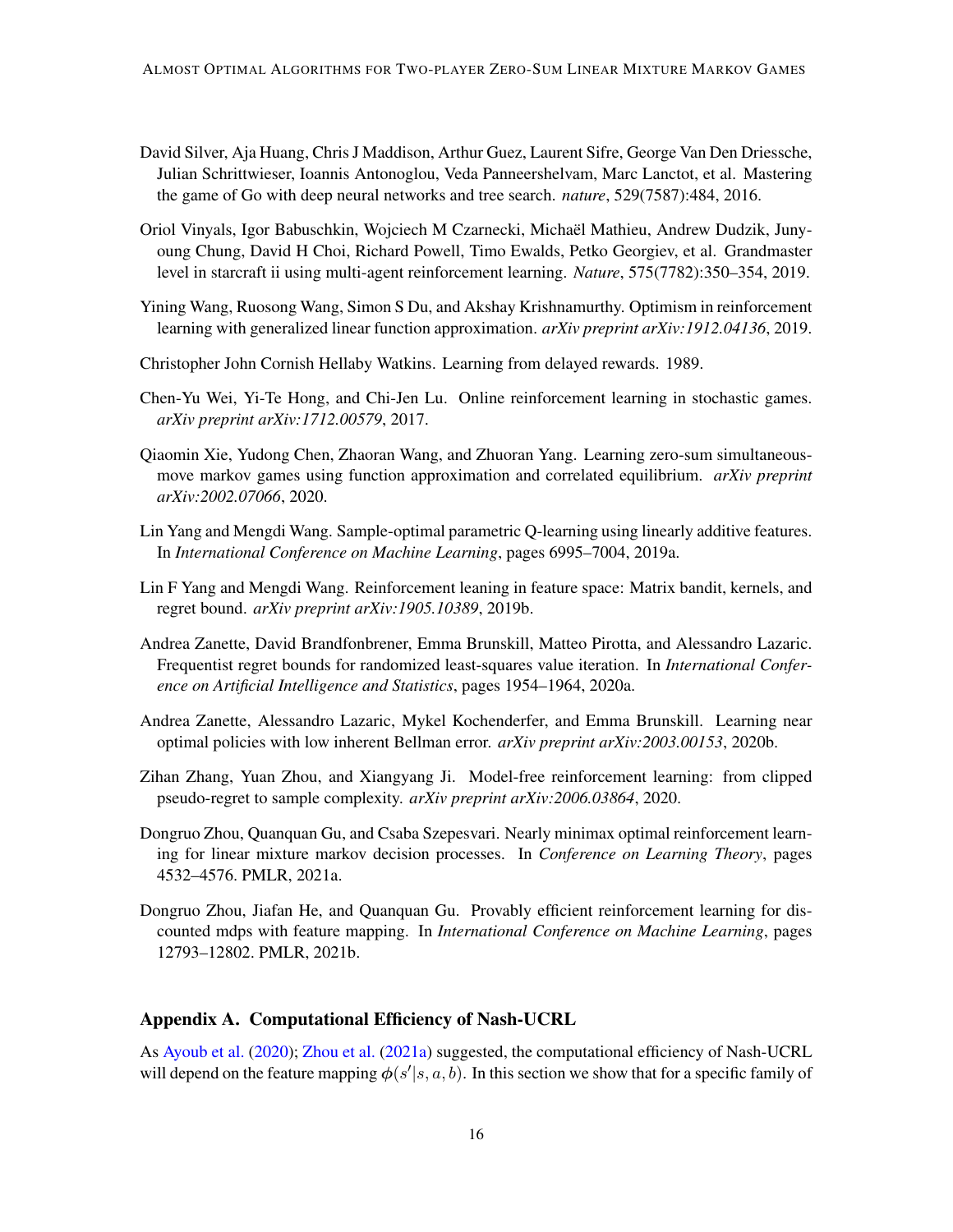$\phi$  with the access to some integration oracle  $\mathcal{O}$ , Nash-UCRL can be implemented within polynomial computational complexity. We consider a special class of  $\phi$ , where

$$
\boldsymbol{\phi}(s'|s,a,b)=\boldsymbol{\psi}(s')\odot\boldsymbol{\mu}(s,a,b),\ \boldsymbol{\psi}(\cdot):\mathcal{S}\rightarrow\mathbb{R}^d,\ \boldsymbol{\mu}(\cdot,\cdot,\cdot):\mathcal{S}\times\mathcal{A}_{\max}\times\mathcal{A}_{\min}\rightarrow\mathbb{R}^d,
$$

 $\odot$  is the componentwise product. Meanwhile, we assume that there exists an oracle  $\mathcal O$  such that for any function  $V : S \to \mathbb{R}$ , the summation  $\sum_s \psi(s) V(s)$  can be evaluated by considering at most  $p(d)$  number of states  $s \in \mathcal{S}$ . From now on we show how to compute each key step in Nash-UCRL. First, to compute  $\overline{Q}_{k,h}$ , note that  $\overline{Q}_{k,h}$  can be parameterized by  $\widehat{\theta}_{k,h}^{(0)}$  and  $\widehat{\Sigma}_{k,h}^{(0)}$  as follows:

<span id="page-16-0"></span>
$$
\overline{Q}_{k,h}(\cdot,\cdot,\cdot)
$$
\n
$$
= \left[ r_h(\cdot,\cdot,\cdot) + \langle \overline{\theta}_{k,h}^{(0)}, \phi_{\overline{V}_{k,h+1}}(\cdot,\cdot,\cdot) \rangle + \beta_k^{(0)} \right] \left[ \overline{\Sigma}_{k,h}^{(0)} \right]^{-1/2} \phi_{\overline{V}_{k,h+1}}(\cdot,\cdot,\cdot) \Big\|_2 \Big]_{[-H,H]}
$$
\n
$$
= \left[ r_h(\cdot,\cdot,\cdot) + \langle \overline{\theta}_{k,h}^{(0)} \odot \left( \sum_{s'} \psi(s') \overline{V}_{k,h+1}(s') \right), \mu(\cdot,\cdot,\cdot) \rangle + \beta_k^{(0)} \left\| \widehat{\Sigma}_{k,h}^{(0)} \mu(\cdot,\cdot,\cdot) \right\|_2 \right]_{[-H,H]},
$$
\n
$$
\overline{\widehat{\theta}_{k,h}^{(0)}}
$$
\n(A.1)

where the  $(i, j)$ -th entry of  $\widehat{\mathbf{\Sigma}}_{k,h}^{(0)}$  is  $\left[\overline{\mathbf{\Sigma}}_{k,h}^{(0)}\right]_{i,j}^{-1/2}[\sum_{s'} \psi_j(s')\overline{V}_{k,h+1}(s')]$ . Given  $\widehat{\theta}_{k,h+1}^{(0)}$  and  $\widehat{\mathbf{\Sigma}}_{k,h+1}^{(0)}$ , we need  $O(d^2)$  to compute  $\overline{Q}_{k,h}$ , which is the same as computing  $\underline{Q}_{k,h}$ . Then, for each s, we need  $O(|A_{\text{max}}||A_{\text{min}}|)$  complexity to compute  $\mu_h^k(\cdot, \cdot|s)$  and  $O(d^2|A_{\text{max}}||A_{\text{min}}|)$  complexity to compute  $\overline{V}_{k,h}$  and  $\underline{V}_{k,h}.$  Finally, to obtain  $\widehat{\theta}_{k,h}^{(0)}$  and  $\widehat{\Sigma}_{k,h}^{(0)}$ , we need to evaluate  $\overline{V}_{k,h}$  over  $p(d)$  states, which by [\(A.1\)](#page-16-0), requires  $O(p(d)d^2|\mathcal{A}_{\max}||\mathcal{A}_{\min}|)$  complexity in total. Therefore, we need poly $(d, |\mathcal{A}_{\max}|, |\mathcal{A}_{\min}|)$ complexity to compute one  $\overline{Q}_{k,h}$ , and we need poly $(d, |\mathcal{A}_{max}|, |\mathcal{A}_{min}|) \cdot KH$  complexity for implementing Nash-UCRL, given all  $\overline{\theta}_{k,h}^{(0)}$ ,  $\underline{\theta}_{k,h}^{(0)}$ . The complexity of computing  $\overline{\theta}_{k,h}^{(0)}$  includes the com-plexity to solve the regression problem [\(4.5\)](#page-8-3), [\(4.9\)](#page-9-4) and to compute the variance estimator  $\overline{\sigma}_{k,h}$ ,  $\underline{\sigma}_{k,h}$ , which again is at most poly $(d, |A_{max}|, |A_{min}|) \cdot KH$  according to previous analysis. Therefore, the total complexity of implementing Nash-UCRL is  $poly(d, |A_{max}|, |A_{min}|) \cdot KH$ .

#### <span id="page-16-1"></span>Appendix B. Proof of Results in Section [5](#page-10-2)

We let P be the distribution over  $(S \times A_{\text{max}} \times A_{\text{min}})^N$  induced by the episodic MG M, and further denote the sample space  $\Omega = (\mathcal{S} \times \mathcal{A}_{\text{max}} \times \mathcal{A}_{\text{min}})^{\mathbb{N}}$ . Thus, we work with the probability space given by the triplet  $(\Omega, \mathcal{F}, \mathbb{P})$ , where  $\mathcal F$  is the product  $\sigma$ -algebra generated by the discrete  $\sigma$ -algebras underlying  $S$ ,  $A_{\text{max}}$  and  $A_{\text{min}}$ .

For  $1 \leq k \leq K$ ,  $1 \leq h \leq H$ , let  $\mathcal{F}_{k,h}$  be the  $\sigma$ -algebra generated by the random variables representing the state-action-action pairs up to and including those that appear stage  $h$  of episode  $k$ . That is,  $\mathcal{F}_{k,h}$  is generated by

$$
s_1^1, a_1^1, b_1^1, \ldots, s_h^1, a_h^1, b_h^1, \ldots, s_H^1, a_H^1, b_H^1, s_1^2, a_1^2, b_1^2, \ldots, s_h^2, a_h^2, b_h^2, \ldots, s_H^2, a_H^2, b_H^2, \vdots s_1^k, a_1^k, b_1^k, \ldots, s_h^k, a_h^k, b_h^k.
$$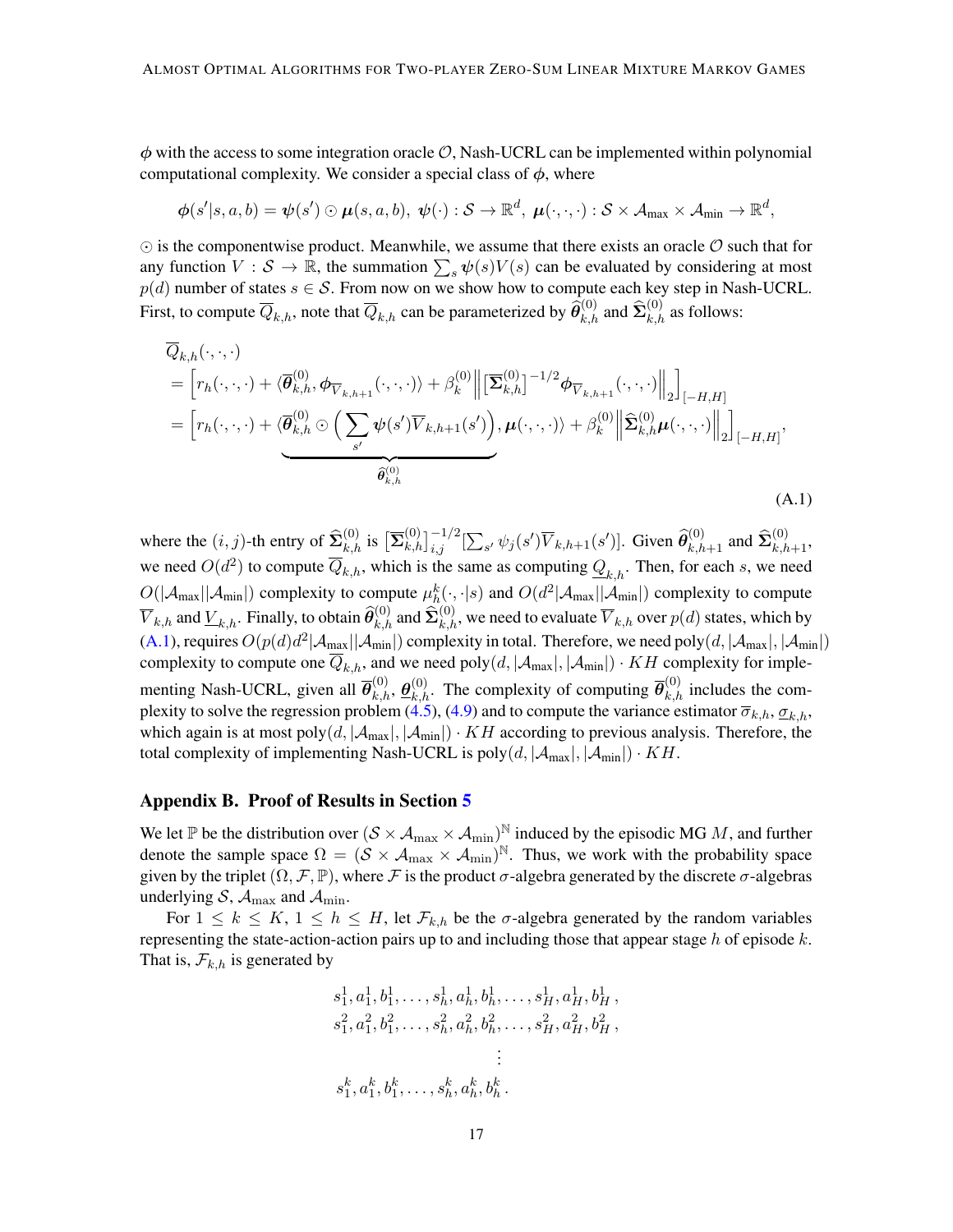### B.1. Proof of Lemma [5.1](#page-10-0)

For simplicity we denote the following confident sets:

$$
\overline{\mathcal{C}}_{k,h}^{(0)} = \left\{ \theta : \left\| \left[ \overline{\mathbf{\Sigma}}_{k,h}^{(0)} \right]^{1/2} (\theta - \overline{\theta}_{k,h}^{(0)}) \right\|_2 \leq \beta_k^{(0)} \right\}, \underline{\mathcal{C}}_{k,h}^{(0)} = \left\{ \theta : \left\| \left[ \underline{\mathbf{\Sigma}}_{k,h}^{(0)} \right]^{1/2} (\theta - \underline{\theta}_{k,h}^{(0)}) \right\|_2 \leq \beta_k^{(0)} \right\}, \n\overline{\mathcal{C}}_{k,h}^{(1)} = \left\{ \theta : \left\| \left[ \overline{\mathbf{\Sigma}}_{k,h}^{(1)} \right]^{1/2} (\theta - \overline{\theta}_{k,h}^{(1)}) \right\|_2 \leq \beta_k^{(1)} \right\}, \underline{\mathcal{C}}_{k,h}^{(1)} = \left\{ \theta : \left\| \left[ \underline{\mathbf{\Sigma}}_{k,h}^{(1)} \right]^{1/2} (\theta - \underline{\theta}_{k,h}^{(1)}) \right\|_2 \leq \beta_k^{(1)} \right\}, \n\overline{\mathcal{C}}_{k,h}^{(2)} = \left\{ \theta : \left\| \left[ \overline{\mathbf{\Sigma}}_{k,h}^{(0)} \right]^{1/2} (\theta - \overline{\theta}_{k,h}^{(0)}) \right\|_2 \leq \beta_k^{(2)} \right\}, \underline{\mathcal{C}}_{k,h}^{(2)} = \left\{ \theta : \left\| \left[ \underline{\mathbf{\Sigma}}_{k,h}^{(0)} \right]^{1/2} (\theta - \underline{\theta}_{k,h}^{(0)}) \right\|_2 \leq \beta_k^{(2)} \right\}.
$$

By the selection  $\beta_k^{(0)} < \beta_k^{(2)}$  in Lemma [5.1,](#page-10-0) we have that  $\overline{\mathcal{C}}_{k,h}^{(0)} \subset \overline{\mathcal{C}}_{k,h}^{(2)}$  and  $\underline{\mathcal{C}}_{k,h}^{(0)} \subset \underline{\mathcal{C}}_{k,h}^{(2)}$ . We first use standard self-normalized tail inequality to show that  $\theta_h^*$  is included in  $\overline{C}_{k,h}^{(1)} \cap \overline{C}_{k,h}^{(2)}$  with high probability. Based on that we can further decrease  $\beta_k^{(2)}$  $k_k^{(2)}$  to  $\beta_k^{(1)}$  without significantly increasing the probability of the bad event when  $\bm{\theta}_h^* \not\in \overline{\mathcal{C}}_{k,h}^{(0)}$  or  $\bm{\theta}_h^* \not\in \underline{\mathcal{C}}_{k,h}^{(0)}$ .

We start with the following Bernstein-type self-normalized concentration inequality.

<span id="page-17-0"></span>**Lemma B.1 (Theorem 2, [Zhou et al.](#page-15-12) [2021a\)](#page-15-12)** *Let*  $\{\mathcal{G}_t\}_{t=1}^{\infty}$  *be a filtration*,  $\{\mathbf{x}_t, \eta_t\}_{t\geq 1}$  *a stochastic process so that*  $\mathbf{x}_t \in \mathbb{R}^d$  *is*  $\mathcal{G}_t$ *-measurable and*  $\eta_t \in \mathbb{R}$  *is*  $\mathcal{G}_{t+1}$ *-measurable. Fix*  $\overline{R}, L, \sigma, \lambda > 0$ *,*  $\mu^* \in \mathbb{R}^d$ . For  $t \ge 1$  let  $y_t = \langle \mu^*, \mathbf{x}_t \rangle + \eta_t$  and suppose that  $\eta_t, \mathbf{x}_t$  also satisfy

$$
|\eta_t| \leq R, \ \mathbb{E}[\eta_t|\mathcal{G}_t] = 0, \ \mathbb{E}[\eta_t^2|\mathcal{G}_t] \leq \sigma^2, \ \|\mathbf{x}_t\|_2 \leq L.
$$

*Then, for any*  $0 < \delta < 1$ *, with probability at least*  $1 - \delta$  *we have* 

$$
\forall t > 0, \left\| \sum_{i=1}^t \mathbf{x}_i \eta_i \right\|_{\mathbf{Z}_t^{-1}} \leq \beta_t, \|\boldsymbol{\mu}_t - \boldsymbol{\mu}^*\|_{\mathbf{Z}_t} \leq \beta_t + \sqrt{\lambda} \|\boldsymbol{\mu}^*\|_2,
$$
 (B.1)

where for  $t \geq 1$ ,  $\boldsymbol{\mu}_t = \mathbf{Z}_t^{-1} \mathbf{b}_t$ ,  $\mathbf{Z}_t = \lambda \mathbf{I} + \sum_{i=1}^t \mathbf{x}_i \mathbf{x}_i^\top$ ,  $\mathbf{b}_t = \sum_{i=1}^t y_i \mathbf{x}_i$  and

$$
\beta_t = 8\sigma \sqrt{d \log(1 + tL^2/(d\lambda)) \log(4t^2/\delta)} + 4R \log(4t^2/\delta).
$$

<span id="page-17-1"></span>**Lemma B.2** *For every*  $1 \leq k \leq K$  *and*  $1 \leq h \leq H$ *, we have* 

$$
\begin{split} &\left\|\mathbb{V}^{est}\overline{V}_{k,h+1}(s_{h}^{k}, a_{h}^{k}, b_{h}^{k})-\mathbb{V}\overline{V}_{k,h+1}(s_{h}^{k}, a_{h}^{k}, b_{h}^{k})\right\| \\ &\leq \min\left\{H^{2},\left\|\left[\overline{\mathbf{\Sigma}}_{k,h}^{(1)}\right]^{-1/2}\boldsymbol{\phi}_{\overline{V}_{k,h+1}^{2}}(s_{h}^{k}, a_{h}^{k}, b_{h}^{k})\right\|_{2}\right\}\|\left[\overline{\mathbf{\Sigma}}_{k,h}^{(1)}\right]^{1/2}(\overline{\boldsymbol{\theta}}_{k,h}^{(1)}-\boldsymbol{\theta}_{h}^{*})\right\|_{2}\right\} \\ &+\min\left\{H^{2}, 2H\left\|\left[\overline{\mathbf{\Sigma}}_{k,h}^{(0)}\right]^{-1/2}\boldsymbol{\phi}_{\overline{V}_{k,h+1}^{2}}(s_{h}^{k}, a_{h}^{k}, b_{h}^{k})\right\|_{2}\left\|\left[\overline{\mathbf{\Sigma}}_{k,h}^{(0)}\right]^{1/2}(\overline{\boldsymbol{\theta}}_{k,h}^{(0)}-\boldsymbol{\theta}_{h}^{*})\right\|_{2}\right\},\end{split}
$$

*and*

$$
\label{eq:31} \begin{split} &\lVert \mathbb{V}^{est} \underline{V}_{k,h+1}(s_h^k,a_h^k,b_h^k) - \mathbb{V} \underline{V}_{k,h+1}(s_h^k,a_h^k,b_h^k) \rVert \\ &\leq \min \left\{ H^2, \left\lVert \left[\underline{\boldsymbol{\Sigma}}_{k,h}^{(1)}\right]^{-1/2}\boldsymbol{\phi}_{\underline{V}_{k,h+1}^2}(s_h^k,a_h^k,b_h^k) \right\rVert_2 \right\rVert \left[\underline{\boldsymbol{\Sigma}}_{k,h}^{(1)}\right]^{1/2} (\underline{\boldsymbol{\theta}}_{k,h}^{(1)}-\boldsymbol{\theta}_h^*) \right\rVert_2 \right\} \\ &\quad + \min \left\{ H^2, 2H \right\lVert \left[\underline{\boldsymbol{\Sigma}}_{k,h}^{(0)}\right]^{-1/2} \boldsymbol{\phi}_{\underline{V}_{k,h+1}^2}(s_h^k,a_h^k,b_h^k) \right\rVert_2 \left\lVert \left[\underline{\boldsymbol{\Sigma}}_{k,h}^{(0)}\right]^{1/2} (\underline{\boldsymbol{\theta}}_{k,h}^{(0)}-\boldsymbol{\theta}_h^*) \right\rVert_2 \right\} . \end{split}
$$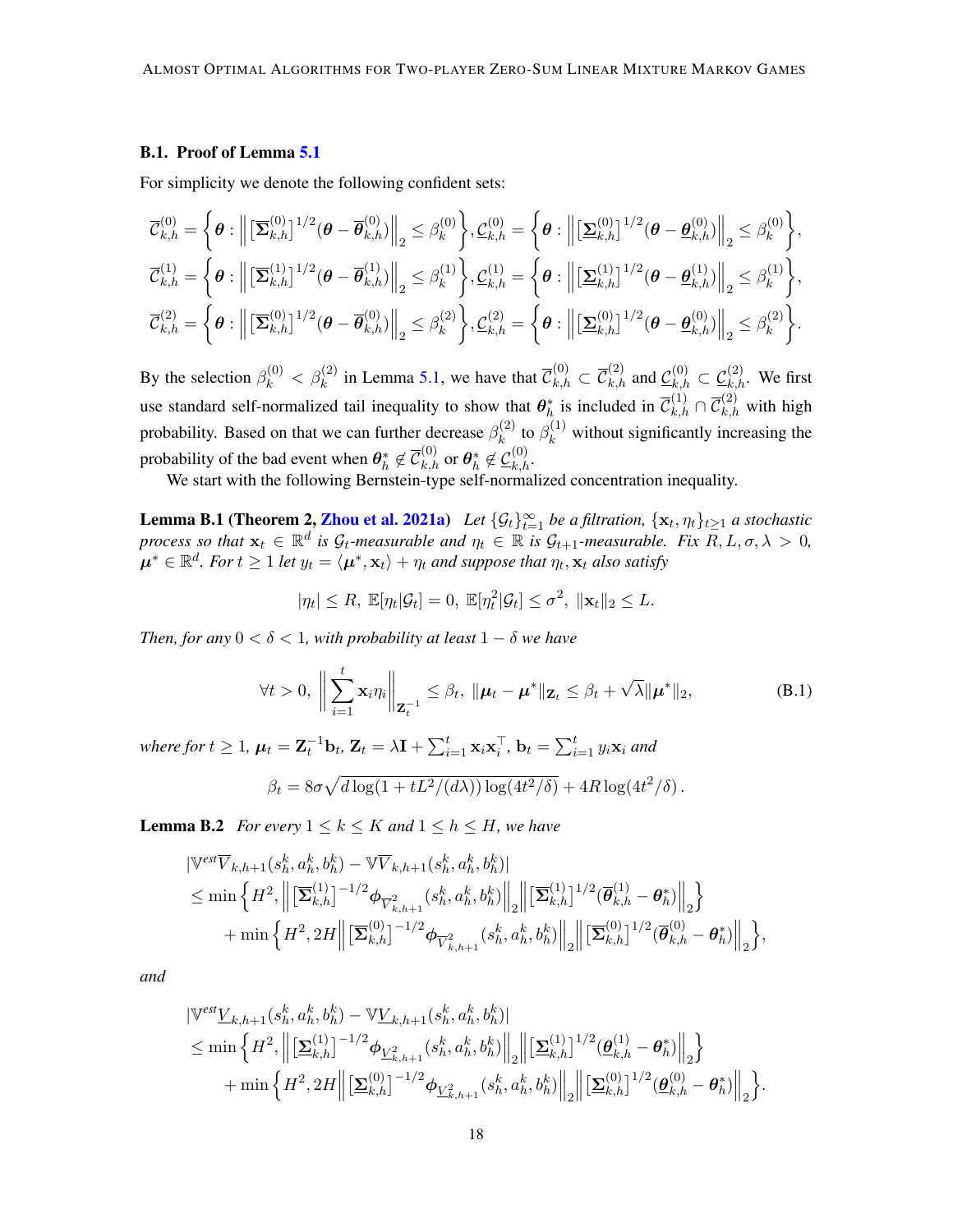**Proof** [Proof of Lemma [5.1\]](#page-10-0) For simplicity, we only prove the results for the max-player. Fix  $h \in [H].$ 

We first show that with probability at least  $1 - \delta/(2H)$ ,  $\left\| \left[ \overline{\Sigma}_{k,h}^{(0)} \right]^{1/2} (\overline{\theta}_{k,h}^{(0)} - \theta_h^*) \right\|_{2} \leq \beta_k^{(2)}$  $\begin{array}{ccc} \|\mathfrak{l} - \kappa, n\| & \langle -\kappa, n \rangle & \|\mathfrak{r}\| \end{array}$  $k^{\left( 2\right) }$ .To show this, we apply Lemma [B.1.](#page-17-0) Let  $\mathbf{x}_i = \overline{\sigma}_{i,h}^{-1} \phi_{\overline{V}_{i,h+1}}(s_h^i, a_h^i, b_h^i)$  and  $\eta_i = \overline{\sigma}_{i,h}^{-1} \overline{V}_{i,h+1}(s_{h+1}^i)$  $\overline{\sigma}_{i,h}^{-1} \langle \phi_{\overline{V}_{i,h+1}}(s_{h}^{i},a_{h}^{i},b_{h}^{i}), \theta_{h}^{*} \rangle, \mathcal{G}_{i} = \mathcal{F}_{i,h}, \boldsymbol{\mu}^{*} = \boldsymbol{\theta}_{h}^{*}, y_{i} = \langle \boldsymbol{\mu}^{*}, \mathbf{x}_{i} \rangle + \eta_{i}, \mathbf{Z}_{i} = \lambda \mathbf{I} + \sum_{i'=1}^{i} \mathbf{x}_{i'} \mathbf{x}_{i'}^{\top},$  $\mathbf{b}_i = \sum_{i'=1}^i \mathbf{x}_{i'} y_{i'}$  and  $\boldsymbol{\mu}_i = \mathbf{Z}_i^{-1} \mathbf{b}_i$ . Then it can be verified that  $y_i = \overline{\sigma}_{i,h}^{-1} \overline{V}_{i,h+1}(s_{h+1}^i)$  and  $\boldsymbol{\mu}_i = \overline{\boldsymbol{\theta}}_{i+1,h}^{(0)}$ . Moreover, we have that

$$
\|\mathbf{x}_i\|_2 \leq \overline{\sigma}_{i,h}^{-1} H \leq \sqrt{d}, \ \ |\eta_i| \leq \overline{\sigma}_{i,h}^{-1} 2H \leq 2\sqrt{d}, \ \ \mathbb{E}[\eta_i|\mathcal{G}_i] = 0, \ \ \mathbb{E}[\eta_i^2|\mathcal{G}_i] \leq 4d,
$$

where we apply  $\|\phi_{\overline{V}_{i,h+1}}(\cdot,\cdot,\cdot)\|_2 \leq H, \overline{V}_{i,h+1} \in [-H,H]$  and  $\overline{\sigma}_{i,h} \geq H/\sqrt{d}$ . Since we also have that  $x_i$  is  $\mathcal{G}_i$  measurable and  $\eta_i$  is  $\mathcal{G}_{i+1}$  measurable, by Lemma [B.1,](#page-17-0) we obtain that with probability at least  $1 - \delta/(2H)$ , for all  $k \leq K$ ,  $\parallel$  $\left\| \sum_{k,h}^{(0)} \right\|^{1/2} (\overline{\theta}_{k,h}^{(0)} - \theta_h^*) \Big\|_2$  is bounded by

<span id="page-18-1"></span><span id="page-18-0"></span>
$$
16d\sqrt{\log(1+k/\lambda)\log(8k^2H/\delta)} + 8\sqrt{d}\log(8k^2H/\delta) + \sqrt{\lambda}B = \beta_k^{(2)},\tag{B.2}
$$

implying that with probability at least  $1 - \delta/(2H)$ , for any  $k \leq K$ ,  $\boldsymbol{\theta}_h^* \in \overline{\mathcal{C}}_{k,h}^{(2)}$ .

An argument, which is analogous to the one just used (except that now the range of the "noise" matches the range of "squared values" and is thus bounded by  $H^2$ , rather than being bounded by √  $\overline{d}$ ) gives that with probability at least  $1-\delta/(2H)$ , for any  $k \leq K$  we have  $\parallel$  $\left. \left[\overline{\mathbf{\Sigma}}_{k,h}^{(1)}\right]^{1/2} (\overline{\boldsymbol{\theta}}_{k,h}^{(1)}\!-\!\boldsymbol{\theta}_h^*) \right\|_2$ bounded by

$$
16\sqrt{dH^4\log(1+kH^4/(d\lambda))\log(8k^2H/\delta)} + 8H^2\log(8k^2H/\delta) + \sqrt{\lambda}B = \beta_k^{(1)},\tag{B.3}
$$

implying that with probability at least  $1 - \delta/(2H)$ , for any  $k \leq K$ ,  $\boldsymbol{\theta}_h^* \in \overline{\mathcal{C}}_{k,h}^{(1)}$ .

We now show that  $\theta_h^* \in \overline{\mathcal{C}}_{k,h}^{(0)}$  with high probability. We again apply Lemma [B.1.](#page-17-0) Let  $\mathbf{x}_i =$  $\overline{\sigma}_{i,h}^{-1} \phi_{\overline{V}_{i,h+1}}(s_h^i,a_h^i,b_h^i)$  and

$$
\eta_i = \overline{\sigma}_{i,h}^{-1} \mathbb{1}\{\theta_h^* \in \overline{\mathcal{C}}_{i,h}^{(1)} \cap \overline{\mathcal{C}}_{i,h}^{(2)}\} \big[\overline{V}_{i,h+1}(s_{h+1}^i) - \langle \phi_{\overline{V}_{i,h+1}}(s_h^i, a_h^i, b_h^i), \theta_h^* \rangle \big],
$$

 $\mathcal{G}_i = \mathcal{F}_{i,h}, \ \boldsymbol{\mu}^* = \boldsymbol{\theta}_h^*, \ y_i = \langle \boldsymbol{\mu}^*, \mathbf{x}_i \rangle + \eta_i, \ \mathbf{Z}_i = \lambda \mathbf{I} + \sum_{i'=1}^i \mathbf{x}_{i'} \mathbf{x}_{i'}^\top, \ \mathbf{b}_i = \sum_{i'=1}^i \mathbf{x}_{i'} y_{i'}$  and  $\mu_i = \mathbf{Z}_i^{-1} \mathbf{b}_i$ . Still we have that  $\|\mathbf{x}_i\|_2 \le \overline{\sigma}_{i,h}^{-1} H \le$  $\sqrt{d}$ .Because  $\mathbb{1}\{\theta_h^* \in \overline{\mathcal{C}}_{i,h}^{(1)} \cap \overline{\mathcal{C}}_{i,h}^{(2)}\}$  is  $\mathcal{G}_i$ . measurable, we have  $\mathbb{E}[\eta_i|\mathcal{G}_i]=0$ . We also have  $|\eta_i|\leq \overline{\sigma}_{i,h}^{-1}2H\leq 2\sqrt{d}$  since  $|\overline{V}_{i,h+1}(\cdot)|\leq H$  and  $\overline{\sigma}_{i,h} \geq H/\sqrt{d}$ . To get better bound  $\beta_k^{(0)}$  $\mathcal{B}_k^{(0)}$  rather than  $\beta_k^{(2)}$  $\binom{1}{k}$  in [\(B.2\)](#page-18-0), we need more careful computation of  $\mathbb{E}[\eta_i^2 | \mathcal{G}_i]$  as follows,

$$
\mathbb{E}[\eta_i^2 | \mathcal{G}_i] = \overline{\sigma}_{i,h}^{-2} \mathbb{1} \{ \theta_h^* \in \overline{\mathcal{C}}_{i,h}^{(1)} \cap \overline{\mathcal{C}}_{i,h}^{(2)} \} [\mathbb{V}_h \overline{V}_{i,h+1}] (s_h^i, a_h^i, b_h^i)
$$
  
\n
$$
\leq \overline{\sigma}_{i,h}^{-2} \mathbb{1} \{ \theta_h^* \in \overline{\mathcal{C}}_{i,h}^{(1)} \cap \overline{\mathcal{C}}_{i,h}^{(2)} \} \Big[ [\mathbb{V}_{i,h}^{\text{est}} \overline{V}_{i,h+1}] (s_h^i, a_h^i, b_h^i)
$$
  
\n
$$
+ \min \Big\{ H^2, \Big\\| \big[ \overline{\mathbf{\Sigma}}_{i,h}^{(1)} \big]^{-1/2} \boldsymbol{\phi}_{\overline{V}_{i,h+1}^2} (s_h^i, a_h^i, b_h^i) \Big\|_2 \Big\| \big[ \overline{\mathbf{\Sigma}}_{i,h}^{(1)} \big]^{1/2} \big( \overline{\theta}_{i,h}^{(1)} - \theta_h^* \big) \Big\|_2 \Big\}
$$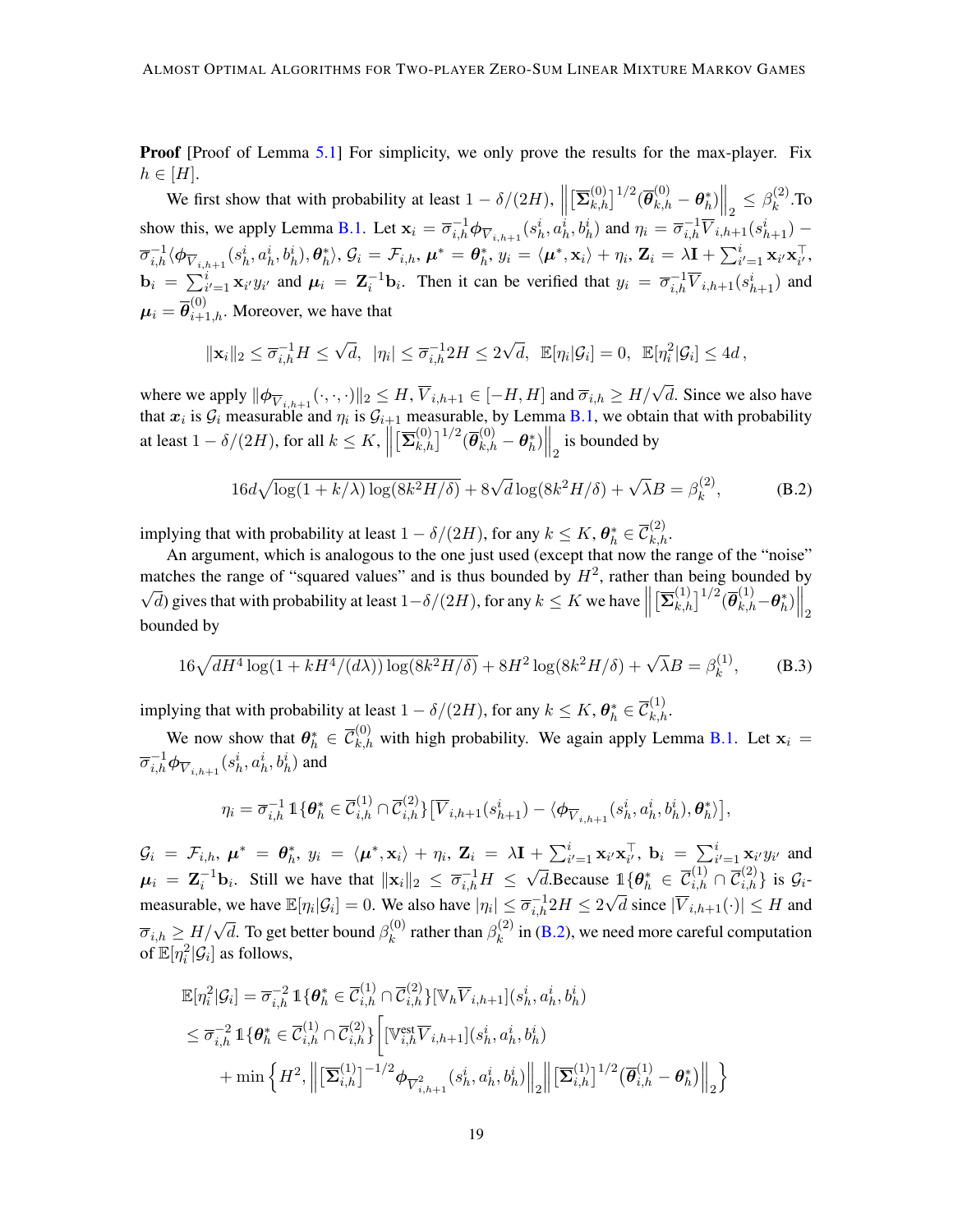$$
+ \min \left\{ H^2, 2H \middle\| \left[ \overline{\mathbf{\Sigma}}_{i,h}^{(0)} \right]^{-1/2} \phi_{\overline{V}_{i,h+1}}(s_h^i, a_h^i, b_h^i) \middle\|_2 \right\| \left[ \overline{\mathbf{\Sigma}}_{i,h}^{(0)} \right]^{1/2} (\overline{\theta}_{i,h}^{(0)} - \theta_h^*) \middle\|_2 \right\} \right] \n\leq \overline{\sigma}_{i,h}^{-2} \bigg[ \left[ \mathbb{V}_{i,h}^{\text{est}} \overline{V}_{i,h+1} \right] (s_h^i, a_h^i, b_h^i) + \min \left\{ H^2, \beta_i^{(1)} \middle\| \left[ \mathbf{\Sigma}_{i,h}^{(1)} \right]^{-1/2} \phi_{\overline{V}_{i,h+1}^2}(s_h^i, a_h^i, b_h^i) \middle\|_2 \right\} \right] \n+ \min \left\{ H^2, 2H \beta_i^{(2)} \middle\| \left[ \mathbf{\Sigma}_{i,h}^{(0)} \right]^{-1/2} \phi_{\overline{V}_{i,h+1}}(s_h^i, a_h^i, b_h^i) \middle\|_2 \right\} \bigg] \n= 1,
$$

where the first inequality holds due to Lemma [B.2,](#page-17-1) the second inequality holds due to the indicator function, the last equality holds due to the definition of  $\overline{\sigma}_{i,h}$ . Then, by Lemma [B.1,](#page-17-0) with probability at least  $1 - \delta/(2H)$ ,  $\forall k \leq K$ ,

$$
\|\mu_k - \mu^*\|_{\mathbf{Z}_i} \le 16\sqrt{d\log(1 + k/\lambda)\log(8k^2H/\delta)} + 8\sqrt{d}\log(8k^2H/\delta) + \sqrt{\lambda}B = \beta_k^{(0)}, \quad (B.4)
$$

where the equality uses the definition of  $\beta_k^{(0)}$ <sup>(0)</sup>. Let  $\mathcal{E}'$  be the event when  $\boldsymbol{\theta}_h^* \in \bigcap_{k \leq K} \overline{\mathcal{C}}_{k,h}^{(1)} \cap \overline{\mathcal{C}}_{k,h}^{(2)}$  and [\(B.4\)](#page-19-0) hold. By the union bound,  $\mathbb{P}(\mathcal{E}') \geq 1 - 3\delta/(2H)$ .

We now show that  $\bm{\theta}_h^* \in \overline{\mathcal{C}}_{k,h}^{(0)}$  holds on  $\mathcal{E}'.$  For this note that on  $\mathcal{E}'.$  for any  $k \leq K$ ,  $\bm{\mu}_k = \overline{\bm{\theta}}_{k+1}^{(0)}$  $_{k+1,h}$ and for any  $i \leq K$ ,

$$
y_i = \overline{\sigma}_{i,h}^{-1} \left( \langle \boldsymbol{\theta}_h^*, \boldsymbol{\phi}_{\overline{V}_{i,h+1}}(s_h^i, a_h^i, b_h^i) \rangle + \mathbb{1} \{ \boldsymbol{\theta}_h^* \in \overline{\mathcal{C}}_{i,h}^{(1)} \cap \overline{\mathcal{C}}_{i,h}^{(2)} \} [\overline{V}_{i,h+1}(s_h^i, a_h^i, a_h^i, b_h^i), \boldsymbol{\theta}^* \rangle] \right) = \overline{\sigma}_{i,h}^{-1} \overline{V}_{i,h+1}(s_{h+1}^i),
$$

which implies the claim. Therefore, by the definition of  $\mathcal{C}_{k,h}^{(0)}$ , we get that on  $\mathcal{E}', \theta_h^* \in \bigcap_{k \le K} \overline{\mathcal{C}}_{k,h}^{(0)} \cap$  $\overline{\mathcal{C}}^{(1)}_{k,h}$ . Moreover,  $\mathbb{P}(\mathcal{E}') \geq 1 - 3\delta/(2H)$ . Finally, taking union bound over h shows that with probability at least  $1 - 3\delta/2$ , for all  $h \in [H]$ ,

<span id="page-19-2"></span><span id="page-19-1"></span><span id="page-19-0"></span>
$$
\boldsymbol{\theta}_h^* \in \bigcap_{k \le K} \overline{\mathcal{C}}_{k,h}^{(1)} \cap \overline{\mathcal{C}}_{k,h}^{(2)} \tag{B.5}
$$

To finish our proof, it is thus sufficient to show that on the event when  $(B.5)$  holds, it also holds that

$$
\left| \left[ \mathbb{V}_{k,h}^{\text{est}} \overline{V}_{k,h+1} \right] (s_h^k, a_h^k, b_h^k) - \left[ \mathbb{V}_h \overline{V}_{k,h+1} \right] (s_h^k, a_h^k, b_h^k) \right| \le \overline{E}_{k,h}.
$$

However, by the definition of  $\overline{E}_{k,h}$ , this is immediate from substituting [\(B.2\)](#page-18-0), [\(B.3\)](#page-18-1) into Lemma [B.2.](#page-17-1) ٠

#### B.2. Proof of Theorem [5.2](#page-10-1)

Let the event  $\mathcal E$  denote the event when the conclusion of Lemma [5.1](#page-10-0) holds. Then Lemma 5.1 suggests that  $\mathbb{P}(\mathcal{E}) \geq 1 - 3\delta$ . We introduce another two events in the following lemma.

**Lemma B.3** *Denote events*  $\mathcal{E}_1$  *and*  $\mathcal{E}_2$  *as follows* 

$$
\mathcal{E}_1 = \left\{ \forall h' \in [H], \sum_{k=1}^K \sum_{h=h'}^H \left[ [\mathbb{P}_h \overline{V}_{k,h+1}] (s_h^k, a_h^k, b_h^k) - [\mathbb{P}_h \underline{V}_{k,h+1}] (s_h^k, a_h^k, b_h^k) \right] \right\}
$$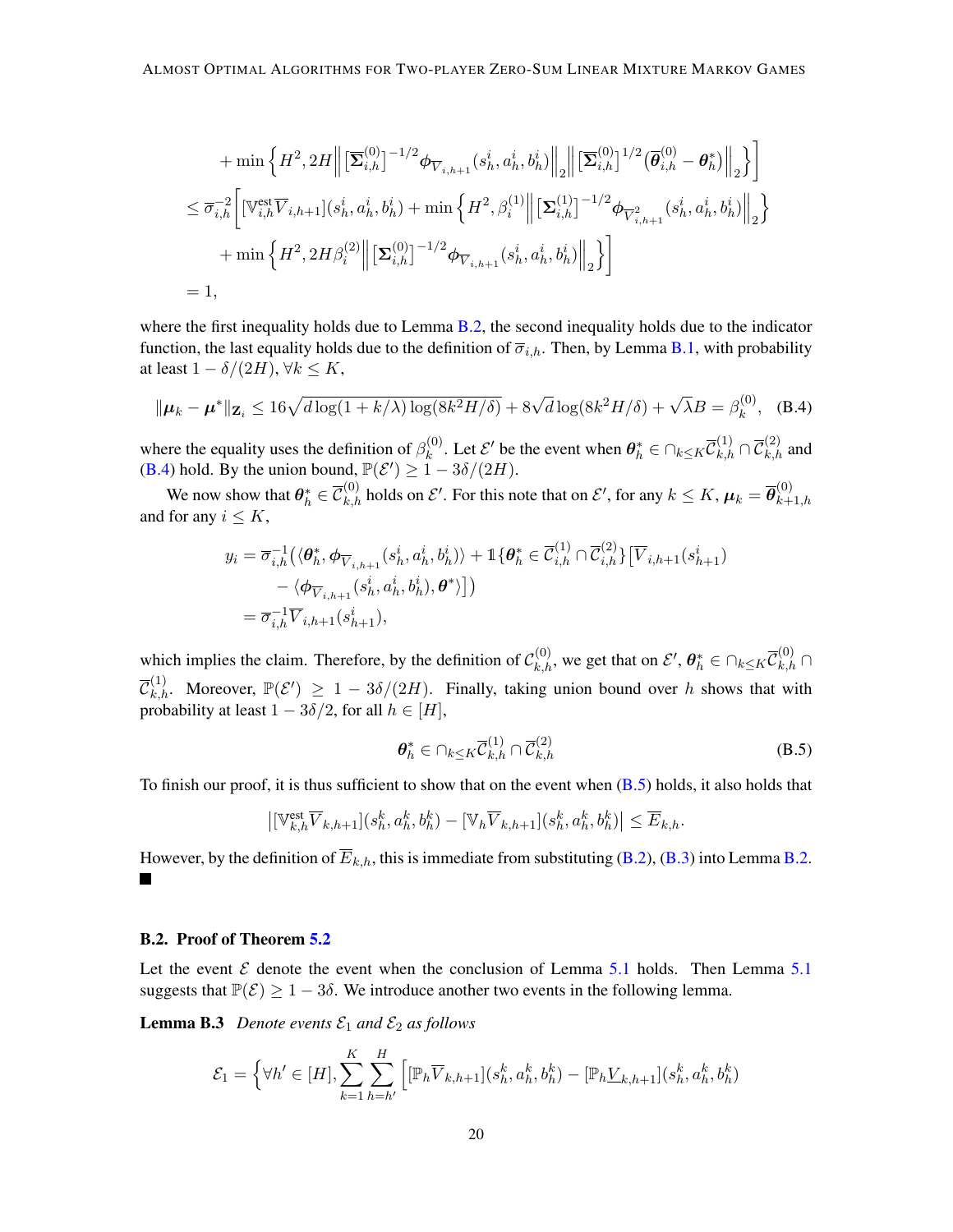$$
-\overline{V}_{k,h+1}(s_{h+1}^k) + \underline{V}_{k,h+1}(s_{h+1}^k) \le 8H\sqrt{2T\log(H/\delta)} \Big\}
$$
  

$$
\mathcal{E}_2 = \Big\{ \sum_{k=1}^K \sum_{h=1}^H \mathbb{V}_h V_{h+1}^{\mu^k}(s_h^k, a_h^k, b_h^k) \le 3(HT + H^3 \log(1/\delta)) \Big\}.
$$

*Then we have*  $\mathbb{P}(\mathcal{E}_1) \geq 1 - \delta$  *and*  $\mathbb{P}(\mathcal{E}_2) \geq 1 - \delta$ *.* 

We now present three lemmas based on  $\mathcal{E}, \mathcal{E}_1, \mathcal{E}_2$ . The following lemma shows that  $\overline{Q}$  and  $\overline{V}$ provide the good UCB for the best response of the max-player and  $Q$  and  $\underline{V}$  provide the good LCB for the best response of the min-player.

<span id="page-20-0"></span>Lemma B.4 *Suppose the event* E *hold, then we have for any s,a,b,k,h following inequalities hold,*

$$
\mathcal{Q}_{k,h}(s,a,b) - (H-h+1)\epsilon \leq Q_h^{\pi^k,*}(s,a,b) \leq Q_h^{*,\nu^k}(s,a,b) \leq \overline{Q}_{k,h}(s,a,b) + (H-h+1)\epsilon,
$$

*and*

$$
\underline{V}_{k,h}(s) - (H - h + 2)\epsilon \le V_h^{\pi^k,*}(s) \le V_h^{*,\nu^k}(s) \le \overline{V}_{k,h}(s) + (H - h + 2)\epsilon.
$$

<span id="page-20-1"></span>**Lemma B.5** *Suppose the events*  $\mathcal{E} \cap \mathcal{E}_1$  *hold, then we have* 

$$
\sum_{k=1}^{K} [\overline{V}_{k,1}(s_{k,1}) - \underline{V}_{k,1}(s_{k,1})] \le 4\beta_K^{(0)} \sqrt{\sum_{k=1}^{K} \sum_{h=1}^{H} \overline{\sigma}_{k,h}^2 + \underline{\sigma}_{k,h}^2} \sqrt{2Hd\log(1 + K/\lambda)}
$$
  
+ 8H\sqrt{2T\log(H/\delta)},

$$
\sum_{k=1}^{K} \sum_{h=1}^{H} \mathbb{P}_{h}[\overline{V}_{k,h+1} - \underline{V}_{k,h+1}](s_{h}^{k}, a_{h}^{k}, b_{h}^{k}) \le 4\beta_{K}^{(0)} \sqrt{\sum_{k=1}^{K} \sum_{h=1}^{H} \overline{\sigma}_{k,h}^{2} + \underline{\sigma}_{k,h}^{2} \sqrt{2H^{3}d \log(1 + K/\lambda)}} + 8H^{2} \sqrt{2T \log(H/\delta)},
$$

<span id="page-20-2"></span>**Lemma B.6** *Suppose the events*  $\mathcal{E} \cap \mathcal{E}_2$  *hold, then we have* 

$$
\sum_{k=1}^{K} \sum_{h=1}^{H} \overline{\sigma}_{k,h}^{2} \leq H^{2}T/d + 3(HT + H^{3}\log(1/\delta)) + 4H \sum_{k=1}^{K} \sum_{h=1}^{H} \mathbb{P}_{h}[\overline{V}_{k,h+1} - V_{h+1}^{\mu^{k}}] \n+ 2\beta_{K}^{(2)}\sqrt{T}\sqrt{2dH\log(1 + KH^{4}/(d\lambda))} + 7\beta_{K}^{(1)}H^{2}\sqrt{T}\sqrt{2dH\log(1 + K/\lambda)} \n\sum_{k=1}^{K} \sum_{h=1}^{H} \underline{\sigma}_{k,h}^{2} \leq H^{2}T/d + 3(HT + H^{3}\log(1/\delta)) + 4H \sum_{k=1}^{K} \sum_{h=1}^{H} \mathbb{P}_{h}[V_{h+1}^{\mu^{k}} - \underline{V}_{k,h+1}] \n+ 2\beta_{K}^{(2)}\sqrt{T}\sqrt{2dH\log(1 + KH^{4}/(d\lambda))} + 7\beta_{K}^{(1)}H^{2}\sqrt{T}\sqrt{2dH\log(1 + K/\lambda)}
$$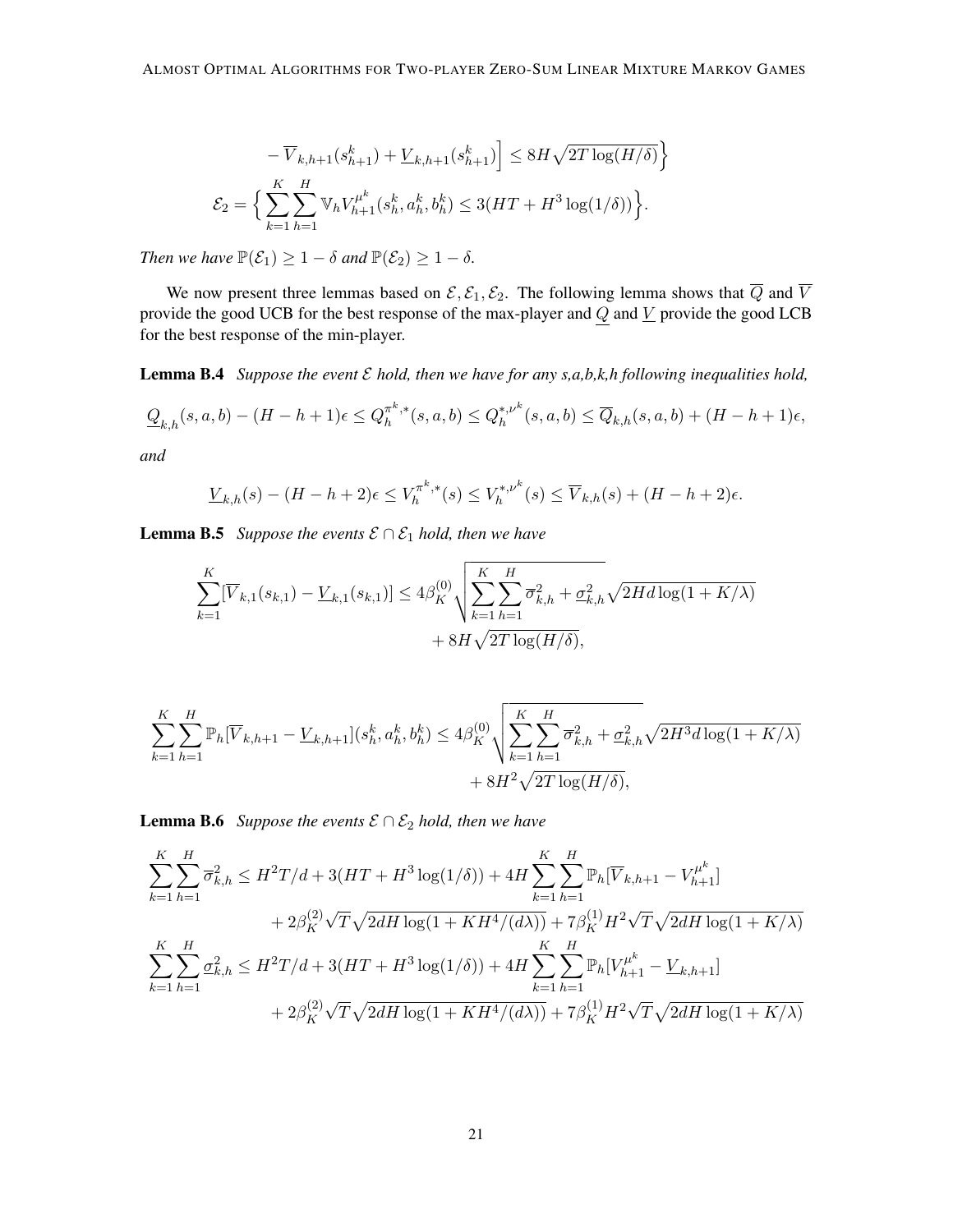With all these lemmas, we can now give the proof of Theorem [5.2.](#page-10-1) Proof [Proof of Theorem [5.2\]](#page-10-1) By definition of Regret we have that

$$
\begin{split} \text{Regret}(K) &= \sum_{k=1}^{K} V_{1}^{*,\nu^{k}}(s_{1}^{k}) - \sum_{k=1}^{K} V_{1}^{\pi^{k,*}}(s_{1}^{k}) \\ &\leq \sum_{k=1}^{K} \overline{V}_{k,1}(s_{k,1}) - \sum_{k=1}^{K} \underline{V}_{k,1}(s_{k,1}) + 4KH\epsilon \\ &\leq 4\beta_{K}^{(0)} \sqrt{\sum_{k=1}^{K} \sum_{h=1}^{H} \overline{\sigma}_{k,h}^{2} + \underline{\sigma}_{k,h}^{2} \sqrt{2Hd\log(1 + K/\lambda)} + 8H\sqrt{2T\log(H/\delta)} + 4KH\epsilon} \\ &= \widetilde{O}\left(d\sqrt{H}\sqrt{\sum_{k=1}^{K} \sum_{h=1}^{H} \overline{\sigma}_{k,h}^{2} + \underline{\sigma}_{k,h}^{2} + H\sqrt{T}}\right), \end{split} \tag{B.6}
$$

where the first inequality is by Lemma [B.4,](#page-20-0) the second inequality is by the bound of accumulated where the first inequality is by Lemma B.4, the second inequality is by the bound of accumulated difference between the UCB and LCB in Lemma [B.5,](#page-20-1) the last inequality is due to  $\epsilon = O(H/\sqrt{T})$ ,  $\lambda = 1/B^2$  and the choice of  $\beta_K^{(0)} = \widetilde{O}(\frac{1}{K})$ √  $(d)$  in Lemma [5.1.](#page-10-0)

Now we bound  $\sum_{k=1}^{K} \sum_{h=1}^{H} \overline{\sigma}_{k,h}^2 + \underline{\sigma}_{k,h}^2$ ,

<span id="page-21-1"></span><span id="page-21-0"></span>
$$
\sum_{k=1}^{K} \sum_{h=1}^{H} \overline{\sigma}_{k,h}^{2} + \underline{\sigma}_{k,h}^{2}
$$
\n
$$
\leq 2H^{2}T/d + 6(HT + H^{3}\log(1/\delta)) + 4H \sum_{k=1}^{K} \sum_{h=1}^{H} \mathbb{P}_{h}[\overline{V}_{k,h+1} - \underline{V}_{k,h+1}]
$$
\n
$$
+ 4\beta_{K}^{(2)}\sqrt{T}\sqrt{2dH\log(1 + KH^{4}/(d\lambda))} + 14\beta_{K}^{(1)}H^{2}\sqrt{T}\sqrt{2dH\log(1 + K/\lambda)}
$$
\n
$$
\leq 2H^{2}T/d + 6(HT + H^{3}\log(1/\delta))
$$
\n
$$
+ 4H\left(4\beta_{K}^{(0)}\sqrt{\sum_{k=1}^{K} \sum_{h=1}^{H} \overline{\sigma}_{k,h}^{2} + \underline{\sigma}_{k,h}^{2}\sqrt{2H^{3}d\log(1 + K/\lambda)} + 8H^{2}\sqrt{2T\log(H/\delta)}}\right)
$$
\n
$$
+ 4\beta_{K}^{(2)}\sqrt{T}\sqrt{2dH\log(1 + KH^{4}/(d\lambda))} + 14\beta_{K}^{(1)}H^{2}\sqrt{T}\sqrt{2dH\log(1 + K/\lambda)}
$$
\n
$$
= \widetilde{O}\left(\sqrt{\sum_{k=1}^{K} \sum_{h=1}^{H} \overline{\sigma}_{k,h}^{2} + \underline{\sigma}_{k,h}^{2}\sqrt{d^{2}H^{5}} + H^{2}T/d + TH + \sqrt{T}d^{1.5}H^{2.5} + H^{3}\sqrt{T}}\right) \quad (B.8)
$$

where the first inequality is by Lemma  $B.6$ , the second inequality is by Lemma  $B.5$  and the last inequality is due to the choice of  $\beta_K^{(0)} = \widetilde{O}(\frac{1}{K})$  $\sqrt{d}$ ) in Lemma [5.1,](#page-10-0)  $\lambda = 1/B^2$ ,

$$
\beta_K^{(1)} = 16\sqrt{dH^4 \log(1 + kH^4/d\lambda) \log(8k^2H/\delta)} + 8H^2 \log(8k^2H/\delta) + \sqrt{\lambda}B = \tilde{O}(dH^2)
$$
  

$$
\beta_K^{(2)} = 16d\sqrt{\log(1 + k/\lambda) \log(8k^2H/\delta)} + 8\sqrt{d}\log(8k^2H/\delta) + \sqrt{\lambda}B = \tilde{O}(d).
$$

Therefore by the fact that  $x \le a\sqrt{x} + b \Rightarrow x \le 2a^2 + b$ , [\(B.7\)](#page-21-0) suggests that

$$
\sum_{k=1}^{K} \sum_{h=1}^{H} \overline{\sigma}_{k,h}^{2} + \underline{\sigma}_{k,h}^{2} = \widetilde{O}(d^{2}H^{5} + H^{2}T/d + TH + \sqrt{T}d^{1.5}H^{2.5} + H^{3}\sqrt{T})
$$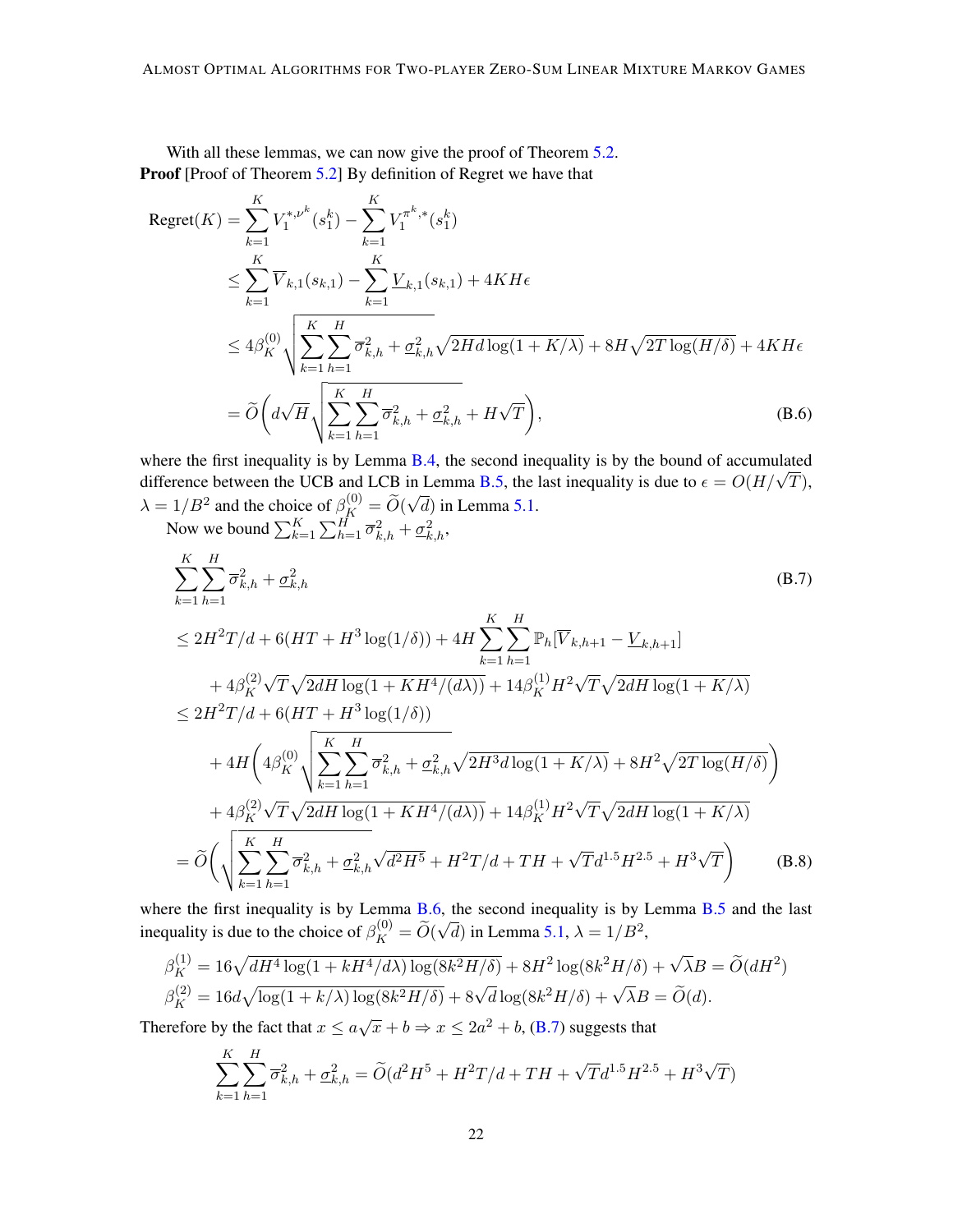$$
= \widetilde{O}(d^2H^5 + d^4H^3 + TH + H^2T/d), \tag{B.9}
$$

where the inequality holds by  $\sqrt{T}d^{1.5}H^{2.5} \leq (TH^2/4d + d^4H^3)/2$  and  $H^3\sqrt{ }$  $\overline{T}$   $\leq$   $(d^2H^5 +$  $H<sup>2</sup>T/d$ /2. Plugging [\(B.9\)](#page-22-0) into [\(B.6\)](#page-21-1) we have

$$
\text{Regret}(M_{\theta^*}, K) = \widetilde{\mathcal{O}}(\sqrt{d^2 H^2 + dH^3} \sqrt{T} + d^2 H^3 + d^3 H^2),
$$

which finishes the proof.

#### B.3. Proof of Theorem [5.5](#page-11-0)

**Proof** [Proof of Theorem [5.5\]](#page-11-0) For any algorithm, we need to construct a hard-to-learn episodic, Bbounded linear mixture Markov game. We make the min-player dummy: the action of the minplayer won't affect the transition ability or reward function. So there exists  $\widetilde{\mathbb{P}}_h(\cdot|\cdot,\cdot)$  and  $\widetilde{r}_h(\cdot,\cdot)$ such that for any state-action-action-state pair  $s', a, b, s$  we have that  $\mathbb{P}_h(s'|s, a, b) = \widetilde{\mathbb{P}}_h(s'|s, a)$ and  $r_h(s, a, b) = \widetilde{r}_h(s, a)$ . Thus we can get a new MDP  $\widetilde{M}(S, A_{\text{max}}, H, {\{\widetilde{r}_h\}}, {\{\widetilde{\mathbb{P}}_h\}})$ . We further have  $V^{\pi,*}_h$  $\widetilde{V}_h^{\pi,*}(s) = \widetilde{V}_h^{\pi}(s)$  and  $V_h^{*,\nu}$  $\widetilde{h}_h^{*,\nu}(s) = \widetilde{V}_h^*(s)$ . The regret of two-player game can be reduced to the standard regret for single agent reinforcement learning setting. In particular,

Regret
$$
(M_{\theta^*}, K) = \sum_{k=1}^K V_1^{*,\nu^k}(s_1^k) - \sum_{k=1}^K V_1^{\pi^k, *}(s_1^k)
$$
  

$$
= \sum_{k=1}^K \widetilde{V}_1^*(s_1^k) - \sum_{k=1}^K \widetilde{V}_1^{\pi^k}(s_1^k).
$$

Notice that  $\widetilde{r}_h \in [-1, 1]$  rather than [0, 1], we can shift the reward by  $(1 + \widetilde{r}_h)/2$  to make it standard if necessary. Now recall the Theorem 5.6 in [Zhou et al.](#page-15-12)  $(2021a)$ ], there exists an episodic,  $B$ bounded linear mixture MDP  $\widetilde{M}(S, A_{\text{max}}, H, {\{\widetilde{r}_h\}, {\{\widetilde{\mathbb{P}}_h\}}})$  with feature  $\widetilde{\phi}(\cdot, \cdot)$  parameterized by  $\Theta = (\theta - \theta_{\text{min}})$  such that the expected regret is lower bounded as follows:  $\Theta = (\theta_1, \dots, \theta_H)$  such that the expected regret is lower bounded as follows:

$$
\mathbb{E}_{\Theta} \mathrm{Regret}(\widetilde{M}_{\Theta}, K) \geq \Omega(dH\sqrt{T}),
$$

where  $T = KH$  and  $\mathbb{E}_{\Theta}$  denotes the expectation over the probability distribution generated by the interconnection of the algorithm and the MDP.

Now we only need to extend the MDP feature  $\widetilde{\phi}(\cdot|\cdot,\cdot)$  to the Markov game feature  $\phi(\cdot|\cdot,\cdot,\cdot)$ . In particular, we set

$$
\boldsymbol{\phi}(s' | s, a, b) = \widetilde{\boldsymbol{\phi}}(s' | s, a), \forall s' \in \mathcal{S}, s \in \mathcal{S}, a \in \mathcal{A}_{\max}, b \in \mathcal{A}_{\min},
$$

then we know that  $\phi(\cdot|\cdot,\cdot,\cdot)$  satisfies [\(3.3\)](#page-5-0) because by the definition of linear mixture MDP in [Zhou](#page-15-12) [et al.](#page-15-12) [\(2021a\)](#page-15-12), we know that  $\phi(\cdot|\cdot,\cdot)$  satisfies for any bounded function  $V : \mathcal{S} \to [0,1],$ 

$$
\|\phi_V(s,a)\|_2\leq 1,
$$

where  $\widetilde{\phi}_V(s, a) = \sum_{s' \in \mathcal{S}} \widetilde{\phi}(s'|s, a)V(s')$ .

<span id="page-22-0"></span>■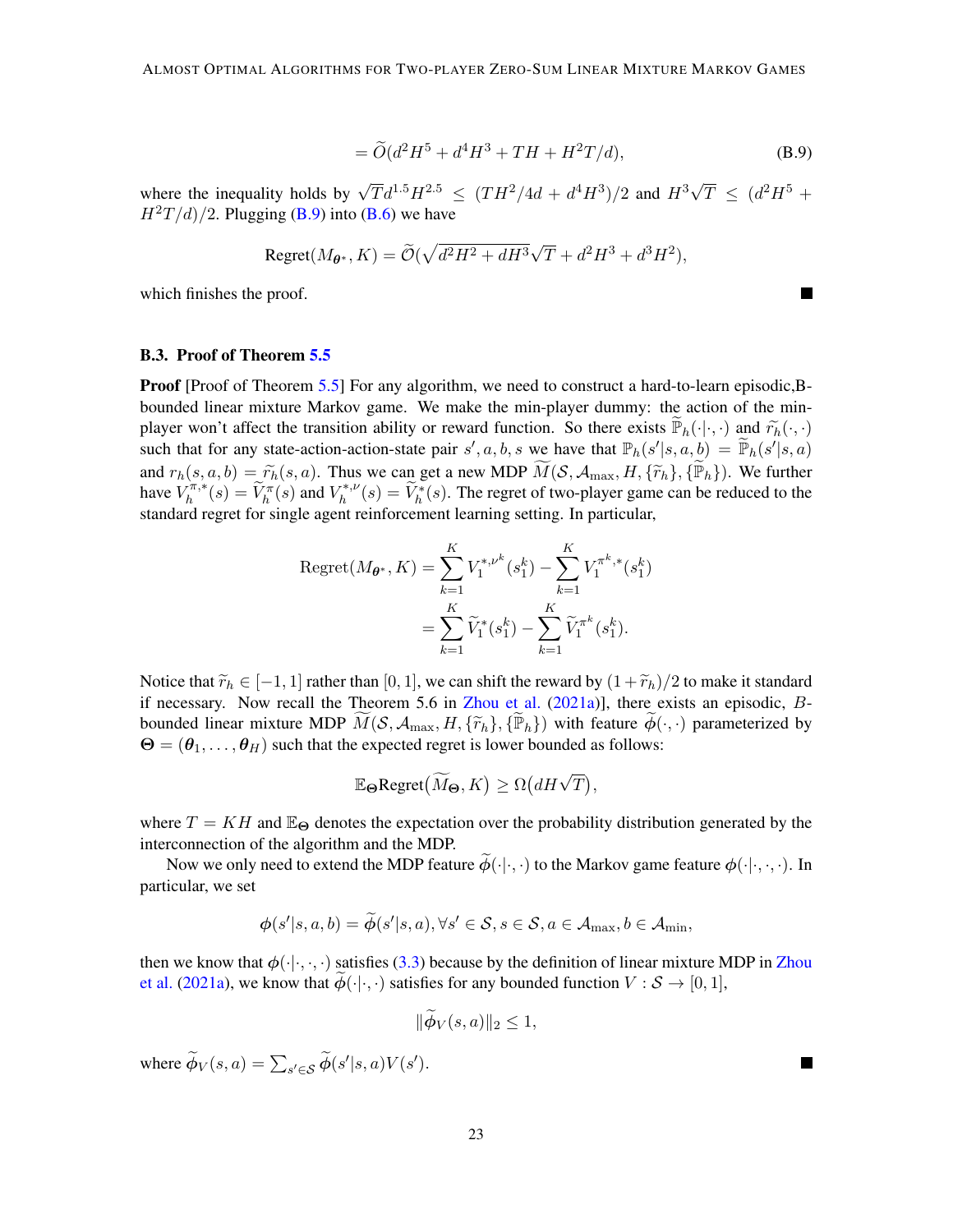# Appendix C. Proof of Lemmas in Appendix [B](#page-16-1)

### C.1. Proof of Lemma [B.2](#page-17-1)

 $\overline{\phantom{a}}$ 

**Proof** [Proof of Lemma [B.2\]](#page-17-1) For simplicity, we only prove the results for the max-player.

By the triangle inequality we have that

$$
\begin{split}\n &\nabla^{\text{est}}\overline{V}_{k,h+1}(s_h^k, a_h^k, b_h^k) - \nabla \overline{V}_{k,h+1}(s_h^k, a_h^k, b_h^k)| \\
&\leq \left| \langle \phi_{\overline{V}_{k,h+1}^2}(s_h^k, a_h^k, b_h^k), \theta_h^* \rangle - \left[ \langle \phi_{\overline{V}_{k,h+1}^2}(s_h^k, a_h^k, b_h^k), \overline{\theta}_{k,h}^{(1)} \rangle \right]_{[0,H^2]} \right| \\
&\quad + \left| \langle \langle \phi_{\overline{V}_{k,h+1}}(s_h^k, a_h^k, b_h^k), \theta_h^* \rangle \rangle^2 - \left[ \langle \phi_{\overline{V}_{k,h+1}}(s_h^k, a_h^k, b_h^k), \overline{\theta}_{k,h}^{(0)} \rangle \right]_{[-H,H]}^2 \right].\n\end{split} \tag{C.1}
$$

We first bound  $I_1$ . Because  $\langle \phi_{\overline{V}^2_{k,h+1}}(s_h^k, a_h^k, b_h^k), \theta_h^* \rangle \in [0, H^2]$ , we have that

<span id="page-23-2"></span>
$$
\begin{aligned} I_1 &\leq \left| \langle \boldsymbol{\phi}_{\overline{V}_{k,h+1}^2}(s_h^k,a_h^k,b_h^k), \boldsymbol{\theta}_h^* \rangle - \langle \boldsymbol{\phi}_{\overline{V}_{k,h+1}^2}(s_h^k,a_h^k,b_h^k), \overline{\boldsymbol{\theta}}_{k,h}^{(1)} \rangle \right| \\ &\leq \left\| \left[\overline{\boldsymbol{\Sigma}}_{k,h}^{(1)}\right]^{-1/2} \boldsymbol{\phi}_{\overline{V}_{k,h+1}^2}(s_h^k,a_h^k,b_h^k) \right\|_2 \left\| \left[\overline{\boldsymbol{\Sigma}}_{k,h}^{(1)}\right]^{1/2} (\overline{\boldsymbol{\theta}}_{k,h}^{(1)}-\boldsymbol{\theta}_h^*) \right\|_2, \end{aligned}
$$

where the first inequality is by the property of projection, the second inequality holds due to Cauchy-Schwarz. We also have that  $I_1 \n\t\leq H^2$  since both terms in  $I_1$  belongs to the interval  $[0, H^2]$ , so we have that

$$
I_1 \le \min\left\{H^2, \left\|\left[\overline{\mathbf{\Sigma}}_{k,h}^{(1)}\right]^{-1/2}\phi_{\overline{V}_{k,h+1}^2}(s_h^k, a_h^k, b_h^k)\right\|_2\right\|\left[\overline{\mathbf{\Sigma}}_{k,h}^{(1)}\right]^{1/2}(\overline{\theta}_{k,h}^{(1)} - \theta_h^*)\right\|_2\right\},\tag{C.2}
$$

For the term  $I_2$ ,

$$
I_2 = \left| \langle \phi_{\overline{V}_{k,h+1}}(s_h^k, a_h^k, b_h^k), \theta_h^* \rangle - \left[ \langle \phi_{\overline{V}_{k,h+1}}(s_h^k, a_h^k, b_h^k), \overline{\theta}_{k,h}^{(0)} \rangle \right]_{[-H,H]} \right|
$$
  

$$
\cdot \left| \langle \phi_{\overline{V}_{k,h+1}}(s_h^k, a_h^k, b_h^k), \theta_h^* \rangle + \left[ \langle \phi_{\overline{V}_{k,h+1}}(s_h^k, a_h^k, b_h^k), \overline{\theta}_{k,h}^{(0)} \rangle \right]_{[-H,H]} \right|
$$
  

$$
\leq 2H \left| \langle \phi_{\overline{V}_{k,h+1}}(s_h^k, a_h^k, b_h^k), \theta_h^* \rangle - \langle \phi_{\overline{V}_{k,h+1}}(s_h^k, a_h^k, b_h^k), \overline{\theta}_{k,h}^{(0)} \rangle \right|
$$
  

$$
\leq 2H \left\| \left[ \overline{\mathbf{\Sigma}}_{k,h}^{(0)} \right]^{-1/2} \phi_{\overline{V}_{k,h+1}^2}(s_h^k, a_h^k, b_h^k) \right\|_2 \left\| \left[ \overline{\mathbf{\Sigma}}_{k,h}^{(0)} \right]^{1/2} (\overline{\theta}_{k,h}^{(0)} - \theta_h^*) \right\|_2, \right\}
$$

where the first inequality holds since both terms in this line lies in  $[-H, H]$ , the second inequality holds since the Cauchy-Schwarz inequality. We also have that  $I_2 \leq H^2$ , so we have that

$$
I_2 \le \min\left\{H^2, 2H \left\| \sum_{k,h}^{(0)-1/2} \phi_{\overline{V}_{k,h+1}^2}(s_h^k, a_h^k, b_h^k) \right\|_2 \left\| \left[\overline{\Sigma}_{k,h}^{(0)}\right]^{1/2} (\overline{\theta}_{k,h}^{(0)} - \theta_h^*) \right\|_2 \right\}.
$$
 (C.3)

Plugging  $(C.3)$  and  $(C.2)$  into  $(C.1)$  gets

$$
\begin{split} &\left|\mathbb{V}^{\text{est}}\overline{V}_{k,h+1}(s_{h}^{k},a_{h}^{k},b_{h}^{k})-\mathbb{V}\overline{V}_{k,h+1}(s_{h}^{k},a_{h}^{k},b_{h}^{k})\right| \\ &\leq \min\left\{H^{2},\left\|\left[\overline{\mathbf{\Sigma}}_{k,h}^{(1)}\right]^{-1/2}\boldsymbol{\phi}_{\overline{V}_{k,h+1}^{2}}(s_{h}^{k},a_{h}^{k},b_{h}^{k})\right\|_{2}\right\}\|\left[\overline{\mathbf{\Sigma}}_{k,h}^{(1)}\right]^{1/2}(\overline{\boldsymbol{\theta}}_{k,h}^{(1)}-\boldsymbol{\theta}_{h}^{*})\right\|_{2}\right\} \\ &+\min\left\{H^{2},2H\left\|\left[\overline{\mathbf{\Sigma}}_{k,h}^{(0)}\right]^{-1/2}\boldsymbol{\phi}_{\overline{V}_{k,h+1}^{2}}(s_{h}^{k},a_{h}^{k},b_{h}^{k})\right\|_{2}\right\}\|\left[\overline{\mathbf{\Sigma}}_{k,h}^{(0)}\right]^{1/2}(\overline{\boldsymbol{\theta}}_{k,h}^{(0)}-\boldsymbol{\theta}_{h}^{*})\right\|_{2}\right\}.\end{split}
$$

<span id="page-23-1"></span><span id="page-23-0"></span>П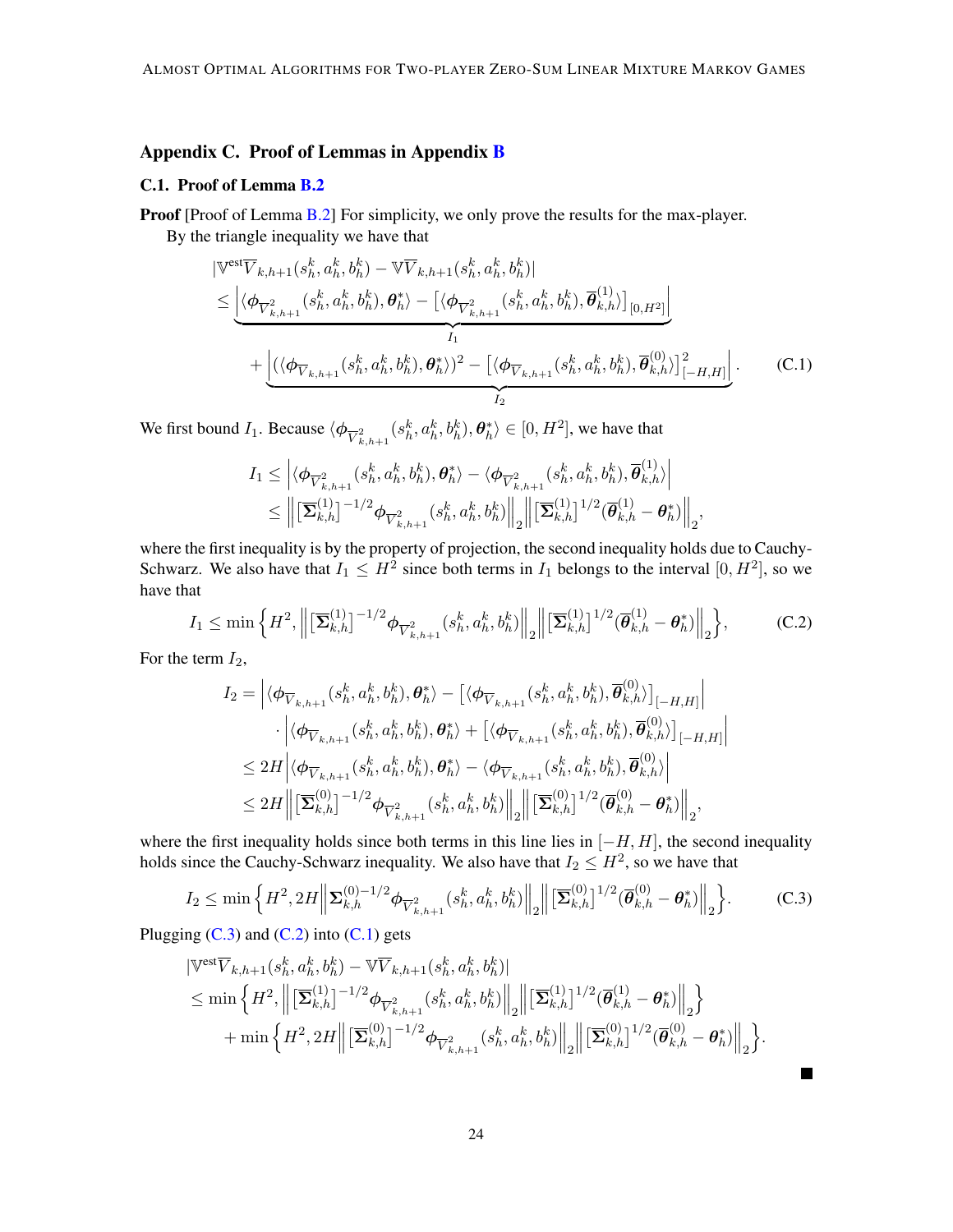### C.2. Proof of Lemma [B.3](#page-19-2)

We first present the Azuma-Hoeffding inequality:

**Lemma C.1** ([Azuma](#page-12-6)-Hoeffding inequality, Azuma [1967\)](#page-12-6) Let  $M > 0$  be a constant. Let  $\{x_i\}_{i=1}^n$ *be a martingale difference sequence with respect to a filtration*  $\{\mathcal{G}_i\}_i$  ( $\mathbb{E}[x_i|\mathcal{G}_i] = 0$  a.s. and  $x_i$  is  $\mathcal{G}_{i+1}$ -measurable) such that for all  $i\in [n],\, |x_i|\leq M$  holds almost surely. Then, for any  $0<\delta< 1,$ *with probability at least*  $1 - \delta$ *, we have* 

<span id="page-24-0"></span>
$$
\sum_{i=1}^{n} x_i \le M\sqrt{2n\log(1/\delta)}.
$$

**Proof** [Proof of Lemma [B.3\]](#page-19-2) To prove  $\mathbb{P}(\mathcal{E}_1) \geq 1 - \delta$ , we apply the Azuma-Hoeffding inequal-ity (Lemma [C.1\)](#page-24-0). Fix  $h' \in H$ , set  $x_{k,h} = [\mathbb{P}_h \overline{V}_{k,h+1}](s_h^k, a_h^k, b_h^k) - [\mathbb{P}_h \underline{V}_{k,h+1}](s_h^k, a_h^k, b_h^k) [\overline{V}_{k,h+1}(s_{h+1}^k)-\underline{V}_{k,h+1}(s_{h+1}^k)]$ .  $x_{1,h'},\ldots,x_{1,H},x_{2,h'},\ldots,x_{2,H},\ldots,x_{K,h'},\ldots,x_{K,H}$  forms a martingale difference sequence of which the absolute value is bounded by 8H and length no greater than  $T = KH$ . Thus with probability at least  $1 - \delta/H$ , we have

$$
\sum_{k=1}^{K} \sum_{h=h'}^{H} \left[ [\mathbb{P}_h \overline{V}_{k,h+1}](s_h^k, a_h^k, b_h^k) - [\mathbb{P}_h \underline{V}_{k,h+1}](s_h^k, a_h^k, b_h^k) - \overline{V}_{k,h+1}(s_{h+1}^k) + \underline{V}_{k,h+1}(s_{h+1}^k) \right] \leq 8H\sqrt{2T \log(H/\delta)}.
$$

Take union bound for  $h' \in [H]$ , we get  $\mathbb{P}(\mathcal{E}_1) \geq 1 - \delta$ .

 $\mathbb{P}(\mathcal{E}_2) \geq 1-\delta$  holds due to the Lemma C.5 in [Jin et al.](#page-13-15) [\(2018\)](#page-13-15) or Lemma 8 in [Azar et al.](#page-12-7) [\(2017\)](#page-12-7).  $\mathcal{L}(\mathcal{A})$ 

### C.3. Proof of Lemma [B.4](#page-20-0)

Following Lemma directly from the definition of  $\epsilon$ -CCE,

**Lemma C.2** *For each*  $(k, h, s)$ ,  $\mu_h^k(\cdot, \cdot | s)$ ,  $\pi_h^k(\cdot | s)$ ,  $\nu_h^k(\cdot | s)$  *satisfy that* 

<span id="page-24-2"></span><span id="page-24-1"></span>
$$
\mathbb{E}_{(a,b)\sim\mu_h^k(\cdot,\cdot|s)}\left[\overline{Q}_{k,h}(s,a,b)\right] \geq \mathbb{E}_{b\sim\nu_h^k(s)}\left[\overline{Q}_{k,h}(s,a',b)\right] - \epsilon, \forall a' \in \mathcal{A}_{\max}
$$
  

$$
\mathbb{E}_{(a,b)\sim\mu_h^k(\cdot,\cdot|s)}\left[\underline{Q}_{k,h}(s,a,b)\right] \leq \mathbb{E}_{a\sim\pi_h^k(s)}\left[\underline{Q}_{k,h}(s,a,b')\right] - \epsilon, \forall b' \in \mathcal{A}_{\min}
$$

**Proof** [Proof of Lemma [B.4\]](#page-20-0) For simplicity, we only prove the following UCB by induction,

$$
Q_h^{*,\nu^k}(s,a,b) \le \overline{Q}_{k,h}(s,a,b) + (H-h+1)\epsilon, V_h^{*,\nu^k}(s) \le \overline{V}_{k,h}(s) + (H-h+2)\epsilon. \tag{C.4}
$$

The base case  $h = H + 1$  holds trivially since the terminal cost is zero. Now we assume that the bounds [\(C.4\)](#page-24-1) holds for step  $h + 1$ . That is,

$$
Q_{h+1}^{*,\nu^k}(s,a,b) \le \overline{Q}_{k,h+1}(s,a,b) + (H-h)\epsilon, V_{h+1}^{*,\nu^k}(s) \le \overline{V}_{k,h+1}(s) + (H-h+1)\epsilon. \tag{C.5}
$$

If  $\overline{Q}_{k,h}(s,a,b) \geq H,$  then it is obvious to have  $Q_h^{*,\nu^k}$  $\overline{h}_h^{*,p^{\infty}}(s,a,b) \leq \overline{Q}_{k,h}(s,a,b) + (H-h)\epsilon$ , otherwise we have that

$$
\overline{Q}_{k,h}(s,a,b) - Q_h^{*,\nu^k}(s,a,b)
$$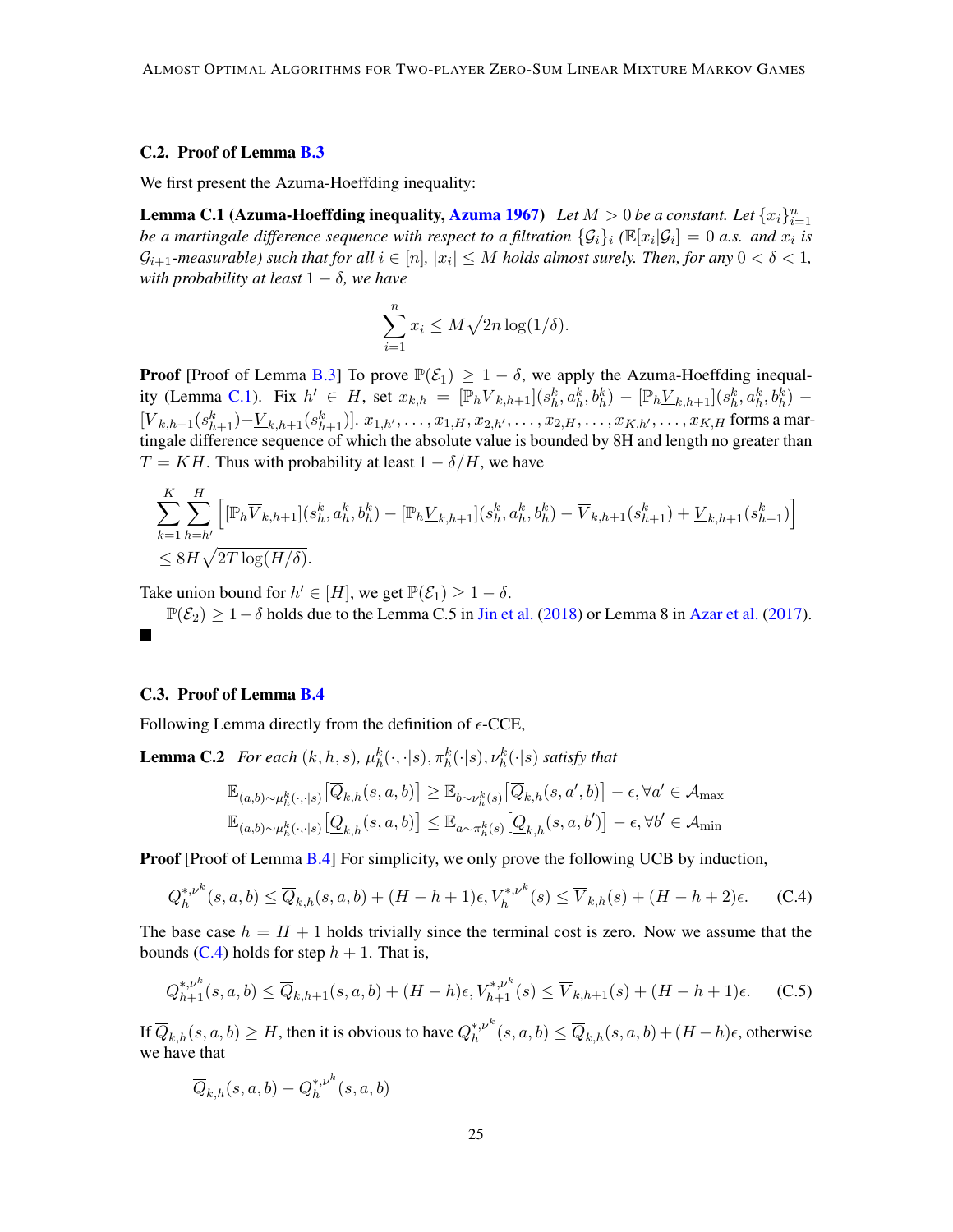$$
= \langle \overline{\theta}_{k,h}^{(0)}, \phi_{\overline{V}_{k,h+1}} \rangle + \beta_k^{(0)} \left\| \left[ \overline{\Sigma}_{k,h}^{(0)} \right]^{-1/2} \phi_{\overline{V}_{k,h+1}} \right\|_2 - \langle \theta_h^*, \phi_{\overline{V}_{k,h+1}} \rangle + \mathbb{P}_h \overline{V}_{k,h+1}(s, a, b) - \mathbb{P}_h V_{h+1}^{*,\nu^k}(s) \geq \beta_k^{(0)} \left\| \left[ \overline{\Sigma}_{k,h}^{(0)} \right]^{-1/2} \phi_{\overline{V}_{k,h+1}} \right\|_2 - \left\| \left[ \overline{\Sigma}_{k,h}^{(0)} \right]^{1/2} (\overline{\theta}_{k,h}^{(0)} - \theta_h^*) \right\|_2 \left\| \left[ \overline{\Sigma}_{k,h}^{(0)} \right]^{-1/2} \phi_{\overline{V}_{k,h+1}} \right\|_2 + \mathbb{P}_h \overline{V}_{k,h+1}(s) - \mathbb{P}_h V_{h+1}^{*,\nu^k}(s) \geq \mathbb{P}_h \overline{V}_{k,h+1}(s) - \mathbb{P}_h V_{h+1}^{*,\nu^k}(s) \geq -(H - h + 1)\epsilon, \tag{C.6}
$$

where the first inequality holds due to Cauchy-Schwarz inequality, the second inequality holds since the assumption that  $\theta_h^* \in \overline{\mathcal{C}}_{k,h}^{(0)}$  on event  $\mathcal{E}$ , the third inequality holds by the induction assumption. Finally, let br $(\nu_h^k(\cdot|s))$  denote the best response to  $\nu_h^k(\cdot|s)$  with respect to  $Q_h^{*,\nu^k}$  $h^{*,\nu^*}(s,\cdot,\cdot)$  such that

<span id="page-25-0"></span>
$$
\mathrm{br}(\nu^k_h(\cdot|s)) = \underset{\sigma \in \Delta_{\mathcal{A}_{\mathrm{max}}}}{\operatorname{argmax}} \mathbb{E}_{a \sim \sigma, b \sim \nu^k(\cdot|s)} Q^{\ast,\nu^k}_h(s, a, b).
$$

Then we have that

$$
\overline{V}_{k,h}(s) = \mathbb{E}_{(a,b)\sim\mu_h^k(\cdot, \cdot|s)} [\overline{Q}_{k,h}(s, a, b)]
$$
\n
$$
\geq \mathbb{E}_{a'\sim br(v_h^k(\cdot|s)), b\sim\nu_h^k(\cdot|s)} [\overline{Q}_{k,h}(s, a', b)] - \epsilon
$$
\n
$$
\geq \mathbb{E}_{a'\sim br(v_h^k(\cdot|s)), b\sim\nu_h^k(\cdot|s)} [Q_h^{*,\nu^k}(s, a', b)] - (H - h + 2)\epsilon
$$
\n
$$
= V_h^{*,\nu^k}(s) - (H - h + 2)\epsilon,
$$

where the the first equality is by the property of  $\epsilon$ -CCE in Lemma [C.2,](#page-24-2) the second inequality is by [\(C.6\)](#page-25-0), the last inequality is due to the Bellman equation.Therefore, our proof ends. ٦

### C.4. Proof of Lemma [B.5](#page-20-1)

Proof [Proof of Lemma [B.5\]](#page-20-1)

$$
\overline{V}_{k,h}(s_h^k) - \underline{V}_{k,h}(s_h^k) \n= \langle \overline{\theta}_{k,h}^{(0)}, \overline{\phi}_{\overline{V}_{k,h+1}} \rangle + \beta_k^{(0)} \left\| \left[ \overline{\Sigma}_{k,h}^{(0)} \right]^{-1/2} \phi_{\overline{V}_{k,h+1}} \right\|_2 - \langle \underline{\theta}_{k,h}^{(0)}, \phi_{\underline{V}_{k,h+1}} \rangle + \beta_k^{(0)} \left\| \left[ \underline{\Sigma}_{k,h}^{(0)} \right]^{-1/2} \phi_{\underline{V}_{k,h+1}} \right\|_2 \n= \langle \theta_h^*, \phi_{\overline{V}_{k,h+1}} \rangle + \langle \overline{\theta}_{k,h}^{(0)} - \theta_h^*, \phi_{\overline{V}_{k,h+1}} \rangle + \beta_k^{(0)} \left\| \left[ \overline{\Sigma}_{k,h}^{(0)} \right]^{-1/2} \phi_{\overline{V}_{k,h+1}} \right\|_2 \n- \langle \theta_h^*, \phi_{\underline{V}_{k,h+1}} \rangle - \langle \underline{\theta}_{k,h}^{(0)} - \theta_h^*, \phi_{\underline{V}_{k,h+1}} \rangle + \beta_k^{(0)} \left\| \left[ \underline{\Sigma}_{k,h}^{(0)} \right]^{-1/2} \phi_{\underline{V}_{k,h+1}} \right\|_2 \n\leq \langle \theta_h^*, \phi_{\overline{V}_{k,h+1}} \rangle + \left\| \left[ \overline{\Sigma}_{k,h}^{(0)} \right]^{1/2} (\overline{\theta}_{k,h}^{(0)} - \theta_h^*) \right\|_2 \left\| \left[ \overline{\Sigma}_{k,h}^{(0)} \right]^{-1/2} \phi_{\overline{V}_{k,h+1}} \right\|_2 + \beta_k^{(0)} \left\| \left[ \overline{\Sigma}_{k,h}^{(0)} \right]^{-1/2} \phi_{\overline{V}_{k,h+1}} \right\|_2 \n- \langle \theta_h^*, \phi_{\underline{V}_{k,h+1}} \rangle + \left\| \left[ \underline{\Sigma}_{k,h}^{(0)} \right]^{1/2} (\underline{\theta}_{k,h}^{(0)} - \theta_h^*) \right\|_2 \left\| \left[ \underline{\Sigma}_{k,h}^{(0)} \right]^{-1/2} \phi_{\underline{V}_{k,h+1}} \right\|_2 <
$$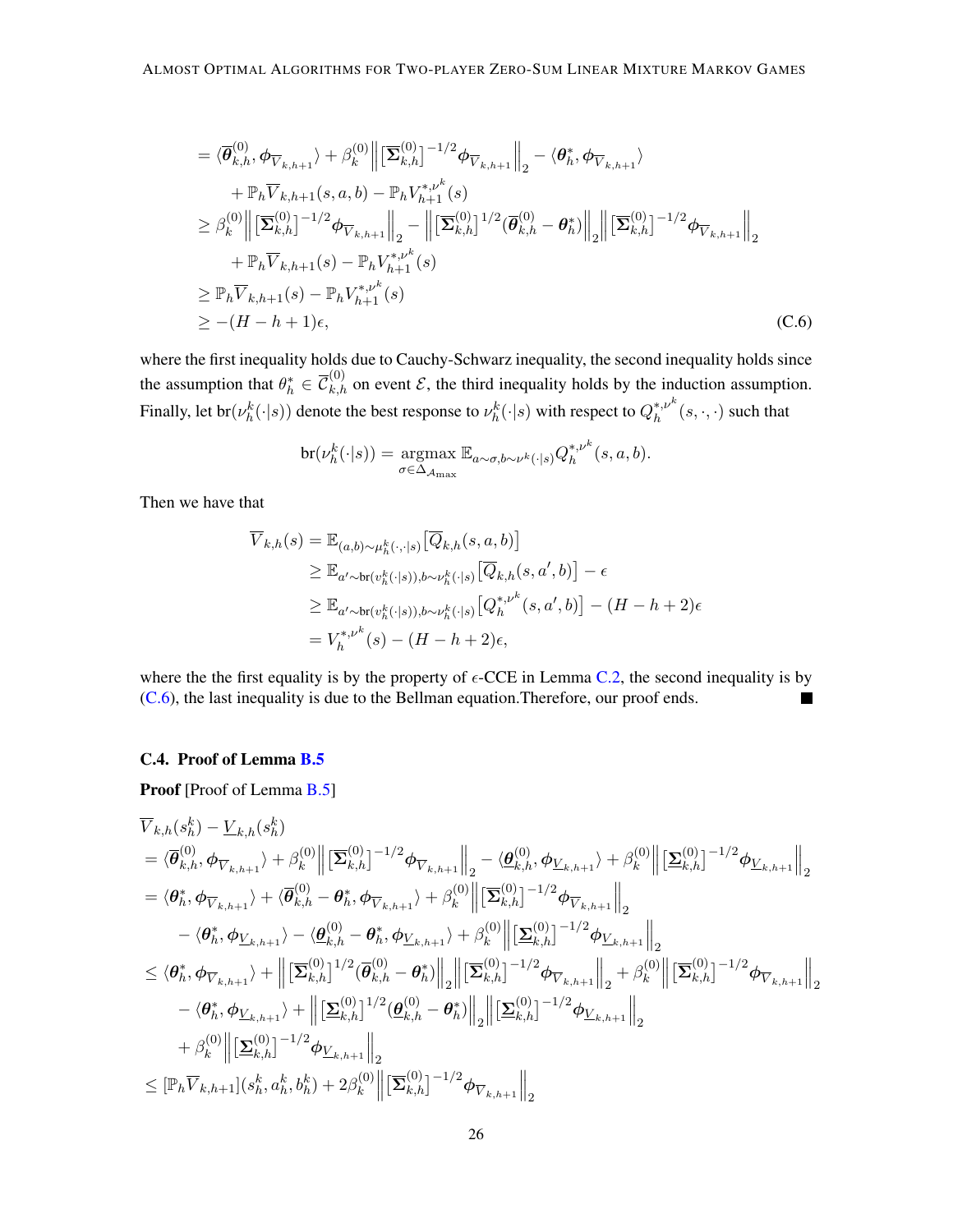$$
-\left[\mathbb{P}_{h}\underline{V}_{k,h+1}\right](s_{h}^{k}, a_{h}^{k}, b_{h}^{k})+2\beta_{k}^{(0)}\left\|\left[\underline{\Sigma}_{k,h}^{(0)}\right]^{-1/2}\phi_{\underline{V}_{k,h+1}}\right\|_{2},
$$

where the first equation is by the definition of  $\overline{V}_{k,h}(s_h^k), \underline{V}_{k,h}(s_h^k)$  and the second inequality is due to Cauchy-Schwarz inequality, the last inequality is by  $\theta_h^* \in \overline{\mathcal{C}}_{k,h}^{(0)} \cap \mathcal{L}_{k,h}^{(0)}$  on the event  $\mathcal{E}$ .

Meanwhile, since  $\overline{V}_{k,h}(s_h^k) - \underline{V}_{k,h}(s_h^k) \leq 2H$ , we have that

$$
\overline{V}_{k,h}(s_h^k) - \underline{V}_{k,h}(s_h^k) \le \min \left\{ 2H, [\mathbb{P}_h \overline{V}_{k,h+1}](s_h^k, a_h^k, b_h^k) + 2\beta_k^{(0)} \middle\| [\overline{\mathbf{\Sigma}}_{k,h}^{(0)}]^{-1/2} \phi_{\overline{V}_{k,h+1}} \middle\|_2 \right\} \n- [\mathbb{P}_h \underline{V}_{k,h+1}](s_h^k, a_h^k, b_h^k) + 2\beta_k^{(0)} \middle\| [\underline{\mathbf{\Sigma}}_{k,h}^{(0)}]^{-1/2} \phi_{\underline{V}_{k,h+1}} \middle\|_2 \right\} \n\le \min \left\{ 4H, 2\beta_k^{(0)} \middle\| [\overline{\mathbf{\Sigma}}_{k,h}^{(0)}]^{-1/2} \phi_{\overline{V}_{k,h+1}} \middle\|_2 + 2\beta_k^{(0)} \middle\| [\underline{\mathbf{\Sigma}}_{k,h}^{(0)}]^{-1/2} \phi_{\underline{V}_{k,h+1}} \middle\|_2 \right\} \n+ [\mathbb{P}_h \overline{V}_{k,h+1}](s_h^k, a_h^k, b_h^k) - [\mathbb{P}_h \underline{V}_{k,h+1}](s_h^k, a_h^k, b_h^k) \n\le \min \left\{ 4H, 2\beta_k^{(0)} \middle\| [\underline{\mathbf{\Sigma}}_{k,h}^{(0)}]^{-1/2} \phi_{\overline{V}_{k,h+1}} \middle\|_2 \right\} \n+ \min \left\{ 4H, 2\beta_k^{(0)} \middle\| [\underline{\mathbf{\Sigma}}_{k,h}^{(0)}]^{-1/2} \phi_{\underline{V}_{k,h+1}} \middle\|_2 \right\} \n+ [\mathbb{P}_h \overline{V}_{k,h+1}](s_h^k, a_h^k, b_h^k) - [\mathbb{P}_h \underline{V}_{k,h+1}](s_h^k, a_h^k, b_h^k) \n\le 2\beta_k^{(0)} \overline{\sigma}_{k,h} \min \left\{ 1, \left\| [\underline{\mathbf{\Sigma}}_{k,h}^{(0)}]^{-1/2} \phi_{\overline{V}_{k,h+1}} / \overline{\sigma}_{k,h} \right\|_2 \right\} \n+ 2\beta_k
$$

where the second inequality holds because  $[\mathbb{P}_h \overline{V}_{k,h+1}](s_h^k, a_h^k, b_h^k) - [\mathbb{P}_h \underline{V}_{k,h+1}](s_h^k, a_h^k, b_h^k) \geq$  $-2H$ , the last inequality holds since  $\beta_k^{(0)}$  $\overline{\sigma}_{k,h}^{(0)} \geq 2H, \beta_k^{(0)}$  $\sum_{k}^{(0)} \underline{\sigma}_{k,h} \geq 2H$ . Subtracting  $\overline{V}_{k,h+1}(s_{h+1}^k)$  –  $\underline{V}_{k,h+1}(s_{h+1}^k)$  from the both side, we can further get,

<span id="page-26-0"></span>
$$
\overline{V}_{k,h}(s_h^k) - \underline{V}_{k,h}(s_h^k) - [\overline{V}_{k,h+1}(s_h^k) - \underline{V}_{k,h+1}(s_h^k)]
$$
\n
$$
\leq 2\beta_k^{(0)} \overline{\sigma}_{k,h} \min\left\{1, \left\| \left[\overline{\Sigma}_{k,h}^{(0)}\right]^{-1/2} \phi_{\overline{V}_{k,h+1}} / \overline{\sigma}_{k,h} \right\|_2 \right\}
$$
\n
$$
+ 2\beta_k^{(0)} \underline{\sigma}_{k,h} \min\left\{1, \left\| \left[\underline{\Sigma}_{k,h}^{(0)}\right]^{-1/2} \phi_{\underline{V}_{k,h+1}} / \underline{\sigma}_{k,h} \right\|_2 \right\}
$$
\n
$$
+ [\mathbb{P}_h \overline{V}_{k,h+1}] (s_h^k, a_h^k, b_h^k) - [\mathbb{P}_h \underline{V}_{k,h+1}] (s_h^k, a_h^k, b_h^k)
$$
\n
$$
- [\overline{V}_{k,h+1}(s_{h+1}^k) - \underline{V}_{k,h+1}(s_{h+1}^k)], \tag{C.7}
$$

Taking summation of [\(C.7\)](#page-26-0) from  $k = 1...K$  and  $h = h'...H$ , we have following inequality holds

$$
\sum_{k=1}^{K} [\overline{V}_{k,h'}(s_{h'}^k) - \underline{V}_{k,h'}(s_{h'}^k)]
$$
\n
$$
\leq 2\beta_k^{(0)} \sum_{k=1}^{K} \sum_{h=h'}^{H} \overline{\sigma}_{k,h} \min \left\{ 1, \left\| \left[ \overline{\Sigma}_{k,h}^{(0)} \right]^{-1/2} \phi_{\overline{V}_{k,h+1}} / \overline{\sigma}_{k,h} \right\|_2 \right\}
$$
\n
$$
+ 2\beta_k^{(0)} \sum_{k=1}^{K} \sum_{h=h'}^{H} \underline{\sigma}_{k,h} \min \left\{ 1, \left\| \left[ \underline{\Sigma}_{k,h}^{(0)} \right]^{-1/2} \phi_{\underline{V}_{k,h+1}} / \underline{\sigma}_{k,h} \right\|_2 \right\}
$$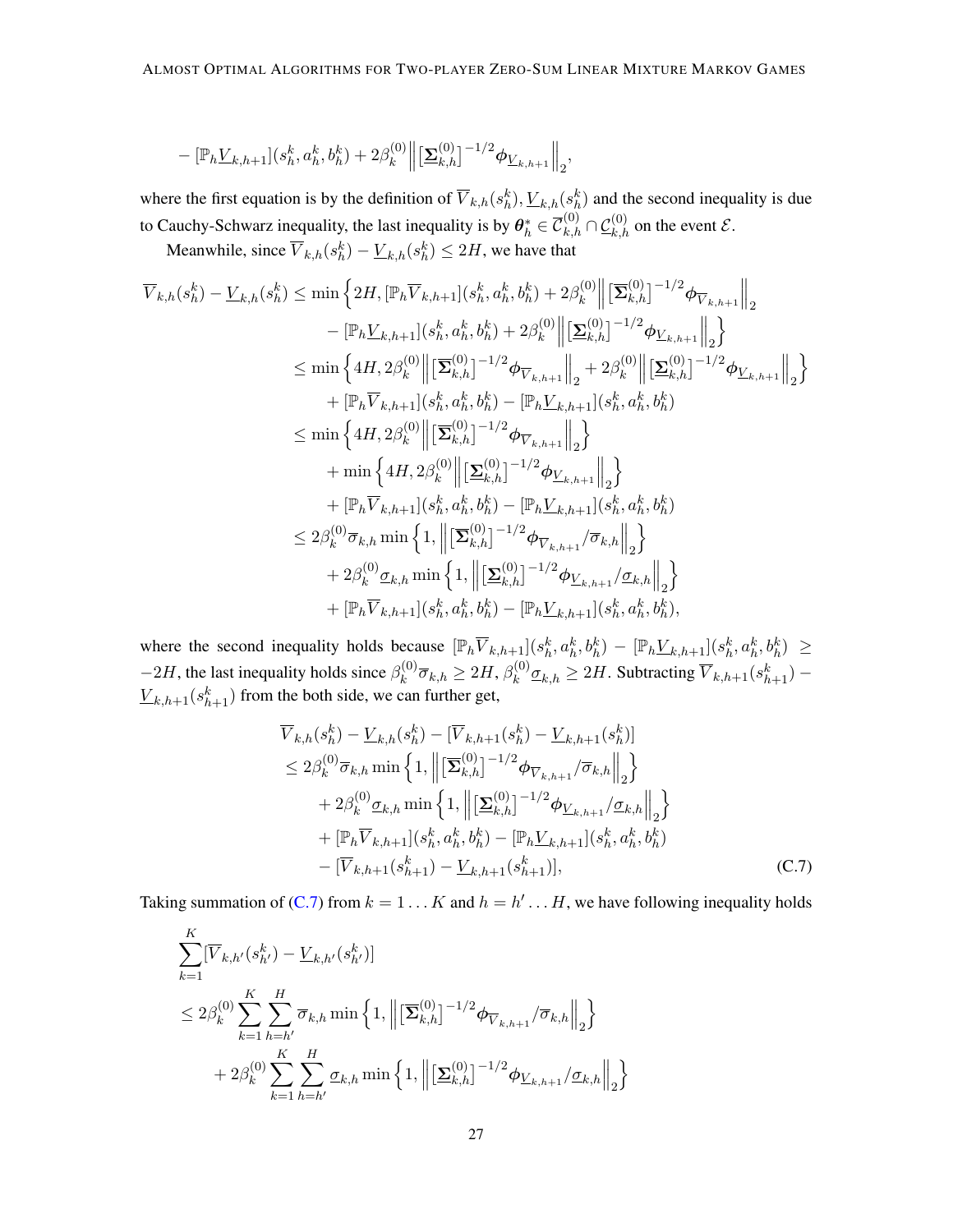+ 
$$
\sum_{k=1}^{K} \sum_{h=h'}^{H} \left[ \left[ \mathbb{P}_{h} \overline{V}_{k,h+1} \right] (s_{h}^{k}, a_{h}^{k}, b_{h}^{k}) - \left[ \mathbb{P}_{h} \underline{V}_{k,h+1} \right] (s_{h}^{k}, a_{h}^{k}, b_{h}^{k}) \right]
$$
  
\n-  $\left[ \overline{V}_{k,h+1} (s_{h+1}^{k}) - \underline{V}_{k,h+1} (s_{h+1}^{k}) \right] \right]$   
\n $\leq 2\beta_{k}^{(0)} \sum_{k=1}^{K} \sum_{h=1}^{H} \overline{\sigma}_{k,h} \min \left\{ 1, \left\| \left[ \overline{\Sigma}_{k,h}^{(0)} \right]^{-1/2} \phi_{\overline{V}_{k,h+1}} / \overline{\sigma}_{k,h} \right\|_{2} \right\}$   
\n+  $2\beta_{k}^{(0)} \sum_{k=1}^{K} \sum_{h=1}^{H} \underline{\sigma}_{k,h} \min \left\{ 1, \left\| \left[ \underline{\Sigma}_{k,h}^{(0)} \right]^{-1/2} \phi_{\underline{V}_{k,h+1}} / \underline{\sigma}_{k,h} \right\|_{2} \right\} + 8H\sqrt{2T \log(H/\delta)}$   
\n $\leq 2\beta_{k}^{(0)} \sqrt{\sum_{k=1}^{K} \sum_{h=1}^{H} \overline{\sigma}_{k,h}^{2}} \sqrt{\sum_{k=1}^{K} \sum_{h=1}^{H} \min \left\{ 1, \left\| \left[ \overline{\Sigma}_{k,h}^{(0)} \right]^{-1/2} \phi_{\overline{V}_{k,h+1}} / \overline{\sigma}_{k,h} \right\|_{2}^{2} \right\}}$   
\n+  $2\beta_{k}^{(0)} \sqrt{\sum_{k=1}^{K} \sum_{h=1}^{H} \sigma_{k,h}^{2}} \sqrt{\sum_{k=1}^{K} \sum_{h=1}^{H} \min \left\{ 1, \left\| \left[ \underline{\Sigma}_{k,h}^{(0)} \right]^{-1/2} \phi_{\underline{V}_{k,h+1}} / \overline{\sigma}_{k,h} \right\|_{2}^{2} \right\}}$   
\n+  $8H\sqrt{2T \log(H/\delta)}$   
\n $\leq 2$ 

<span id="page-27-0"></span>where the first inequality holds since  $V_{k,H+1} = V_{k,H+1} = 0$ , the second inequality holds on event  $\mathcal{E}_1$ , the third inequality holds due to Cauchy-Schwarz inequality, the fourth inequality holds due to Azuma Hoeffding inequality with the fact that  $\left\|\phi_{\overline{V}_{k,h+1}}(s_h^k, a_h^k, b_h^k)/\overline{\sigma}_{k,h}\right\|_2 \le \left\|\phi_{\overline{V}_{k,h+1}}(s_h^k, a_h^k, b_h^k)\right\|_2$ . √  $d/H \leq$ √  $\overline{d},\ \left\Vert \phi_{\underline{V}_{k,h+1}}(s_{h}^{k},a_{h}^{k},b_{h}^{k})/\underline{\sigma}_{k,h} \right\Vert _{2}\leq \left\Vert \phi_{\underline{V}_{k,h+1}}(s_{h}^{k},a_{h}^{k},b_{h}^{k})\right\Vert _{2}.$  $^{\dagger 2}$  $d/H \leq$ √ d, the last inequality is by the fact that  $\sqrt{a}$  +  $^{\prime}$ ′  $b \leq 2$ √  $\overline{a+b}$ . [\(C.8\)](#page-27-0) holds for any h', then we have following inequality holds

$$
\sum_{k=1}^{K} \sum_{h=1}^{H} \mathbb{P}_{h}[\overline{V}_{k,h+1} - \underline{V}_{k,h+1}](s_{h}^{k}, a_{h}^{k}, b_{h}^{k})
$$
\n
$$
= \sum_{k=1}^{K} \sum_{h=1}^{H} [\overline{V}_{k,h} - \underline{V}_{k,h}](s_{h}^{k}) + \sum_{k=1}^{K} \sum_{h=1}^{H} [[\mathbb{P}_{h} \overline{V}_{k,h+1}](s_{h}^{k}, a_{h}^{k}, b_{h}^{k}) - [\mathbb{P}_{h} \underline{V}_{k,h+1}](s_{h}^{k}, a_{h}^{k}, b_{h}^{k})
$$
\n
$$
- [\overline{V}_{k,h+1}(s_{h+1}^{k}) - \underline{V}_{k,h+1}(s_{h+1}^{k})]]
$$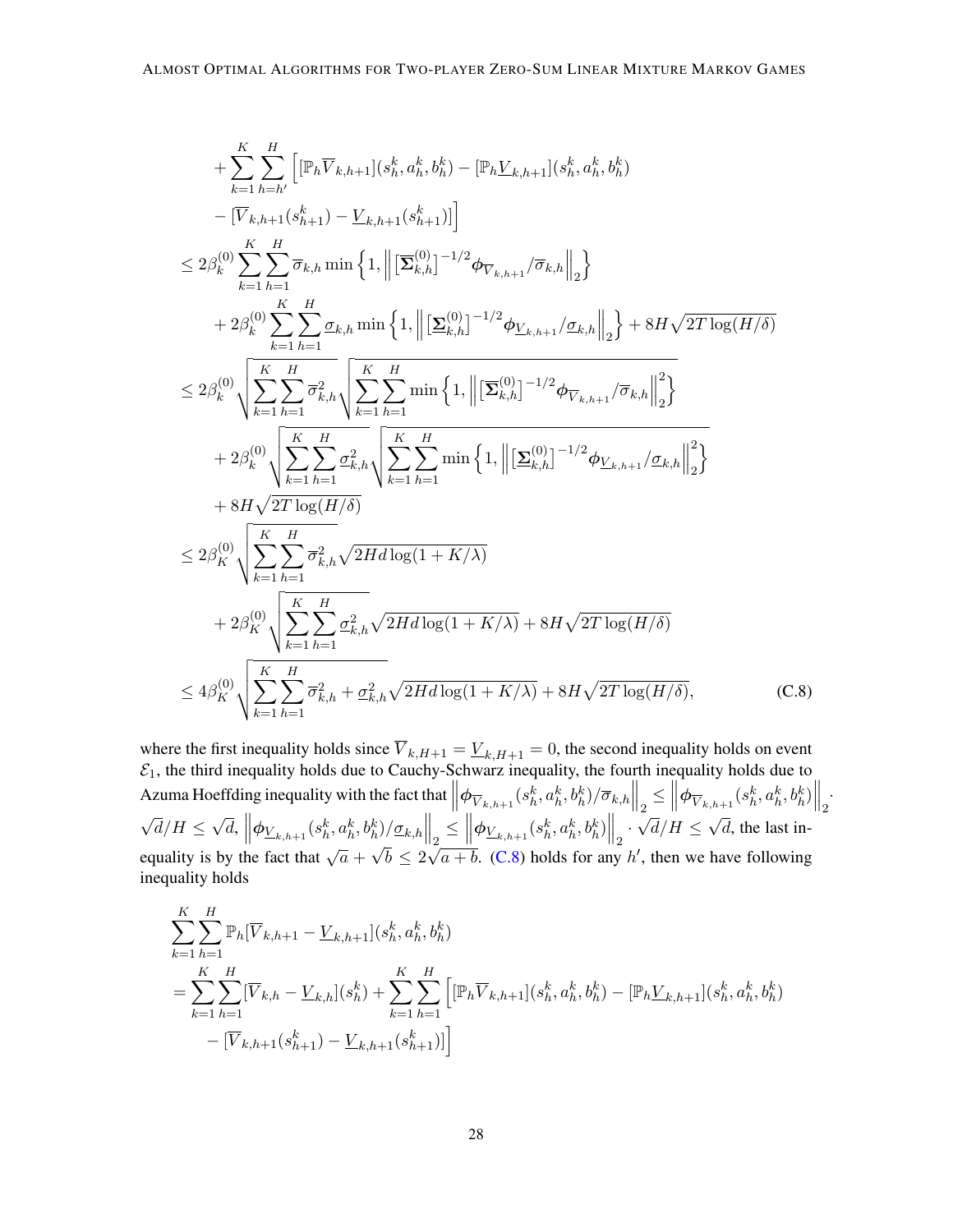$$
\leq 4\beta_K^{(0)}\sqrt{\sum_{k=1}^K\sum_{h=1}^H\overline{\sigma}_{k,h}^2+\underline{\sigma}_{k,h}^2}\sqrt{2H^3d\log(1+K/\lambda)}+8H^2\sqrt{2T\log(H/\delta)},
$$

where the inequality holds due to  $(C.8)$  and on event  $\mathcal{E}_1$ .

#### C.5. Proof of Lemma [B.6](#page-20-2)

To estimate the variance in weighted ridge regression we need the following lemma, which is similar to the Lemma [B.4](#page-20-0) but without tolerant error  $\epsilon$ .

П

**Lemma C.3** *Suppose the event*  $\mathcal E$  *hold. Then we have for any*  $s, a, b, k, h$ , the following inequalities *hold,*

<span id="page-28-1"></span>
$$
\underline{Q}_{k,h}(s,a,b)\leq Q^{\mu^k}_h(s,a,b)\leq \overline{Q}_{k,h}(s,a,b),
$$

*and*

$$
\underline{V}_{k,h}(s) \le V_h^{\mu^k}(s) \le \overline{V}_{k,h}(s).
$$

**Proof** For simplicity, we only prove the following UCB by induction,

$$
Q_h^{\mu^k}(s, a, b) \le \overline{Q}_{k,h}(s, a, b), V_h^{\mu^k}(s) \le \overline{V}_{k,h}(s).
$$

The base case  $h = H + 1$  holds trivially since the terminal cost is zero. Now we assume that the bounds [\(C.4\)](#page-24-1) holds for step  $h + 1$ . That is,

$$
Q_{h+1}^{\mu^k}(s, a, b) \le \overline{Q}_{k,h+1}(s, a, b), V_{h+1}^{\mu^k}(s) \le \overline{V}_{k,h+1}(s).
$$

If  $\overline{Q}_{k,h}(s,a,b)\geq H,$  then it is obvious to have  $Q^{\mu^k}_h$  $h_h^{\mu\nu}(s, a, b) \le \overline{Q}_{k,h}(s, a, b)$ , otherwise we have that

$$
\overline{Q}_{k,h}(s, a, b) - Q_{h}^{\mu^{k}}(s, a, b)
$$
\n
$$
= \langle \overline{\theta}_{k,h}^{(0)}, \phi_{\overline{V}_{k,h+1}} \rangle + \beta_{k}^{(0)} \left\| \left[ \overline{\Sigma}_{k,h}^{(0)} \right]^{-1/2} \phi_{\overline{V}_{k,h+1}} \right\|_{2} - \langle \theta_{h}^{*}, \phi_{\overline{V}_{k,h+1}} \rangle
$$
\n
$$
+ \mathbb{P}_{h} \overline{V}_{k,h+1}(s, a, b) - \mathbb{P}_{h} V_{h+1}^{*,\nu^{k}}(s)
$$
\n
$$
\geq \beta_{k}^{(0)} \left\| \left[ \overline{\Sigma}_{k,h}^{(0)} \right]^{-1/2} \phi_{\overline{V}_{k,h+1}} \right\|_{2} - \left\| \left[ \overline{\Sigma}_{k,h}^{(0)} \right]^{1/2} (\overline{\theta}_{k,h}^{(0)} - \theta_{h}^{*}) \right\|_{2} \left\| \left[ \overline{\Sigma}_{k,h}^{(0)} \right]^{-1/2} \phi_{\overline{V}_{k,h+1}} \right\|_{2}
$$
\n
$$
+ \mathbb{P}_{h} \overline{V}_{k,h+1}(s) - \mathbb{P}_{h} V_{h+1}^{\mu^{k}}(s)
$$
\n
$$
\geq \mathbb{P}_{h} \overline{V}_{k,h+1}(s) - \mathbb{P}_{h} V_{h+1}^{\mu^{k}}(s)
$$
\n
$$
\geq 0,
$$
\n(C.9)

where the first inequality holds due to Cauchy-Schwarz inequality, the second inequality holds since the assumption that  $\theta_h^* \in \overline{\mathcal{C}}_{k,h}^{(0)}$  in event  $\mathcal{E}$ , the third inequality holds by the induction assumption.

Then we have that

<span id="page-28-0"></span>
$$
\overline{V}_{k,h}(s) = \mathbb{E}_{(a,b)\sim\mu_h^k(\cdot,\cdot|s)}\big[\overline{Q}_{k,h}(s,a,b)\big]
$$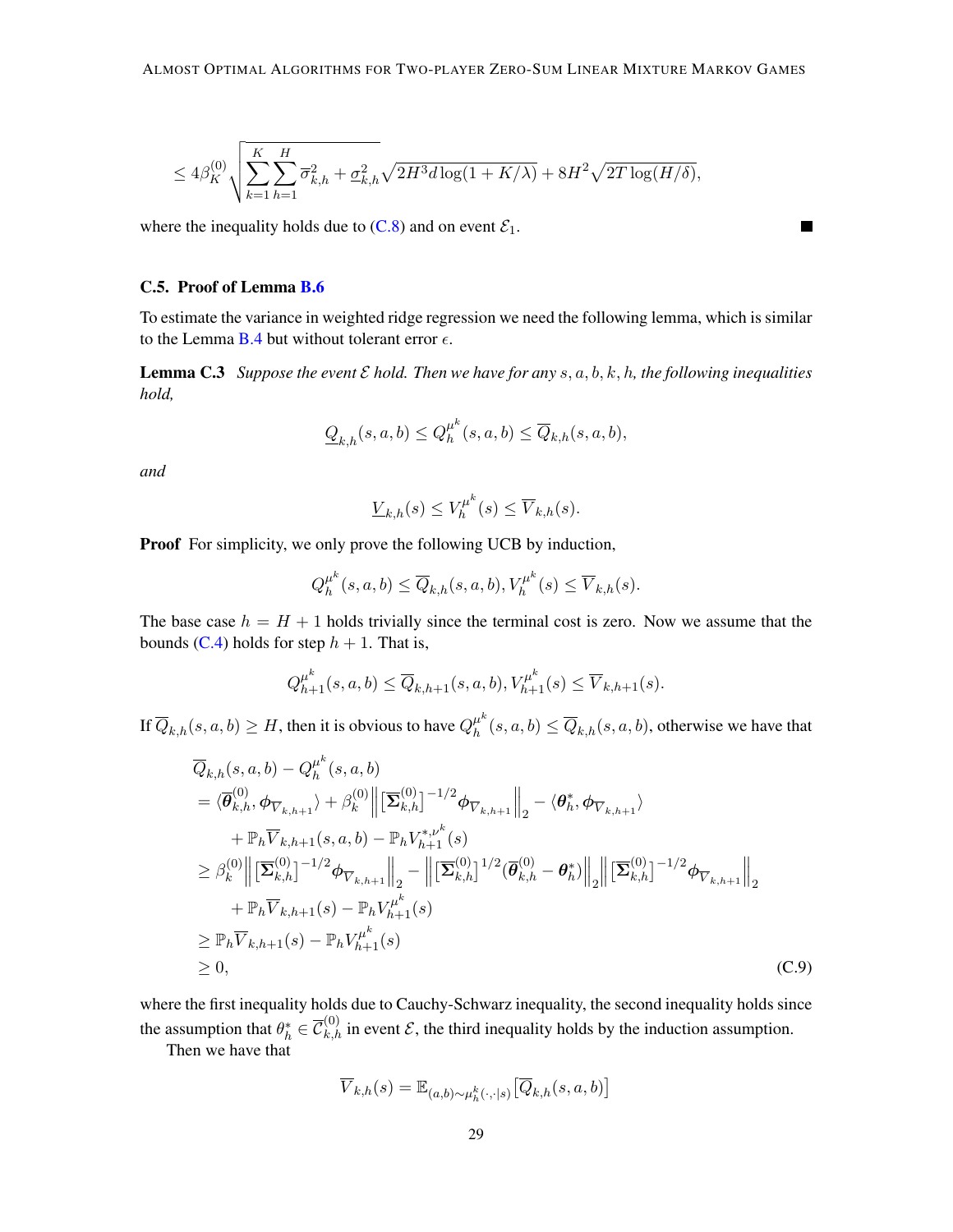$$
\geq \mathbb{E}_{(a,b)\sim\mu_h^k(\cdot,\cdot|s)}[Q^{\mu^k}_h(s,a',b)]
$$
  
=  $V^{\mu^k}_h(s)$ ,

where the inequality is by  $(C.9)$ , the last inequality is due to the Bellman equation. Therefore, our proof is completed. 

<span id="page-29-0"></span>**Lemma C.4** *(Lemma 11, [Abbasi-Yadkori et al.](#page-12-4) [2011\)](#page-12-4). For any*  $\{x_t\}_{t=1}^T \subset \mathbb{R}^d$  *satisfying that*  $\|\mathbf{x}_t\|_2 \leq L$ , let  $\mathbf{A}_0 = \lambda \mathbf{I}$  and  $\mathbf{A}_t = \mathbf{A}_0 + \sum_{i=1}^t \mathbf{x}_i \mathbf{x}_i^\top$ , then we have

<span id="page-29-1"></span>
$$
\sum_{t=1}^{T} \min\{1, \|\mathbf{x}_t\|_{\mathbf{A}_{t-1}^{-1}}^2\} \le 2d \log \frac{d\lambda + TL^2}{d\lambda}.
$$

Proof [Proof of Lemma [B.6\]](#page-20-2) Suppose the event in Lemma 9.1 holds, we have the following results:

$$
\sum_{k=1}^{K} \sum_{h=1}^{H} \overline{\sigma}_{k,h}^{2} = \sum_{k=1}^{K} \sum_{h=1}^{H} \left[ H^{2}/d + \mathbb{V}_{k,h}^{\text{est}} \overline{V}_{k,h+1}(s_{h}^{k}, a_{h}^{k}, b_{h}^{k}) + \overline{E}_{k,h} \right]
$$
  
\n
$$
= H^{2}T/d + \sum_{k=1}^{K} \sum_{h=1}^{H} \left[ \mathbb{V}_{h} \overline{V}_{k,h+1}(s_{h}^{k}, a_{h}^{k}, b_{h}^{k}) - \mathbb{V}_{h} V_{h+1}^{\mu^{k}}(s_{h}^{k}, a_{h}^{k}, b_{h}^{k}) \right]
$$
  
\n
$$
+ 2 \sum_{k=1}^{K} \sum_{h=1}^{H} \overline{E}_{k,h} + \sum_{k=1}^{K} \sum_{h=1}^{H} \mathbb{V}_{h} V_{h+1}^{\mu^{k}}(s_{h}^{k}, a_{h}^{k}, b_{h}^{k})
$$
  
\n
$$
+ \sum_{k=1}^{K} \sum_{h=1}^{H} \left[ \mathbb{V}_{h}^{\text{est}} \overline{V}_{k,h+1}(s_{h}^{k}, a_{h}^{k}, b_{h}^{k}) - \mathbb{V}_{h} \overline{V}_{k,h+1}(s_{h}^{k}, a_{h}^{k}, b_{h}^{k}) - \overline{E}_{k,h} \right], \quad \text{(C.10)}
$$

where the first equation is by the definition of  $\overline{\sigma}_{k,h}$ . To bound  $I_1$ , we have

$$
I_{1} = \sum_{k=1}^{K} \sum_{h=1}^{H} \left[ \mathbb{P}_{h} \overline{V}_{k,h+1}^{2}(s_{h}^{k}, a_{h}^{k}, b_{h}^{k}) - \mathbb{P}_{h} [V_{h+1}^{\mu^{k}}]^{2}(s_{h}^{k}, a_{h}^{k}, b_{h}^{k}) \right]
$$
  
\n
$$
- \sum_{k=1}^{K} \sum_{h=1}^{H} \left[ \left[ \mathbb{P}_{h} \overline{V}_{k,h+1} \right]^{2}(s_{h}^{k}, a_{h}^{k}, b_{h}^{k}) - \left[ \mathbb{P}_{h} V_{h+1}^{\mu^{k}} \right]^{2}(s_{h}^{k}, a_{h}^{k}, b_{h}^{k}) \right]
$$
  
\n
$$
\leq \sum_{k=1}^{K} \sum_{h=1}^{H} \mathbb{P}_{h} \left[ (\overline{V}_{k,h+1} - V_{h+1}^{\mu^{k}}) (\overline{V}_{k,h+1} + V_{h+1}^{\mu^{k}}) \right] (s_{h}^{k}, a_{h}^{k}, b_{h}^{k})
$$
  
\n
$$
- \sum_{k=1}^{K} \sum_{h=1}^{H} \left[ (\mathbb{P}_{h} \overline{V}_{k,h+1} - \mathbb{P}_{h} V_{h+1}^{\mu^{k}}) (\mathbb{P}_{h} \overline{V}_{k,h+1} + \mathbb{P}_{h} V_{h+1}^{\mu^{k}}) \right] (s_{h}^{k}, a_{h}^{k}, b_{h}^{k})
$$
  
\n
$$
\leq 4H \sum_{k=1}^{K} \sum_{h=1}^{H} \mathbb{P}_{h} \left[ \overline{V}_{k,h+1} - V_{h+1}^{\mu^{k}} \right] (s_{h}^{k}, a_{h}^{k}, b_{h}^{k})
$$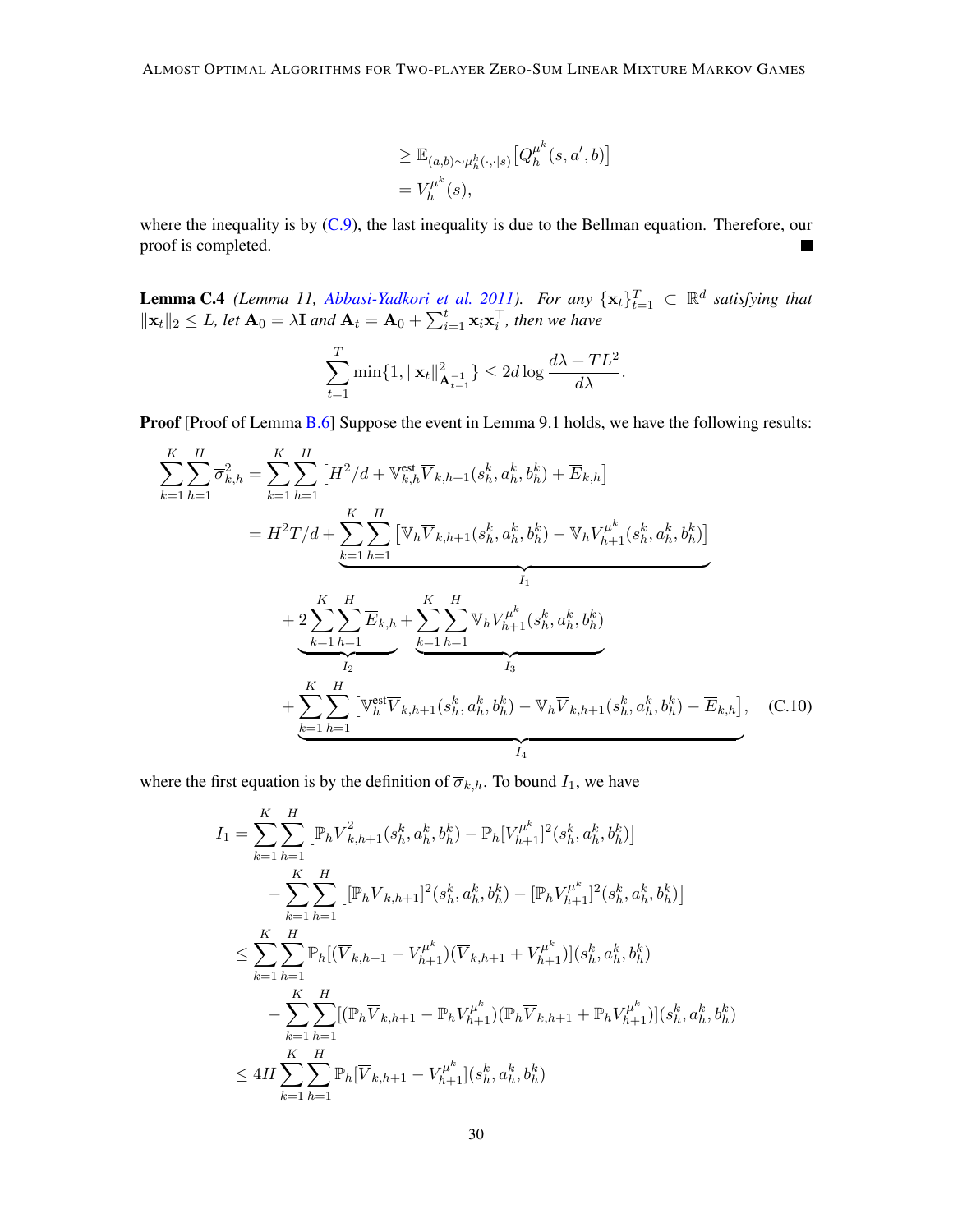$$
= 4H \sum_{k=1}^{K} \sum_{h=1}^{H} \mathbb{P}_{h}[\overline{V}_{k,h+1} - V_{h+1}^{\mu^{k}}](s_{h}^{k}, a_{h}^{k}, b_{h}^{k}),
$$

where the first inequality is by  $|\overline{V}_{k,h+1}|, |V_{h+1}^{\mu^k}| \leq H$ , and the second inequality is by  $\overline{V}_{k,h+1}$  –  $V_{h+1}^{\mu^k} \ge 0$  due to Lemma [C.3.](#page-28-1) To bound  $I_2$ , we have

$$
I_{2} \leq 2 \sum_{k=1}^{K} \sum_{h=1}^{H} \beta_{k}^{(1)} \min \left\{ 1, \left\| \left[ \overline{\Sigma}_{k,h}^{(1)} \right]^{-1/2} \phi_{\overline{V}_{k,h+1}^{2}}(s_{h}^{k}, a_{h}^{k}, b_{h}^{k}) \right\|_{2} \right\}
$$
  
+ 
$$
4H \sum_{k=1}^{K} \sum_{h=1}^{H} \beta_{k}^{(2)} \overline{\sigma}_{k,h} \min \left\{ 1, \left\| \left[ \overline{\Sigma}_{k,h}^{(0)} \right]^{-1/2} \phi_{\overline{V}_{k,h+1}}(s_{h}^{k}, a_{h}^{k}, b_{h}^{k}) / \overline{\sigma}_{k,h} \right\|_{2} \right\}
$$
  

$$
\leq 2\beta_{K}^{(1)} \sqrt{T} \sqrt{\sum_{k=1}^{K} \sum_{h=1}^{H} \min \left\{ 1, \left\| \left[ \overline{\Sigma}_{k,h}^{(1)} \right]^{-1/2} \phi_{\overline{V}_{k,h+1}^{2}}(s_{h}^{k}, a_{h}^{k}, b_{h}^{k}) \right\|_{2}^{2} \right\}}
$$
  
+ 
$$
7\beta_{K}^{(1)} H^{2} \sqrt{T} \sqrt{\sum_{k=1}^{K} \sum_{h=1}^{H} \min \left\{ 1, \left\| \left[ \overline{\Sigma}_{k,h}^{(1)} \right]^{-1/2} \phi_{\overline{V}_{k,h+1}}(s_{h}^{k}, a_{h}^{k}, b_{h}^{k}) \right\|_{2}^{2} / \overline{\sigma} \right\}}
$$
  

$$
\leq 2\beta_{K}^{(2)} \sqrt{T} \sqrt{2dH \log(1 + KH^{4}/(d\lambda))} + 7\beta_{K}^{(1)} H^{2} \sqrt{T} \sqrt{2dH \log(1 + K/\lambda)},
$$

where the first inequality holds due to  $\beta_k^{(1)} \geq H^2$  and  $\beta_k^{(2)}$  $\overline{\sigma}_{k,h}^{(2)}\overline{\sigma}_{k,h} \geq$  $\sqrt{d} \cdot H / \sqrt{d} = H$ , the second inequality holds due to Cauchy-Schwartz inequality,  $\beta_k^{(1)} \leq \beta_K^{(1)}$ ,  $\beta_k^{(2)} \leq \beta_K^{(2)}$ ,

$$
\overline{\sigma}_{k,h}^2 = \max\{H^2/d, \mathbb{V}^{\text{est}}\overline{V}_{k,h+1}(s_h^k, a_h^k, b_h^k) + \overline{E}_{k,h}\} \le \max\{H^2/d, H^2 + 2H^2\} = 3H^2,
$$

the third inequality holds due to Lemma [C.4.](#page-29-0) Next we bound  $I_3$ , since event  $\mathcal{E}_2$  holds, we have

<span id="page-30-1"></span>
$$
I_3 \leq 3(HT + H^3 \log(1/\delta)).
$$

Finally, due to on event  $\mathcal{E}$ , we have  $I_4 \leq 0$ . We finish the proof by substituting  $I_1, I_2, I_3, I_4$  into [\(C.10\)](#page-29-1).

# <span id="page-30-0"></span>Appendix D. Full Version of Algorithm [1](#page-6-0)

In this section, we present the full version of Algorithm [1](#page-6-0) in Algorithm [2.](#page-31-0) Update of optimistic action-value function:

$$
\overline{Q}_{k,h}(\cdot,\cdot,\cdot) \leftarrow \left[r_h(\cdot,\cdot,\cdot) + \langle \overline{\theta}_{k,h}^{(0)}, \phi_{\overline{V}_{k,h+1}}(\cdot,\cdot,\cdot) \rangle + \beta_k^{(0)} \right] \left[ \overline{\Sigma}_{k,h}^{(0)} \right]^{-1/2} \phi_{\overline{V}_{k,h+1}}(\cdot,\cdot,\cdot) \right]_{2} \Big]_{[-H,H]}
$$
\n
$$
\underline{Q}_{k,h}(\cdot,\cdot,\cdot) \leftarrow \left[r_h(\cdot,\cdot,\cdot) + \langle \underline{\theta}_{k,h}^{(0)}, \phi_{\underline{V}_{k,h+1}}(\cdot,\cdot,\cdot) \rangle - \beta_k^{(0)} \right] \left[ \underline{\Sigma}_{k,h}^{(0)} \right]^{-1/2} \phi_{\underline{V}_{k,h+1}}(\cdot,\cdot,\cdot) \Big]_{2} \Big]_{[-H,H]}.
$$
\n(D.1)

# Update of variance estimation:

$$
\mathbb{V}^{\text{est}}\overline{V}_{k,h+1}(s_h^k, a_h^k, b_h^k) \leftarrow \left[ \langle \boldsymbol{\phi}_{\overline{V}_{k,h+1}^2}(s_h^k, a_h^k, b_h^k), \overline{\boldsymbol{\theta}}_{k,h}^{(1)} \rangle \right]_{[0,H^2]} - \left[ \langle \boldsymbol{\phi}_{\overline{V}_{k,h+1}}(s_h^k, a_h^k, b_h^k), \overline{\boldsymbol{\theta}}_{k,h}^{(0)} \rangle \right]_{[-H,H]}^2
$$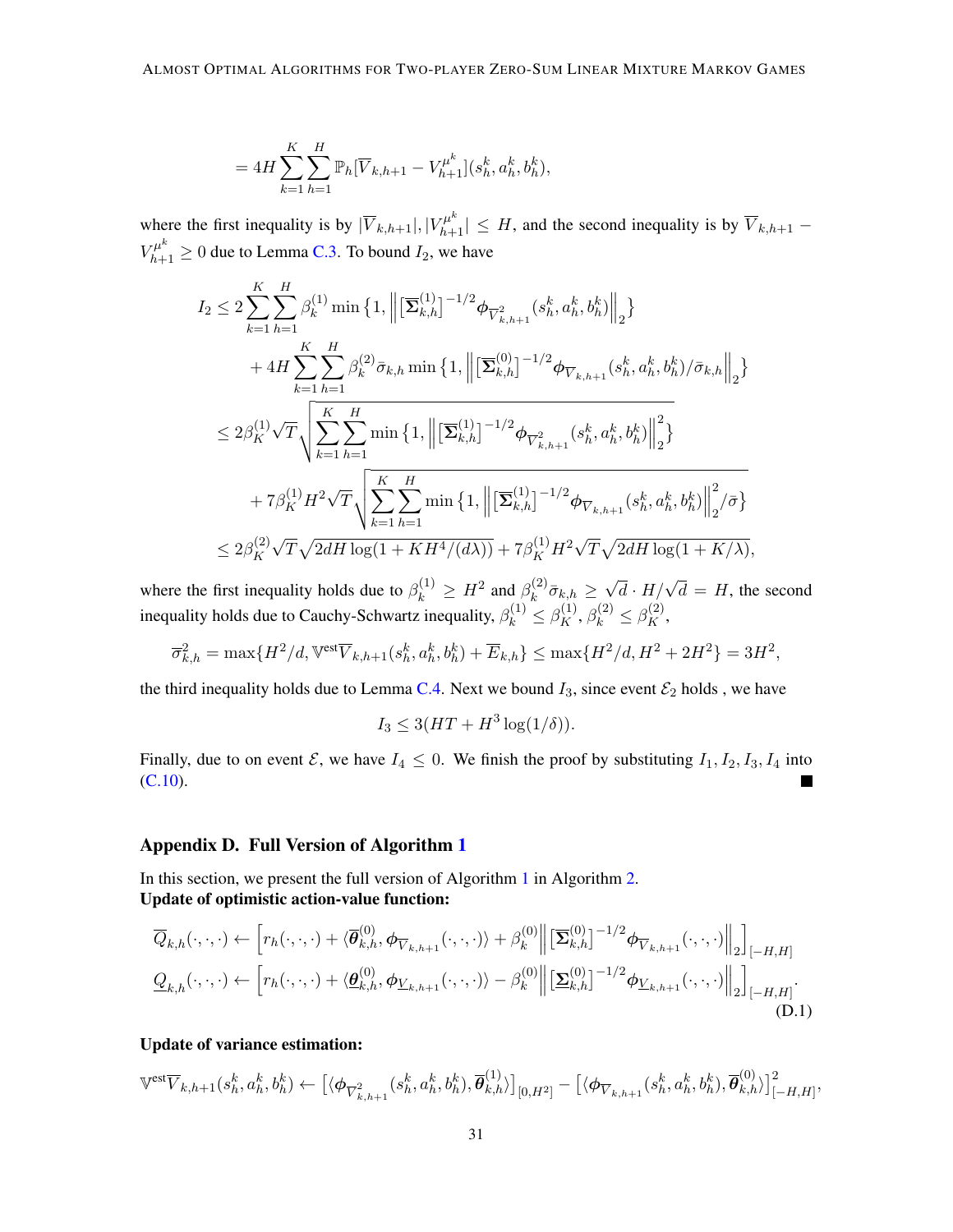<span id="page-31-2"></span><span id="page-31-0"></span>Algorithm 2 Nash-UCRL 1: **Input:** Regularization parameter  $\lambda$ , Number of episode K, number of horizon H. 2: For any  $h$ ,  $\overline{\Sigma}_{1,h}^{(i)} \leftarrow \underline{\Sigma}_{1,h}^{(i)} \leftarrow \lambda \mathbf{I}; \overline{\mathbf{b}}_{1,h}^{(i)} \leftarrow \underline{\mathbf{b}}_{1,h}^{(i)} \leftarrow \mathbf{0}; \overline{\theta}_{1,h}^{(i)} \leftarrow \underline{\theta}_{1,h}^{(i)} \leftarrow \mathbf{0}$ , for  $i \in \{0,1\}$ . 3: for  $k = 1, \ldots, K$  do 4:  $\overline{V}_{k,H+1}(\cdot) \leftarrow 0, \underline{V}_{k,H+1}(\cdot) \leftarrow 0$ 5: for  $h = H, \ldots, 1$  do 6: Set  $\overline{Q}_{k,h}(\cdot,\cdot,\cdot)$  and  $\underline{Q}_{k,h}(\cdot,\cdot,\cdot)$  as in [\(D.1\)](#page-30-1).<br>7: **for**  $s \in S$  **do** for  $s \in \mathcal{S}$  do 8: Let  $\mu_h^k(\cdot, \cdot | s) = \epsilon\text{-CCE}(\overline{Q}_{k,h}(s,\cdot, \cdot), \underline{Q}_{k,h}(s,\cdot, \cdot)).$ 9:  $\overline{V}_{k,h}(s) = \mathbb{E}_{(a,b)\sim\mu_h^k(\cdot,\cdot|s)}\overline{Q}_{k,h}(s,a,b), \underline{V}_{k,h}(s) = \mathbb{E}_{(a,b)\sim\mu_h^k(\cdot,\cdot|s)}\underline{Q}_{k,h}(s,a,b)$ 10:  $\pi_h^k(\cdot|s) = \mathcal{P}_{\text{max}} \mu_h^k(\cdot, \cdot|s), \nu_h^k(\cdot|s) = \mathcal{P}_{\text{min}} \mu_h^k(\cdot, \cdot|s)$ 11: end for 12: end for 13: receives  $s_1^k$ 14: **for**  $h = 1, ..., H$  **do** 15: Take action  $a_h^k \sim \pi_h^k(s_h^k)$  and  $b_h^k \sim \nu_h^k(s_h^k)$  and receives  $s_{h+1}^k \sim \mathbb{P}(\cdot | s_h^k, a_h^k, b_h^k)$ . 16: Set  $\overline{V}^{\text{est}}\overline{V}_{k,h+1}(s_h^k, a_h^k, b_h^k)$  and  $\overline{V}^{\text{est}}\underline{V}_{k,h+1}(s_h^k, a_h^k, b_h^k)$  as in [\(D.2\)](#page-31-1). 17:  $\mathrm{Set}\,\overline{E}_{k,h}, \underline{E}_{k,h}, \overline{\sigma}_{k,h}, \underline{\sigma}_{k,h}, \overline{\Sigma}_{k+1,h}^{(0)}, \underline{\Sigma}_{k+1,h}^{(0)}, \overline{\mathbf{b}}_{k+1,h}^{(0)}, \underline{\mathbf{b}}_{k+1,h}^{(0)}, \overline{\Sigma}_{k+1,h}^{(1)}, \underline{\Sigma}_{k+1,h}^{(1)}, \overline{\mathbf{b}}_{k+1,h}^{(1)}, \underline{\mathbf{b}}_{k+1}^{(1)}$ SUC  $E_{k,h}$ ,  $E_{k,h}$ ,  $\sigma_{k,h}$ ,  $\sigma_{k,h}$ ,  $\sigma_{k+1,h}$ ,  $\sigma_{k+1,h}$ ,  $\sigma_{k+1,h}$ ,  $\sigma_{k+1,h}$ ,  $\sigma_{k+1,h}$ ,  $\sigma_{k+1,h}$ ,  $\sigma_{k+1,h}$ ,  $\sigma_{k+1,h}$  as defined in [\(D.3\)](#page-32-1). 18: Set  $\overline{\theta}_{k+1,h}^{(i)} \leftarrow \left[\overline{\Sigma}_{k+1,h}^{(i)}\right]^{-1} \overline{\mathbf{b}}_{k+1,h}^{(i)}, \underline{\theta}_{k+1,h}^{(i)} \leftarrow \left[\underline{\Sigma}_{k+1,h}^{(i)}\right]^{-1} \underline{\mathbf{b}}_{k+1,h}^{(i)}, i = 0, 1$ 19: end for 20: end for

$$
\mathbb{V}^{\text{est}}\underline{V}_{k,h+1}(s_h^k, a_h^k, b_h^k) \leftarrow \left[ \langle \phi_{\underline{V}_{k,h+1}^2}(s_h^k, a_h^k, b_h^k), \underline{\theta}_{k,h}^{(1)} \rangle \right]_{[0,H^2]} - \left[ \langle \phi_{\underline{V}_{k,h+1}}(s_h^k, a_h^k, b_h^k), \underline{\theta}_{k,h}^{(0)} \rangle \right]_{[-H,H]}^2.
$$
\n(D.2)

Update of other parameters:

<span id="page-31-1"></span>
$$
\overline{E}_{k,h} = \min \left\{ H^2, \beta_k^{(1)} \middle\| \left[ \overline{\Sigma}_{k,h}^{(1)} \right]^{-1/2} \phi_{\overline{V}_{k,h+1}^2}(s_h^k, a_h^k, b_h^k) \middle\|_2 \right\} \n+ \min \left\{ H^2, 2H \beta_k^{(2)} \middle\| \overline{\Sigma}_{k,h}^{(0)-1/2} \phi_{\overline{V}_{k,h+1}}(s_h^k, a_h^k, b_h^k) \middle\|_2 \right\} \n\underline{E}_{k,h} = \min \left\{ H^2, \beta_k^{(1)} \middle\| \left[ \underline{\Sigma}_{k,h}^{(1)} \right]^{-1/2} \phi_{\underline{V}_{k,h+1}^2}(s_h^k, a_h^k, b_h^k) \middle\|_2 \right\} \n+ \min \left\{ H^2, 2H \beta_k^{(2)} \middle\| \underline{\Sigma}_{k,h}^{(0)-1/2} \phi_{\underline{V}_{k,h+1}}(s_h^k, a_h^k, b_h^k) \middle\|_2 \right\}, \n\overline{\sigma}_{k,h} = \sqrt{\max \{ H^2/4d, \text{Vest} \overline{V}_{k,h+1}(s_h^k, a_h^k, b_h^k) + \overline{E}_{k,h} \}}, \n\underline{\sigma}_{k,h} = \sqrt{\max \{ H^2/4d, \text{Vest} \underline{V}_{k,h+1}(s_h^k, a_h^k, b_h^k) + \underline{E}_{k,h} \}}, \n\overline{\Sigma}_{k+1,h}^{(0)} \leftarrow \overline{\Sigma}_{k,h}^{(0)} + \overline{\sigma}_{k,h}^{-2} \phi_{\overline{V}_{k,h+1}}(s_h^k, a_h^k, b_h^k) \phi_{\overline{V}_{k,h+1}}(s_h^k, a_h^k, b_h^k)^{\top}, \n\underline{\Sigma}_{k+1,h}^{(0)} \leftarrow \underline{\Sigma}_{k,h}^{(0)} + \underline{\sigma}_{k,h}^{-2} \phi_{\underline{V}_{k,h+1}}(s_h^k, a_h^k, b_h^k) \overline{V}_{k,h+1}(s_h^k, a_h^k, b_h^k)^{\top}, \n\overline{\mathbf{b}}_{k+1,h}^{(0)} = \overline{\mathbf{b}}_{k,h}^{(
$$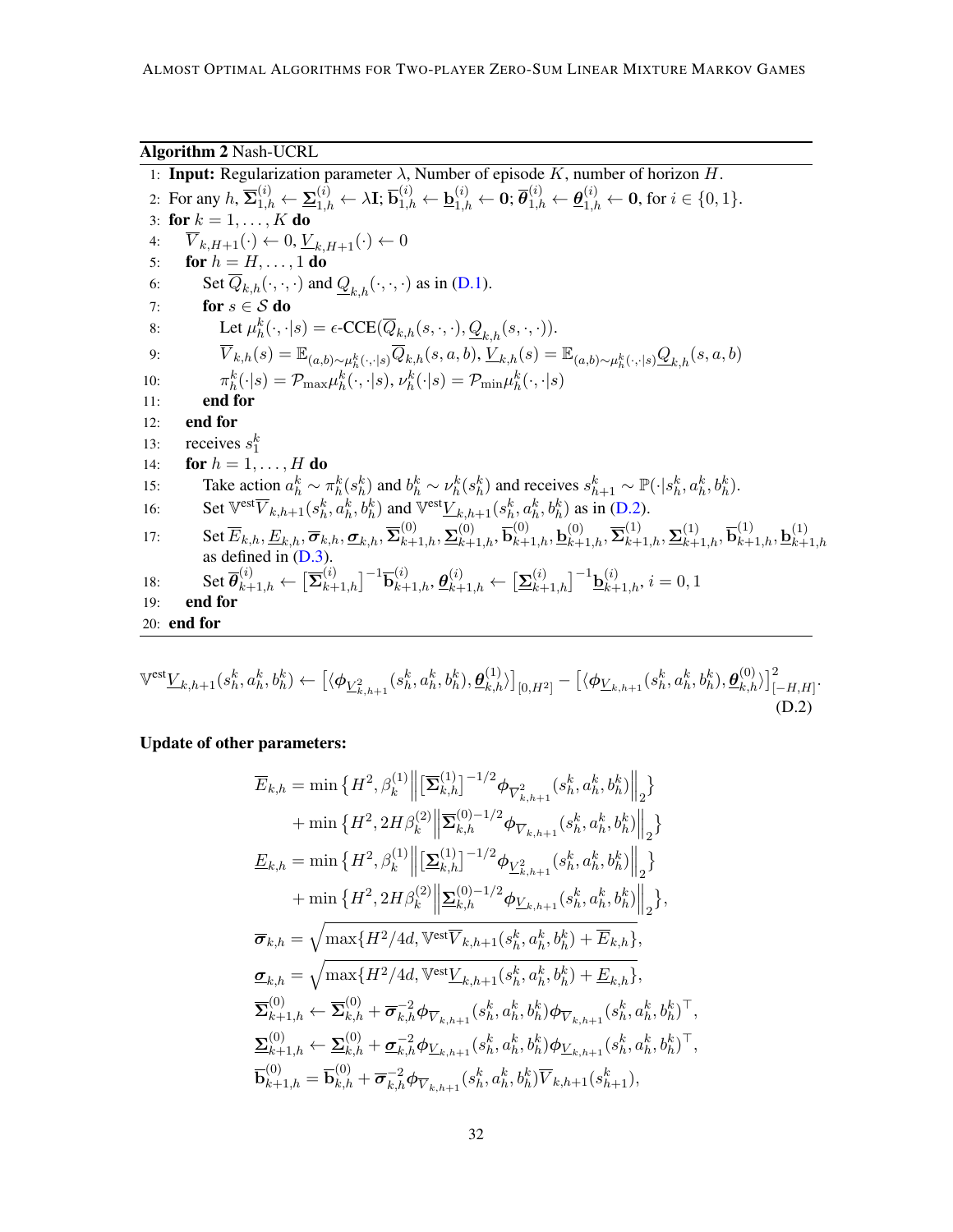$$
\mathbf{b}_{k+1,h}^{(0)} = \mathbf{b}_{k,h}^{(0)} + \sigma_{k,h}^{-2} \phi_{\mathbf{L}_{k,h+1}}(s_h^k, a_h^k, b_h^k) \mathbf{L}_{k,h+1}(s_{h+1}^k),
$$
\n
$$
\overline{\mathbf{\Sigma}}_{k+1,h}^{(1)} \leftarrow \overline{\mathbf{\Sigma}}_{k,h}^{(1)} + \phi_{\overline{V}_{k,h+1}^2}(s_h^k, a_h^k, b_h^k) \phi_{\overline{V}_{k,h+1}^2}(s_h^k, a_h^k, b_h^k)^\top,
$$
\n
$$
\mathbf{\Sigma}_{k+1,h}^{(1)} \leftarrow \mathbf{\Sigma}_{k,h}^{(1)} + \phi_{\mathbf{L}_{k,h+1}^2}(s_h^k, a_h^k, b_h^k) \phi_{\mathbf{L}_{k,h+1}^2}(s_h^k, a_h^k, b_h^k)^\top,
$$
\n
$$
\overline{\mathbf{b}}_{k+1,h}^{(1)} = \overline{\mathbf{b}}_{k,h}^{(1)} + \phi_{\overline{V}_{k,h+1}^2}(s_h^k, a_h^k, b_h^k) \overline{V}_{k,h+1}^2(s_h^k, a_{h+1}^k),
$$
\n
$$
\mathbf{\underline{b}}_{k+1,h}^{(1)} = \mathbf{\underline{b}}_{k,h}^{(1)} + \phi_{\mathbf{L}_{k,h+1}^2}(s_h^k, a_h^k, b_h^k) \mathbf{\underline{V}}_{k,h+1}^2(s_h^k, a_{h+1}^k).
$$
\n(D.3)

In line [8](#page-31-2) of Algorithm [2,](#page-31-0) we need to call the  $\epsilon$ -CCE subroutine. In detail, for any fixed state s, and two matrices  $\overline{Q}_{k,h}(s,\cdot,\cdot)$  and  $\underline{Q}_{k,h}(s,\cdot,\cdot) \in [0,1]^{|\mathcal{A}_{\text{max}}|\times|\mathcal{A}_{\text{min}}|}$ , the subroutine  $\epsilon\text{-CCE}(\cdot,\cdot)$  returns a distribution  $\sigma \in \Delta_{|\mathcal{A}_{\text{max}}| \times |\mathcal{A}_{\text{min}}|}$  that satisfies

<span id="page-32-2"></span><span id="page-32-1"></span>
$$
\mathbb{E}_{(a,b)\sim\sigma}\overline{Q}_{k,h}(s,a,b) \ge \max_{a'\in\mathcal{A}_{\text{max}}} \mathbb{E}_{(a,b)\sim\sigma}\overline{Q}_{k,h}(s,a',b) - \epsilon,
$$
  

$$
\mathbb{E}_{(a,b)\sim\sigma}\underline{Q}_{k,h}(s,a,b) \le \min_{b'\in\mathcal{A}_{\text{min}}} \mathbb{E}_{(a,b)\sim\sigma}\underline{Q}_{k,h}(s,a,b') + \epsilon.
$$
 (D.4)

[\(D.4\)](#page-32-2) is a feasibility problem, where the constraints can be rewritten as  $|\mathcal{A}_{\text{max}}| + |\mathcal{A}_{\text{min}}|$  linear constraints on  $\sigma \in \Delta_{|\mathcal{A}_{\text{max}}| \times |\mathcal{A}_{\text{min}}|}$ . Thus it can be efficiently resolved by any linear programming algorithms. See also Appendix B in [Liu et al.](#page-14-8) [\(2020\)](#page-14-8) and [Xie et al.](#page-15-3) [\(2020\)](#page-15-3) for more detailed discussions.

### <span id="page-32-0"></span>Appendix E. Extensions to Turn-based Games

In this section, we extend our algorithm and results to turn-based Markov games.

Turn-based MGs A two-player zero-sum turn-based episodic MG is denoted by a tuple  $M(S, \mathcal{A}, H, \{r_h\}_{h=1}^H, {\{\mathbb{P}_h\}}_{h=1}^H)$ , where  $S = S_{\text{max}} \cup S_{\text{min}}$ ,  $S_{\text{max}}$  ( $S_{\text{min}}$ ) are the states where the max (min)-player plays,  $S_{\text{max}} \cap S_{\text{min}} = \emptyset$ . Note that the partition of state space suggests that at each step, only one player can play. A is the action space, H is the length of game/episode,  $r_h: \mathcal{S} \times \mathcal{A} \to [-1, 1]$  is the reward function,  $\mathbb{P}_h(s'|s, a)$  denotes the transition probability for the max (min)-player ( $s \in S_{\text{max}}$  or  $S_{\text{max}}$ ) to take action a and transit to next state s'. Similar to the linear mixture MGs, we can define linear mixture turn-based MGs as follows.

**Definition E.1**  $M(\mathcal{S}, \mathcal{A}, H, \{r_h\}_{h=1}^H, \{\mathbb{P}_h\}_{h=1}^H)$  is called a time-inhomogeneous, episodic B-bounded linear mixture turn-based Markov game if there exist  $\{\bm{\theta}_h\}_{h=1}^H\subset\mathbb{R}^d$  and  $\widetilde{\bm{\phi}}(s'|s,a)\in\mathbb{R}^d$  satisfying

$$
\|\boldsymbol{\theta}_h\|_2 \leq B, \qquad \forall V: \mathcal{S} \to [-1,1], \ \bigg\|\sum_{s' \in \mathcal{S}} \widetilde{\boldsymbol{\phi}}(s'|s,a)V(s')\bigg\|_2 \leq 1,
$$

 $\mathsf{such\ that}\ \mathbb{P}_h(s'|s,a) = \langle \boldsymbol{\phi}(s'|s,a), \boldsymbol{\theta}_h\rangle$  *for any state-action-state triplet*  $(s,a,s')$  *and any step*  $h$ *.* 

Based on above definition, we show that any turn-based linear mixture MG can be regarded as a special case of linear mixture simultaneous-move MG. In fact, for any turn-based linear mixture MG with feature mapping  $\phi(\cdot|\cdot,\cdot)$  and reward  $\widetilde{r}_h(\cdot,\cdot)$ , we can define the corresponding linear mixture simultaneous-move MG with feature mapping  $\phi(\cdot|\cdot,\cdot,\cdot)$  and reward  $r_h(\cdot,\cdot,\cdot)$  as follows: for each  $s \in \mathcal{S}_{\max}$ 

$$
\phi(s'|s,a,b)=\widetilde{\phi}_h(s'|s,a),\,r_h(s'|s,a,b)=\widetilde{r}_h(s'|s,a),
$$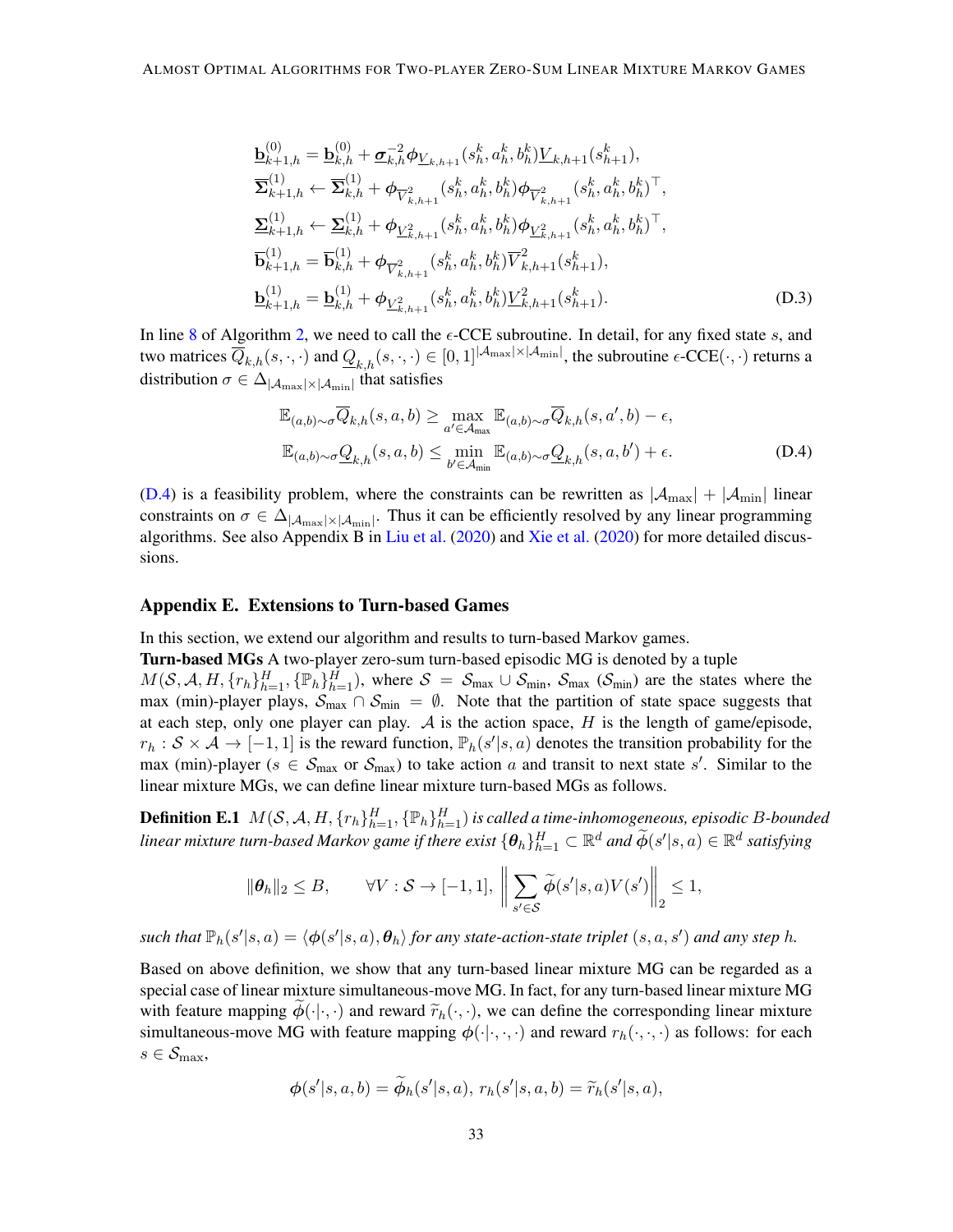and for each  $s \in \mathcal{S}_{\text{min}}$ ,

$$
\phi(s'|s,a,b)=\widetilde{\phi}_h(s'|s,b),\,r_h(s'|s,a,b)=\widetilde{r}_h(s'|s,b).
$$

Therefore, we can still use Algorithm [1](#page-6-0) to find the Nash equilibrium. Notice that for the turn-based game, at each step only one player can take action. Thus, the  $\epsilon$ -CCE routine in Line [8](#page-6-1) of Algorithm [1](#page-6-0) needs be replaced by two separate subroutines: taking  $\pi_h^k$  and  $\nu_h^k$  as greedy policies w.r.t.  $\overline{Q}_{k,h}$ and  $\underline{Q}_{k,h}$ . For completeness, we present the turn-based version of Algorithm [1](#page-6-0) as Algorithm [3.](#page-33-0)

Algorithm 3 Turn-based Nash-UCRL

<span id="page-33-0"></span>1: For any  $h, \overline{\Sigma}_{1,h}^{(i)} \leftarrow \underline{\Sigma}_{1,h}^{(i)} \leftarrow \lambda \mathbf{I}; \overline{\mathbf{b}}_{1,h}^{(i)} \leftarrow \underline{\mathbf{b}}_{1,h}^{(i)} \leftarrow \mathbf{0}; \overline{\theta}_{1,h}^{(i)} \leftarrow \underline{\theta}_{1,h}^{(i)} \leftarrow \mathbf{0}, \text{ for } i \in \{0,1\}.$ 2: for  $k = 1, \ldots, K$  do 3:  $\overline{V}_{k,H+1}(\cdot) \leftarrow 0, \underline{V}_{k,H+1}(\cdot) \leftarrow 0$ 4: **for**  $h = H, ..., 1$  **do** 5: Set  $\overline{Q}_{k,h}(\cdot,\cdot)$  and  $Q_{k,h}(\cdot,\cdot)$  as in [\(E.1\)](#page-33-1). 6: **for**  $s \in \mathcal{S}_{\text{max}}$  **do** 7:  $\pi_h^k(\cdot|s) = \max_{a \in \mathcal{A}} \overline{Q}_{k,h}(s,a), \overline{V}_{k,h}(s) = \mathbb{E}_{a \sim \pi_h^k(\cdot|s)} \overline{Q}_{k,h}(s,a).$ 8: end for 9: **for**  $s \in \mathcal{S}_{\text{min}}$  **do**  $10:$  $k_h^k(\cdot|s) = \min_{b \in \mathcal{A}} \underline{Q}_{k,h}(s,b), \underline{V}_{k,h}(s) = \mathbb{E}_{b \sim \nu_h^k(\cdot|s)} \underline{Q}_{k,h}(s,b).$ 11: end for 12: end for 13: receives  $s_1^k$ 14: **for**  $h = 1, ..., H$  **do** 15: if  $s_h^k \in \mathcal{S}_{\text{max}}$  then 16: Take action  $a_h^k \sim \pi_h^k(\cdot | s_h^k)$  and receives  $s_{h+1}^k \sim \mathbb{P}(\cdot | s_h^k, a_h^k)$ . 17: else 18: Take action  $a_h^k \sim \nu_h^k(\cdot | s_h^k)$  and receives  $s_{h+1}^k \sim \mathbb{P}(\cdot | s_h^k, a_h^k)$ . 19: end if 20: Set  $\mathbb{V}^{\text{est}}\overline{V}_{k,h+1}(s_h^k, a_h^k)$  and  $\mathbb{V}^{\text{est}}\underline{V}_{k,h+1}(s_h^k, a_h^k)$  as in [\(E.2\)](#page-34-1). 21: Set  $\overline{E}_{k,h}, \underline{E}_{k,h}, \overline{\sigma}_{k,h}, \underline{\sigma}_{k,h}, \ \overline{\Sigma}_{k+1,h}^{(0)}, \ \underline{\Sigma}_{k+1,h}^{(0)}, \ \overline{\mathbf{b}}_{k+1,h}^{(0)}, \ \underline{\mathbf{b}}_{k+1,h}^{(0)}, \ \overline{\Sigma}_{k+1,h}^{(1)}, \ \underline{\Sigma}_{k+1,h}^{(1)}, \ \overline{\mathbf{b}}_{k+1,h}^{(1)},$  $\underline{\mathbf{b}}_{k+1,h}^{(1)}$  as defined in [\(E.3\)](#page-34-2).  $\mathcal{L}22: \qquad \mathrm{Set}\,\overline{\bm{\theta}}_{k+1,h}^{(i)} \leftarrow \big[\overline{\bm{\Sigma}}_{k+1,h}^{(i)}\big]^{-1}\overline{\bm{\mathsf{b}}}_{k+1,h}^{(i)}, \bm{\theta}_{k+1,h}^{(i)} \leftarrow \big[\underline{\bm{\Sigma}}_{k+1,h}^{(i)}\big]^{-1}\underline{\bm{\mathsf{b}}}_{k+1,h}^{(i)}, i=0,1$ 23: end for 24: end for

Update of optimistic action-value function:

$$
\overline{Q}_{k,h}(\cdot,\cdot) \leftarrow \min\{H, \widetilde{r}_h(\cdot,\cdot) + \langle \overline{\theta}_{k,h}^{(0)}, \widetilde{\phi}_{\overline{V}_{k,h+1}}(\cdot,\cdot) \rangle + \beta_k^{(0)} \left\| \left[ \overline{\mathbf{\Sigma}}_{k,h}^{(0)} \right]^{-1/2} \widetilde{\phi}_{\overline{V}_{k,h+1}}(\cdot,\cdot) \right\|_2 \}
$$
\n
$$
\underline{Q}_{k,h}(\cdot,\cdot) \leftarrow \max\{-H, \widetilde{r}_h(\cdot,\cdot) + \langle \underline{\theta}_{k,h}^{(0)}, \widetilde{\phi}_{\underline{V}_{k,h+1}}(\cdot,\cdot) \rangle - \beta_k^{(0)} \left\| \left[ \underline{\mathbf{\Sigma}}_{k,h}^{(0)} \right]^{-1/2} \widetilde{\phi}_{\underline{V}_{k,h+1}}(\cdot,\cdot) \right\|_2 \}.
$$
\n(E.1)

Update of variance estimation:

<span id="page-33-1"></span>
$$
\mathbb{V}^{\text{est}}\overline{V}_{k,h+1}(s_h^k, a_h^k) \leftarrow \left[ \langle \widetilde{\phi}_{\overline{V}_{k,h+1}^2}(s_h^k, a_h^k), \overline{\theta}_{k,h}^{(1)} \rangle \right]_{[0,H^2]} - \left[ \langle \widetilde{\phi}_{\overline{V}_{k,h+1}}(s_h^k, a_h^k), \overline{\theta}_{k,h}^{(0)} \rangle \right]_{[-H,H]}^2,
$$